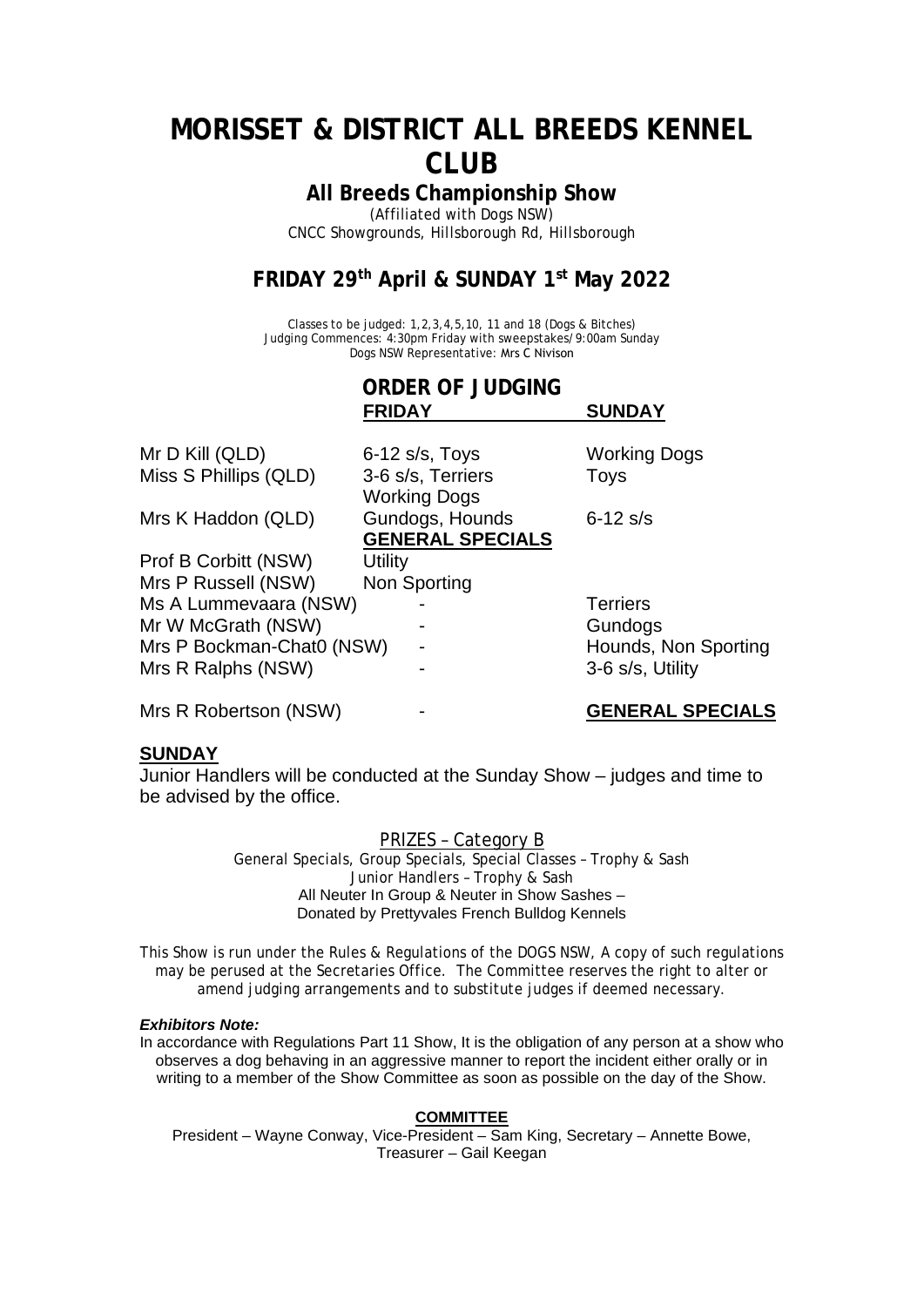## **3-6 Month Sweepstakes - Judge: Miss Sharyn Phillips (QLD)**

| 43  | Robert Wooding: THOMWOOD LADY LUCY PERCY 2100576044 23-11-2021                                   | King Charles Spaniel                   |
|-----|--------------------------------------------------------------------------------------------------|----------------------------------------|
| 137 | C Moore & R Mallinder: DASSIN LOCKED N LOADED 2100578244 20-12-2021                              | West Highland White<br>Terrier         |
| 152 | Mrs D & Mr G Partridge: ETAYSIA ROCK LEGEND 4100365130 04-12-2021                                | Cocker Spaniel                         |
| 156 | Holly Rey: SHELDARICH DEFIYING GRAVITY 2100579651 15-01-2022                                     | Cocker Spaniel                         |
| 269 | Smith, D: GOLDAC HONEYCOMB N ROSES 2100579119 28-12-2021                                         | Dachshund Miniature<br>(Smooth Haired) |
| 292 | Mrs D Sutcliffe: CEDARROSE MWEYA WESHATO NYOTA 2100577863 20-12-2021                             | Rhodesian Ridgeback                    |
| 314 | Miss G Tatton & Miss D Whyburn: DELCHOKSKY ELECTRAS REFLECTION 2100575144 16-11-2021             | Australian Shepherd                    |
| 346 | L Mills: ORICAL ALL BETS ARE OFF (AI) 2100577229 15-12-2021                                      | Finnish Lapphund                       |
| 360 | Mr B and Mrs S Winkler, Mrs S and Mr R Madsen: BRASHAWIN HELL HATH NO FURY 2100578858 19-01-2022 | German Shepherd Dog                    |
| 368 | Kombinalong Kennels: BLACKCOMBE BEA SUPER AT KOMBINALONG 5100129764 13-01-2022                   | Norwegian Buhund                       |
| 377 | Ms JL Docksey: BEAUIDEAL FANCY FREE 2100575971 14-11-2021                                        | <b>Shetland Sheepdog</b>               |
| 406 | Victoria Lipscombe: KAITLER ROCKETEER (AI) 2100576818 02-01-2022                                 | German Pinscher                        |
| 425 | Joanne McDougall: ARCTICLIGHT SKYROCKET 2100579286 31-12-2021                                    | Samoyed                                |
| 432 | Ms Ann Leonard: TREULIEBE MENDOZA 2100576171 23-11-2021                                          | Schnauzer (Giant)                      |
| 434 | SANDRA FOOTE: TREULIEBE LA MAGIA SUCEDE 2100576174 23-11-2021                                    | Schnauzer (Giant)                      |
| 462 | Mr S Hurford & Miss K Todd: BEEMAN MR UNIVERSE 2100579745 13-01-2022                             | <b>British Bulldog</b>                 |
| 467 | S Lovett-Laverty: KAMEA MAKE YOUR MOVE 2100580658 23-01-2022                                     | Dalmatian                              |
| 509 | Mrs C Rouland: CINARCHIE QUEEN MALIKA 3100445385 13-01-2022                                      | Poodle (Toy)                           |
| 510 | Mrs C Rouland: TOYRED NALA 2100578474 10-01-2022                                                 | Poodle (Toy)                           |
| 1st | 467<br>137<br>2nd<br>346<br>3rd                                                                  |                                        |

## **6-12 Month Sweepstakes - Judge: Mr David Kill (QLD)**

| 1st | 185<br>479<br>379<br>3rd<br>2nd                                                       |                              |
|-----|---------------------------------------------------------------------------------------|------------------------------|
| 479 | Miss K Innes and Mrs D Armstrong: FYREBURST SUPER TROUPER 4100361000 12-09-2021       | German Spitz (Mittel)        |
| 440 | Veeni Craig: EBSHINE SHEER INDULGENCE 2100573817 30-09-2021                           | Schnauzer (Miniature)        |
| 437 | Mrs A Neyle & Mrs V Craig: ALCLAY MEETS EBSHYNE 2100565662 18-05-2021                 | Schnauzer (Miniature)        |
| 436 | J Passfield: MYNAMIS IMA PEPE STAR 4100359366 04-08-2021                              | Schnauzer (Miniature)        |
| 379 | Ms JL Docksey: BEAUIDEAL LOVE IN THE DARK 2100574309 08-10-2021                       | Shetland Sheepdog            |
| 378 | Kim Tresidder: KELANMEE LOVE IS A GAME 2100573227 19-10-2021                          | Shetland Sheepdog            |
| 244 | Miss M E Darr: <b>XALMES DONT BLEVEME JUST WATCH</b> 2100565474 02-06-2021            | Basenji                      |
| 232 | Miss K Holtkamp/ Mr B & Mrs H Clarke: ZENSU MAKE IT RAIN 5100127831 08-10-2021        | Pointer                      |
| 185 | Miss Clare King: AUZCROFT SHE'S GOT THE LOOK 2100566698 09-05-2021                    | English Springer<br>Spaniel  |
| 167 | E Gordon-Pandelis and R Pandelis: <b>BOXCREST AMERICAN SASS</b> 2100574460 27-10-2021 | Cocker Spaniel<br>(American) |
| 18  | Ms J Mathieson & Ms A Barber: NEVAFOLLO FIZZING WHIZZBEES 2100575817 28-10-2021       | <b>Griffon Bruxellois</b>    |
| 17  | Ashleigh Barber: NEVAFOLLO BERTIE BOTTS 2100575816 28-10-2021                         | <b>Griffon Bruxellois</b>    |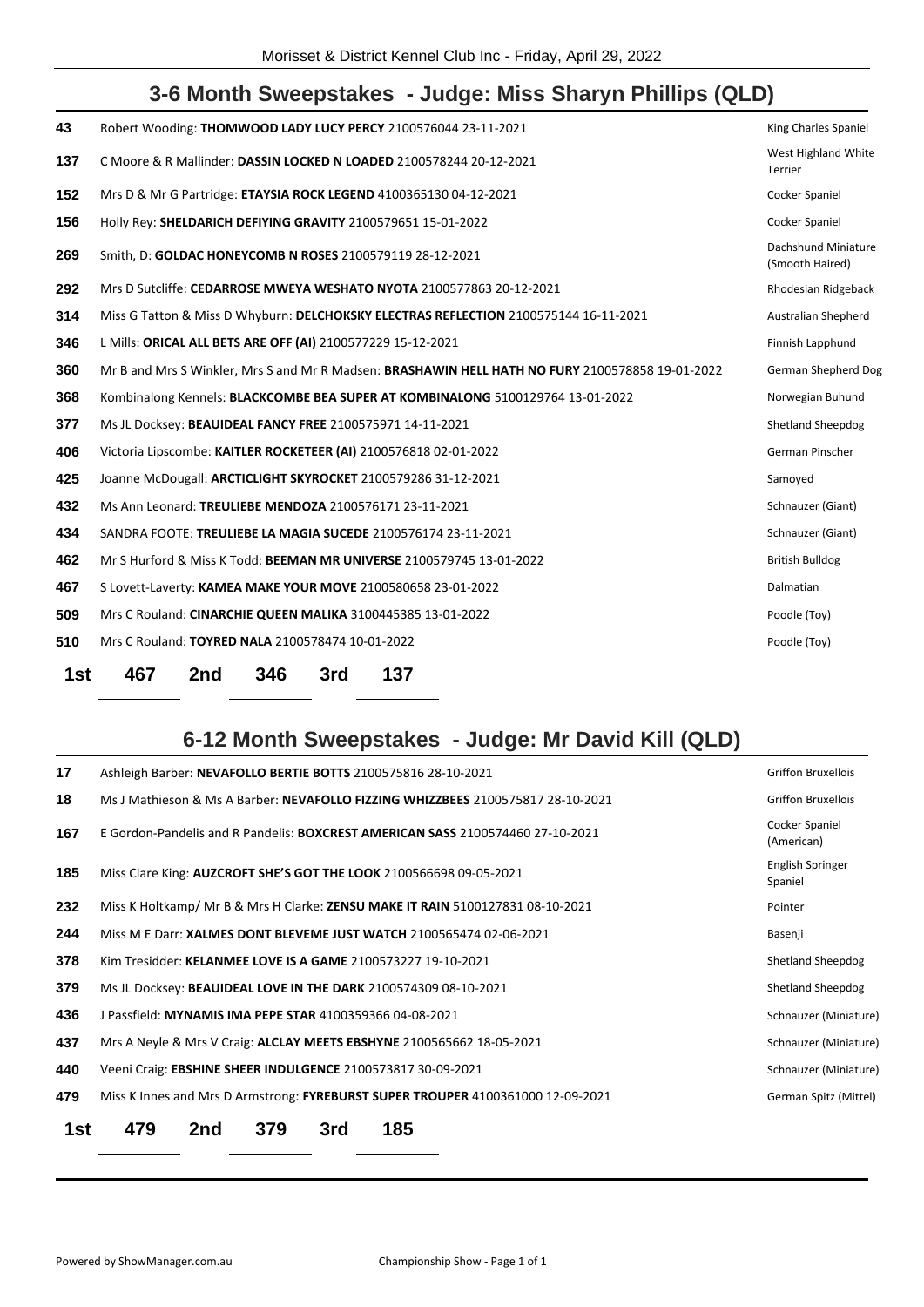|                    | <b>Group 1 - Toy Group</b>                                                                                                                                |
|--------------------|-----------------------------------------------------------------------------------------------------------------------------------------------------------|
|                    | Mr David Kill (QLD)                                                                                                                                       |
| <b>Start Time:</b> |                                                                                                                                                           |
|                    |                                                                                                                                                           |
|                    | <b>Affenpinscher</b>                                                                                                                                      |
|                    | Class 1a - Baby Puppy Bitch<br>S Connors: RAVENSWING STAR OF SIRUS 2100576348 16-                                                                         |
| $1st^*$            | 11-2021: Favreau Maxwell Smart - Simias Star Attraction                                                                                                   |
|                    | <b>Australian Silky Terrier</b>                                                                                                                           |
|                    | Class 4a - Junior Bitch                                                                                                                                   |
| 2<br>$1st^*$       | Denise Morley: CHAMPION. PELGATE SUMMER SURPRISE<br>2100555689 16-01-2021: Pelgate You No A Zac - Pelgate<br>Sweet Angel                                  |
|                    | BOB-Ch 2 Bitch<br>6<br>Pts                                                                                                                                |
|                    | <b>Bichon Frise</b>                                                                                                                                       |
|                    | Class 3 - Puppy Dog                                                                                                                                       |
| 3                  | MRS K SPITERI: TEJADA THE CATS NIGHTMARE                                                                                                                  |
| 1st*               | 3100438165 21-08-2021: Tejada Spooktacular Nightmare -<br>Tejada The Cats Meow                                                                            |
| Ch                 | 3 Pts<br>6                                                                                                                                                |
|                    | Class 5a - Intermediate Bitch                                                                                                                             |
| 4<br>Absent        | Mr D & Mrs T Baker: AUST CH AMOURCHIOT MYSTICAL<br><b>TEMPTRESS 7100045834 06-04-2020: Ch Ame Jumelle</b>                                                 |
|                    | Mistery - Ch Amourchiot Make Mine A Pinot                                                                                                                 |
|                    | Ch Pts                                                                                                                                                    |
|                    | BOB 3 Dog Pts 6 R/Up                                                                                                                                      |
|                    | <b>Cavalier King Charles Spaniel</b>                                                                                                                      |
|                    | Class 1 - Baby Puppy Dog                                                                                                                                  |
| 5                  | Miss T & Mrs K Perkiss: TIKIMI ROYAL OBSESSION                                                                                                            |
| 1st*               | 2100574255 30-10-2021: Ch Cavalierlove Proud N Cool -<br>Cavalierlove Royal Randevu                                                                       |
|                    | Class 4 - Junior Dog                                                                                                                                      |
| 6<br>1st*          | Miss T & Mrs K Perkiss: CAVALIERLOVE SCANDALOUS<br><b>AFFAIR</b> 2100562880 10-04-2021: Ch Cavalierlove Proud N<br>Cool - Ch Cavalierlove Amorous N Ready |
|                    | <u> Class 11 - Open Dog</u>                                                                                                                               |
| 7<br>1st*          | Miss T & Mrs K Perkiss: NZ CH SUP CH TIKIMI SMOOTH<br>CRIMINAL 2100482543 28-08-2017: Sup Ch Cavalierlove<br>Pollys Pride - Edenridge Flirting With Fire  |
| 8                  | Mr C & Mrs J Schmarr & Mr M Morse & Mr W Henderson:                                                                                                       |
| 2nd                | <b>CH MATMOR SOCIETY HEIR 3100362195 26-06-2017:</b><br>Supreme Ch Matmor Colour Sergeant - Supreme Ch<br><b>Matmor Secret Society</b>                    |
| Ch                 | 7<br>8.<br>6<br>Res<br>Pts                                                                                                                                |
|                    | Class 1a - Baby Puppy Bitch                                                                                                                               |
| 9                  | Mr M L Morse & Mr W A Henderson: MATMOR RADIO CITY                                                                                                        |
| 1st                | 3100441616 08-11-2021: Ch Matmor Pomp And<br>Circumstance (Ai) - Matmor Manhattan                                                                         |
|                    | Class 4a - Junior Bitch                                                                                                                                   |
| 10<br>1st.         | Ms S Donahue: CAVALIERLOVE POKER FACE 2100562768<br>08-04-2021: Konavan The Gambler - Ch Alexabelle Penny's<br>Rising Star Ofcavalierlove                 |
|                    | <b>Class 10a - Australian Bred Bitch</b>                                                                                                                  |
| 11                 | Mr C & Mrs J Schmarr & Mr M Morse & Mr W Henderson:                                                                                                       |

## Chihuahua (Long Coat)

### **Class 1 - Baby Puppy Dog**

12 A & P Schultze: **INVALHALLA ROMANCING THE DEAD** 2100576355 03-11-2021: Jaja Xiucaque Prinz - Invalhalla Angel Of Death **1st\***

#### **Class 1a - Baby Puppy Bitch**

| 13     | Mr J & Mrs M Grant: JOHGRA GEEZ LOUISE 2100575831   |
|--------|-----------------------------------------------------|
| Absent | 02-11-2021: Johgra Holy Toledo - Kfinch R U Serious |

**Class 2a - Minor Puppy Bitch**

| 14     | A & P Schultze: INVALHALLA SHOUT AT THE DEVIL           |
|--------|---------------------------------------------------------|
| $1st*$ | 2100574251 17-10-2021: Jaja Xiucaque Prinz - Invalhalla |
|        | Angel Of Death                                          |

#### **Class 5a - Intermediate Bitch**

15 P & A Schultze: **REGALCHIS REFUSE TO BE DENIED (IMP USA)** TS43921502 28-09-2019: Am.Ch. Am. Gr Ch. H&H Hotrod Lincoln (Usa) - Regalchis Breaking Hearts (Usa) **1st\***

```
BOB-Ch 15 Bitch Pts 7 R/Up-Res 14 Bitch
```
## Griffon Bruxellois

#### **Class 2 - Minor Puppy Dog**

- 17 Ashleigh Barber: **NEVAFOLLO BERTIE BOTTS** 2100575816
- 28-10-2021: Sup Ch Cricklewood Night If Magic In Paris
- (Imp Nz) Nevaending Dark Fortune **1st\***

## **Class 3 - Puppy Dog**

- 18 Ms J Mathieson & Ms A Barber: **NEVAFOLLO FIZZING** 
	- **WHIZZBEES** 2100575817 28-10-2021: Sup Ch Cricklewood Night Of Magic In Paris (Imp Nzl) - Nevaending Dark Fortune **1st\***

#### **Class 4 - Junior Dog**

19 Victoria Mercer: **FRENCHGRIFF FOLLOW THE SUN**

| 1st | 2100565007 17-03-2021: Nouveau Dear Porter (Imp Nz) - |
|-----|-------------------------------------------------------|
|     | Nouveau Rags To Riches (Imp Nz)                       |

#### **Class 5 - Intermediate Dog**

20 Mrs M Parker-Brien: **CH BALLIOL NICHOLAS DENIMSEY** 2100521175 23-05-2019: Ch Raweke Tywin Lannister - Ch Balliol Kendra Kadabra **1st\***

#### Ch **20** Pts **9** Res **19**

#### **Class 4a - Junior Bitch**

- 21 Michelle Parker Brien: **BALLIOL POPPY POMPHREY**
- 2100553487 21-11-2020: Gr Ch Balliol Gellert Grindlewald **1st** 2100553487 21-11-2020: Gr Ch Balliol Tilly Tonks Of Raweke

## **Class 11a - Open Bitch**

- 22 Michelle Parker Brien: **CH BALLIOL TILLY TONKS OF** 
	- **RAWEKE** 2100517774 23-08-2018: Ch Balliol Kaptain Krum 1st\* **RAWEKE** 2100517774

| $Ch$ 21 | <b>Pts</b> | <b>Res</b> | 22                              |
|---------|------------|------------|---------------------------------|
|         |            |            | BOB 20 Dog Pts 11 R/Up 21 Bitch |

#### Havanese

#### **Class 1 - Baby Puppy Dog**

23 Mr J & Mrs A Bell: **BELJALA LIMITED EDITION** 2100578461 06-01-2022: Ch Beljala Game Set And Match - Ch Beljala Applause Please **1st\***

## **Class 5 - Intermediate Dog**

| 24 | Mr J & Mrs A Bell: CH BELIALA GAME SET AND MATCH       |
|----|--------------------------------------------------------|
|    | 2100529427.02-11-2019; Sun Iatakahi'S Love To Play (Im |

9: Sup Jatakabi'S Love To Play (Imp Fin) - Christa'S Jumpy Clown Look At Me (Imp Hun) **1st\***

#### **Class 11 - Open Dog**

25 Mr J & Mrs A Bell: **CH HASHKI A LITTLE BIT DANGEROUS**

2100395917 23-10-2013: Ch Hashki Quest For Fame - Ch 1st<sup>\*</sup> <sup>2100395917</sup><br>Cubert She Devil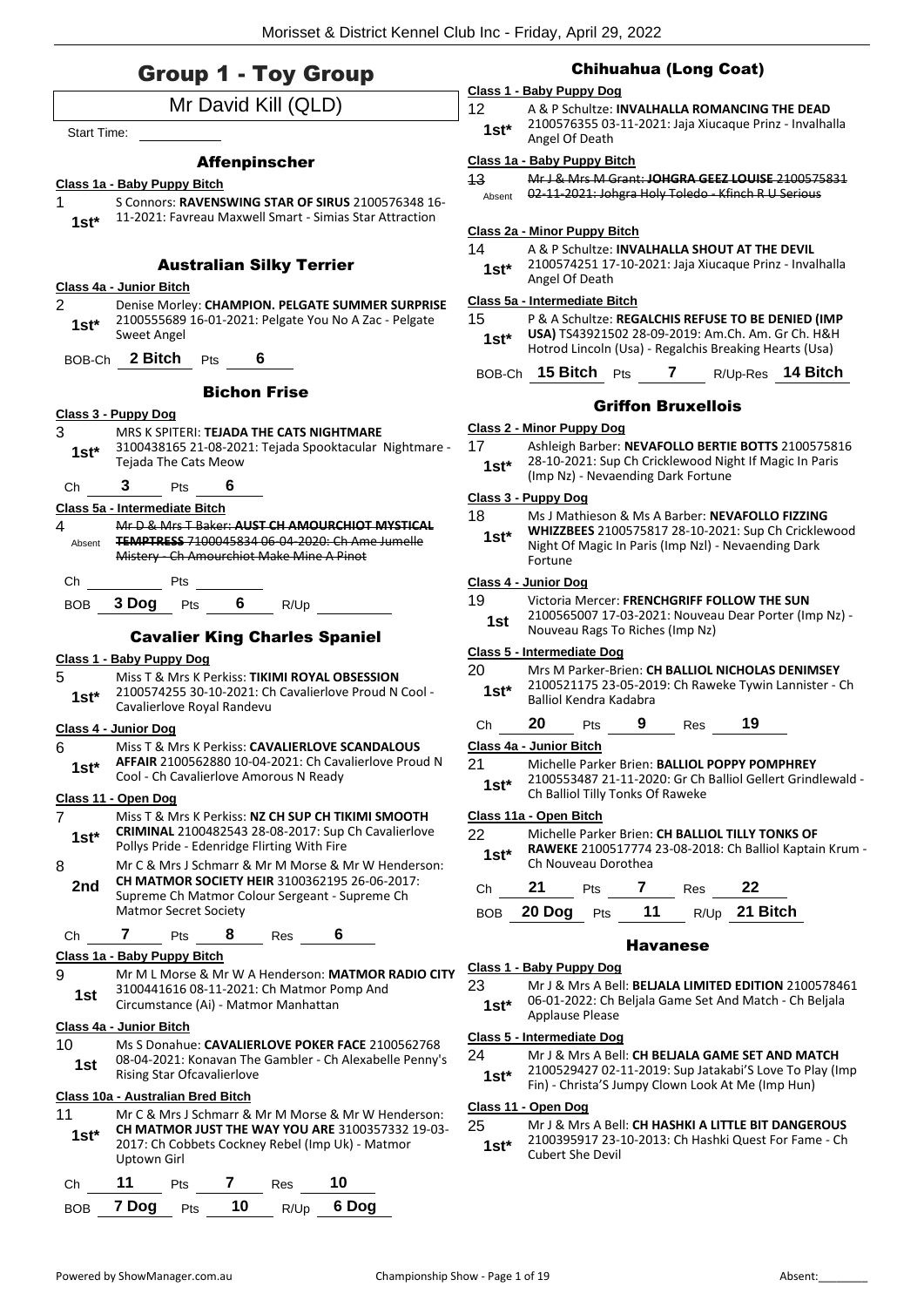| Ch            | 24<br>25<br>7<br>Pts<br>Res                                                                                  |              | Class 10a - Australian Bred Bitch                        |
|---------------|--------------------------------------------------------------------------------------------------------------|--------------|----------------------------------------------------------|
|               | Class 10a - Australian Bred Bitch                                                                            | 44<br>Absent | <b>Robert Wooding: THOM</b><br>2100518034 06-04-2019     |
| 26            | Miss Lorree Cox: AUST. CH. ELMPARLE PARIS WHENIT                                                             |              | <b>Thomwood Kezza Bedaz</b>                              |
| Absent        | SIZZLES 4100306996 25-05-2018: Ch Kalville Sugar Pop - Ch<br>Bromear Ferrero Rocher                          | Ch           | Pts                                                      |
| 27            | Mr J & Mrs A Bell: CH BELJALA JUMPSTART MY HEART<br>2100551043 01-11-2020: C.I.B Sup Ch Karyme Heartbeat     | BOB          | Pts                                                      |
| $1st^*$       | Atmy Feet - Ch Hashki Xception To The Rule                                                                   |              | Mal                                                      |
| Ch            | 6 Res<br>27<br><b>Pts</b>                                                                                    |              | Class 11 - Open Dog                                      |
|               | BOB 27 Bitch Pts 8 R/Up 24 Dog                                                                               | 46           | Mrs M Atkinson: LVA JN<br><b>TAURO AXEL (IMP LTU)</b>    |
|               | <b>Italian Greyhound</b>                                                                                     | $1st*$       | Ee Ltu Lva Jnr Ch Ltu Phi<br>Ch - Tauro Melania Of W     |
|               | Class 1 - Baby Puppy Dog                                                                                     | Ch           | 46<br>6<br>Pts                                           |
| 28<br>1st     | klamury kennels: KLAMURY ROLEX 3100445757 27-12-<br>2021: Ch Tanden Finn Maccool - Klamury Dancing In The Da |              | Class 4a - Junior Bitch                                  |
|               | Dark                                                                                                         | 47           | Mrs M Atkinson: MARBI                                    |
|               | Class 3 - Puppy Dog                                                                                          | $1st^*$      | 18-01-2021: Ltu Ch Ltu J<br>Erintoi Heavens Final Fa     |
| 30<br>$1st*$  | klamury kennels: CHIAGRES LAST DRINKS 9100012716 24-<br>10-2021: Sup.Ch.Oakway Reign Ov Fame - Ch.Oakway     | Ch           | 47<br>6<br>Pts                                           |
|               | Dreams Of Kisses                                                                                             | BOB          | $\overline{7}$<br>46 Dog<br>Pts                          |
|               | Class 4 - Junior Dog                                                                                         |              |                                                          |
| 31<br>$1st^*$ | A K Lummevaara: CH BERIZZA LOVE ON MARS 2100551804<br>10-11-2020: Tacozajo Hanky Panky - Ch Berizza All Day  |              | Pap                                                      |
|               | Venus                                                                                                        | 48           | Class 10 - Australian Bred Dog<br>K Devereux & D Rochest |
| Ch            | 31<br>30<br>Pts 7 Res                                                                                        | $1st^*$      | 2100494529 25-02-2018                                    |
|               | Class 1a - Baby Puppy Bitch                                                                                  |              | Usa - Ch. Carais Christell                               |
| 34            | A K Lummevaara: BERIZZA GET YOUR GREYON 2100578371                                                           | Ch           | 48<br>6<br>Pts                                           |
| $1st*$        | 21-12-2021: Ch Berizza Love On Mars - Ch Segugio Dm<br>Etched In Ice                                         |              | Class 11a - Open Bitch                                   |
|               | Class 2a - Minor Puppy Bitch                                                                                 | 49           | DK Rochester: CH CARA<br>2017: Am Gr Ch Deanna           |
| 35            | klamury kennels: CHIAGRES ANDROMEDA 9100012715 24-                                                           | $1st*$       | Verrelise                                                |
| 1st*          | 10-2021: Sup.Ch.Oakway Reign Ov Fame - Ch. Oakway<br>Dreams Of Kisses                                        | Ch           | 49<br>- 6<br><b>Pts</b>                                  |
|               | Class 4a - Junior Bitch                                                                                      |              | BOB 49 Bitch Pts<br>$\mathbf{7}$                         |
| 36            | klamury kennels: KLAMURY ZERO 3100439162 02-06-2021:<br>Furperson Blue Lighting - Klamury Sabrina            |              | Pome                                                     |
| 1st           |                                                                                                              |              | Class 5 - Intermediate Dog                               |
| Ch            | 35<br>36<br>7<br>Pts<br>Res                                                                                  | 50           | A ROBERTS: MIMBLETO                                      |
| <b>BOB</b>    | R/Up 35 Bitch<br>31 Dog<br>9<br>Pts                                                                          | $1st^*$      | 2100552651 23-09-2020<br>- Difiore Red Hot On Yo         |
|               | <b>Japanese Chin</b>                                                                                         |              | Class 11 - Open Dog                                      |
|               | Class 1 - Baby Puppy Dog                                                                                     | 51           | A ROBERTS: THAI SILK T.                                  |
| 38            | Matthew Wilson: FROSTQUEEN FIREWORKS 2100578295                                                              | 1st*         | RKF4889231 21-05-2017<br>Dreamteam Autumn In I           |
| 1st           | 01-01-2022: Sanuki Kyogokusou Fuji - Frost Queen Imperial<br>Jade                                            | Ch           | 50<br>7<br>Pts                                           |
|               | Class 1a - Baby Puppy Bitch                                                                                  |              | Class 10a - Australian Bred Bitch                        |
| 39            | Matthew Wilson: FROSTQUEEN MIDORI 2100578297 01-                                                             | 53           | A ROBERTS: MIMBLETO                                      |
| $1st^*$       | 01-2022: Sanuki Kyogokusou (Imp Nzl) - Frostqueen<br>Imperial Jade                                           | $1st^*$      | 2100531549 01-11-2019<br>- Ch. Mimbletown My G           |
|               | <b>King Charles Spaniel</b>                                                                                  | Ch           | 53<br>6<br>Pts                                           |
|               | <b>Class 10 - Australian Bred Dog</b>                                                                        | BOB          | 50 Dog<br>8<br>Pts                                       |
| 41            | Robert Wooding: THOMWOOD MISTER ASHBY                                                                        |              | Р                                                        |
| Absent        | 2100518030 06 04 2019: Ch Baldragon Linford (Imp Uk)<br>Thomwood Kezza Bedazzler                             |              | Class 1 - Baby Puppy Dog                                 |
|               | Class 11 - Open Dog                                                                                          | 54           | Cannon Kerry: KANGALA                                    |
| 42            | Robert Wooding: THOMWOOD MISTER ATHELHAMPTON                                                                 | 1st          | 2100574394 09-11-2021<br>Kangala Tar Baby                |
| Absent        | 2100518031 06-04-2019: Ch Baldragon Linford (Imp Uk) -                                                       |              | Class 3 - Puppy Dog                                      |
|               | <b>Thomwood Kezza Bedazzler</b>                                                                              | 55           | M Wilson: KABOVA LAD                                     |
| Ch            | Pts<br>Res                                                                                                   | 1st          | Gupalsziv Orange Is The                                  |

#### **Class 1a - Baby Puppy Bitch**

#### 43 Robert Wooding: **THOMWOOD LADY LUCY PERCY**

2100576044 23-11-2021: Ch Cavhill Sasher - Thomwood Mistress Falmouth Absent

| 44<br>Absent | Robert Wooding: THOMWOOD MISTRESS FALMOUTH<br>2100518034 06-04-2019: Ch Baldragon Linford (Imp Uk) -<br>Thomwood Kezza Bedazzler |
|--------------|----------------------------------------------------------------------------------------------------------------------------------|
| Ch           | Pts                                                                                                                              |
| <b>BOB</b>   | R/Up<br>Pts                                                                                                                      |
|              | <b>Maltese</b>                                                                                                                   |
|              | Class 11 - Open Dog                                                                                                              |
| 46           | Mrs M Atkinson: LVA JNR CH LTU JNR CH LTU CH SUP CH                                                                              |
| $1st^*$      | TAURO AXEL (IMP LTU) LSVKMB1140/18 26-06-2018: Balt                                                                              |
|              | Ee Ltu Lya Jnr Ch Ltu Phil Balt Ch Art Of Lifes Tauro Thender<br>Ch - Tauro Melania Of White Drama Kr                            |
| Ch           | 46<br>6<br>Pts                                                                                                                   |
|              | Class 4a - Junior Bitch                                                                                                          |
| 47 —         | Mrs M Atkinson: MARBLANC STAR FANTASY 2100558086                                                                                 |
| 1st*         | 18-01-2021: Ltu Ch Ltu Jr Ch Lva Jr Ch Ch Tauro Axel - Ch<br>Erintoi Heavens Final Fantasy                                       |
| Ch           | 47 Pts 6                                                                                                                         |
|              | BOB 46 Dog Pts 7 R/Up 47 Bitch                                                                                                   |
|              | <b>Papillon</b>                                                                                                                  |
|              | Class 10 - Australian Bred Dog                                                                                                   |
| 48           | K Devereux & D Rochester: SUPREME CH. CARAIS RAVELLO                                                                             |
| $1st^*$      | 2100494529 25-02-2018: Am. Gr Ch. Deanna's Born In The<br>Usa - Ch. Carais Christelle                                            |
| Ch           | 48<br>6<br>Pts                                                                                                                   |
|              | Class 11a - Open Bitch                                                                                                           |
| 49 —         | DK Rochester: CH CARAIS CAPRICE 2100478163 04-04-                                                                                |
| $1c+$        | 2017: Am Gr Ch Deanna's Born In The Usa (Imp Us) - Carais                                                                        |

- Verrelise **1st\***
- Ch **49** Pts **6**
- BOB **49 Bitch** Pts **7** R/Up **48 Dog**

#### Pomeranian

#### **Class 5 - Intermediate Dog**

50 A ROBERTS: **MIMBLETOWN DASHING N DEBONAIR**

2100552651 23-09-2020: Thai Silk Tango And Cash (Imp Ita) - Difiore Red Hot On Your Toes **1st\***

#### **Class 11 - Open Dog**

- 51 A ROBERTS: **THAI SILK TANGO AND CASH (IMP ITA)**
- RKF4889231 21-05-2017: Dreamteam White Pico **1st**\* RKF4889231 21-05-2017: Dreamteam Autumn In My Heart

|  | 50 | เร |  | ĸes<br>__ |  |
|--|----|----|--|-----------|--|
|--|----|----|--|-----------|--|

#### **Class 10a - Australian Bred Bitch**

- 53 A ROBERTS: **MIMBLETOWN GILDED BRIGHTFLAME** 2100531549 01-11-2019: Thai Silk Tango And Cash (Imp Ita) **1st** <sup>2100531549 01-11-2019: Thai Silk<br>Ch. Mimbletown My Golden Star</sup>
- Ch **53** Pts **6**

BOB **50 Dog** Pts **8** R/Up **53 Bitch**

#### Pug

#### **Class 1 - Baby Puppy Dog**

- 54 Cannon Kerry: **KANGALA GIORGIO ARMANI (A.I)**
- 2100574394 09-11-2021: Ch Kangala Without A Trace **1st** <sup>21005</sup>/4394 09-1<br>Kangala Tar Baby

#### **Class 3 - Puppy Dog**

#### 55 M Wilson: **KABOVA LADY KILLER** 2100565426 21-05-2021:

1st Gupalsziv Orange Is The New Black - Kangala Killer Bee

#### **Class 5 - Intermediate Dog**

57 D Cummings: **CH MASKERADE GUESS WHO** 2100551421 21-10-2020: Sup Ch Sweetess Guess I Still Love U - Maskerade The Fame **1st\***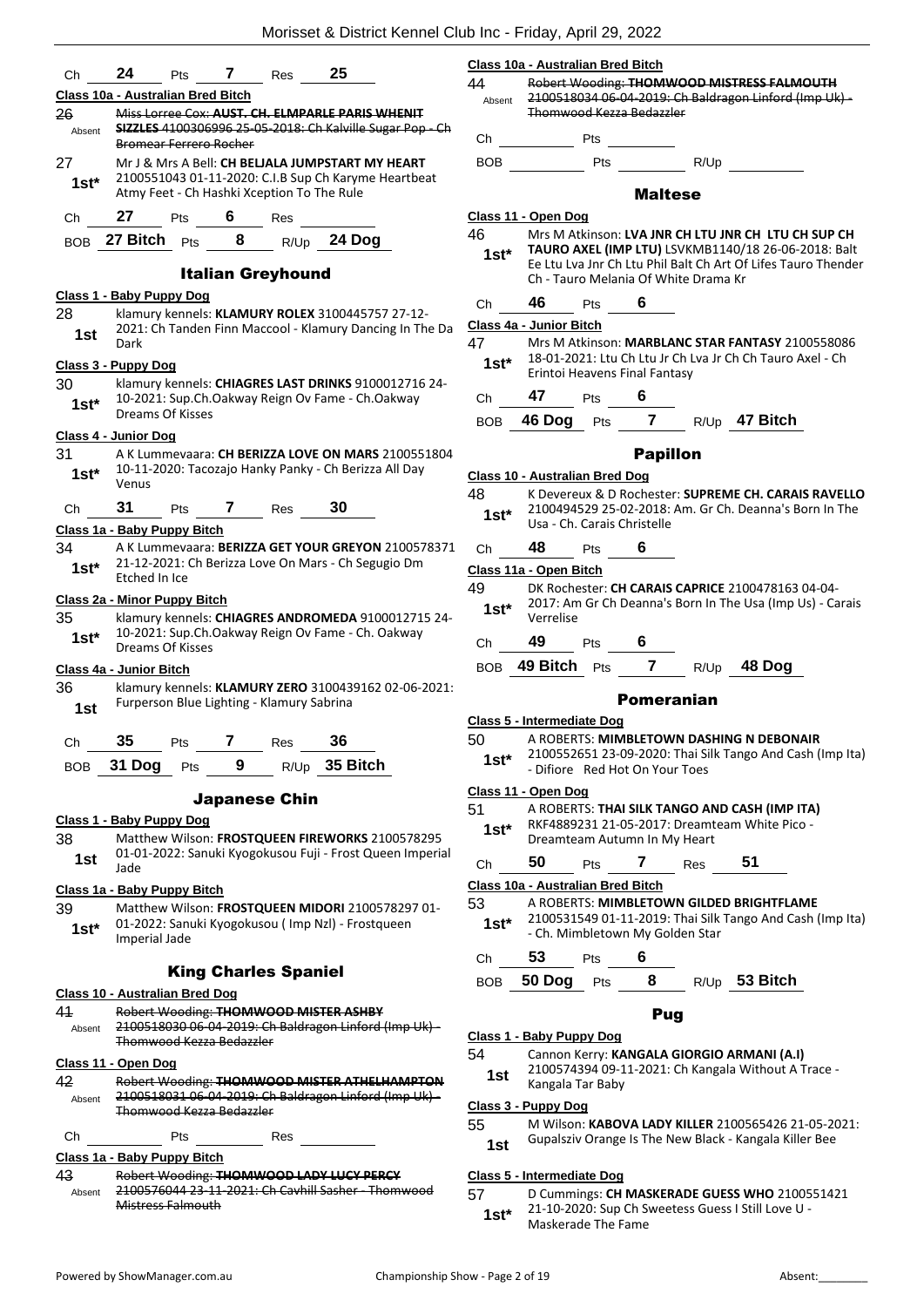| 58<br>2nd     | Kathryn Gill: KINLOU MISSION ACCOMPLISHED<br>2100537701 16-03-2020: Ch Kinlou Exit Strategy - Ch<br>Nulkaba Girl On A Mission           |  |  |  |  |  |  |
|---------------|-----------------------------------------------------------------------------------------------------------------------------------------|--|--|--|--|--|--|
| 60<br>1st     | Class 11 - Open Dog<br>Kathryn Gill: KINLOU TIK TOK HEART OCLOCK 2100547362<br>18-08-2020: Pickapug Key To My Heart - Ch Kinlou Deja Vu |  |  |  |  |  |  |
| Ch            | 57<br>58<br>9<br>Pts<br>Res                                                                                                             |  |  |  |  |  |  |
|               | Class 1a - Baby Puppy Bitch                                                                                                             |  |  |  |  |  |  |
| 61<br>2nd     | Cannon Kerry: KANGALA J LO 2100581035 19-01-2022: Ch<br>Kangala Timberlake - Ch Kangala Upstart                                         |  |  |  |  |  |  |
| 64<br>$1st^*$ | Mrs K Gill: KINLOU DARK LIAISON (AI) 2100576362 17-12-<br>2021: Sup Ch Pickapug Dark Warrior - Ch Nulkaba Girl On A<br>Mission          |  |  |  |  |  |  |
|               | Class 2a - Minor Puppy Bitch                                                                                                            |  |  |  |  |  |  |
| 65<br>$1st^*$ | Cannon Kerry: KANGALA FORBIDDEN FRUIT 2100573229<br>26-10-2021: Ch Kangala Little Lucifa - Ch Kangala Keepin Up<br>Appearances          |  |  |  |  |  |  |
|               | Class 3a - Puppy Bitch                                                                                                                  |  |  |  |  |  |  |
| 66<br>$1st^*$ | D Cummings: MASKERADE MISS AMERICANA 2100569476<br>06-07-2021: Ch Maskerade American Gigolo - Sweetess<br>Guess My Style                |  |  |  |  |  |  |
|               | Class 10a - Australian Bred Bitch                                                                                                       |  |  |  |  |  |  |
| 67<br>2nd     | Cannon Kerry: KANGALA DISTURBIA 2100565268 05-06-<br>2021: Ch Kabova Don't - Ch Kangala Teen Idol                                       |  |  |  |  |  |  |
| 69<br>$1st*$  | Mrs A Walters: WALTHORN KEEP TALKING 2100549767 27-<br>09-2020: Ch Kinlou Exit Strategy - Ch Walthorn Cant Deny It                      |  |  |  |  |  |  |
|               |                                                                                                                                         |  |  |  |  |  |  |

#### **Class 11a - Open Bitch**

70 Mrs A Walters: **WALTHORN KEEP IT TRUE** 2100549766 27- 09-2020: Ch Kinlou Exit Strategy - Ch Walthorn Cant Deny It **1st\***

| Ch. | 66 -                  | <b>Pts</b> | 10 | Res | 70            |
|-----|-----------------------|------------|----|-----|---------------|
|     | BOB 66 Bitch $Pts$ 14 |            |    |     | $R/Up$ 57 Dog |

# Group 1 - Specials

| <b>Best</b><br>Pts: 25 | 7<br>Criminal | <b>Cavalier King Charles Spaniel</b><br>Miss T & Mrs K Perkiss: NZ CH SUP CH Tikimi Smooth |
|------------------------|---------------|--------------------------------------------------------------------------------------------|
| R/Up                   | 20            | <b>Griffon Bruxellois</b>                                                                  |
| Pts: 15                |               | Mrs M Parker-Brien: Ch Balliol Nicholas Denimsey                                           |
| Baby                   | 5.            | <b>Cavalier King Charles Spaniel</b><br>Miss T & Mrs K Perkiss: Tikimi Royal Obsession     |
| Minor                  | 17            | <b>Griffon Bruxellois</b><br>Ashleigh Barber: Nevafollo Bertie botts                       |
| Puppy                  | 66            | Pug<br>D Cummings: Maskerade Miss Americana                                                |
| Junior                 | 31            | Italian Greyhound<br>A K Lummevaara: Ch Berizza Love On Mars                               |
| Inter                  | 20.           | <b>Griffon Bruxellois</b><br>Mrs M Parker-Brien: Ch Balliol Nicholas Denimsey              |
| Aus Br                 | 69            | Pug<br>Mrs A Walters: Walthorn Keep Talking                                                |
| Open                   | 7<br>Criminal | <b>Cavalier King Charles Spaniel</b><br>Miss T & Mrs K Perkiss: NZ CH SUP CH Tikimi Smooth |
| Finish                 |               | Absent<br>8                                                                                |

## Group 2 - Terrier Group

## Miss Sharyn Phillips (QLD)

Start Time:

## Airedale Terrier

#### **Class 5a - Intermediate Bitch**

| 72     | Ms S A Jolly: BELLTIRNA CUZ I CAN (AI) 2100541094 19 05 |
|--------|---------------------------------------------------------|
| Absent | 2020: Stirling Legend Of The Highlands (Usa) - Aust Ch  |
|        | <b>Bushveldt Hot Lips Houlihan</b>                      |

#### **Class 10a - Australian Bred Bitch**

| 73     | Ms S A Jolly: BELLTIRNA STIRLING TAKES ON OZ (AI)          |
|--------|------------------------------------------------------------|
| Absent | 2100522822 03-06-2019: Am. Gr. Ch. Sup. Ch. Stirling Wild  |
|        | Side Eclipse (Imp Usa) - Stirling Legend Of The Isles (Imp |
|        | <del>Usa</del> )                                           |

BOB-Ch Pts R/Up-Res

#### American Staffordshire Terrier

### **Class 1a - Baby Puppy Bitch**

| -77    | Cassie Caple: IMPERIUMS LET THERE BE ENUF (AI)           |
|--------|----------------------------------------------------------|
| $1st*$ | 2100577776 23-12-2021: Am.Ch.Am.Gr Ch. Sbigstaff Enuf Is |
|        | Enuf For Lbk Dn (Usa) - Southstock Look Into My Eyez     |

## **Class 11a - Open Bitch**

- 80 Cassie Caple: **SOUTHSTOCK LOOK INTO MY EYEZ**
	- 2100529875 15-11-2019: Sup.Ch. Redplatinum Let There Be Rock (Ai) Wpd Jc - Ch Manfreds Ebonynivorys Harmony **1st\***

BOB-Ch **80 Bitch** Pts **6**

## Australian Terrier

## **Class 1 - Baby Puppy Dog**

- 81 Ms K Simpson & Mrs S Gilkinson: **CLIFTOP BLUE APOLLO** 
	- **ZUES DREAM** 2100577140 21-11-2021: Ch Cliftop Unzip **1st ZULS DREAM** 2100577140 21-11-20<br>Your Lip - Ch Cliftop Blue Times Two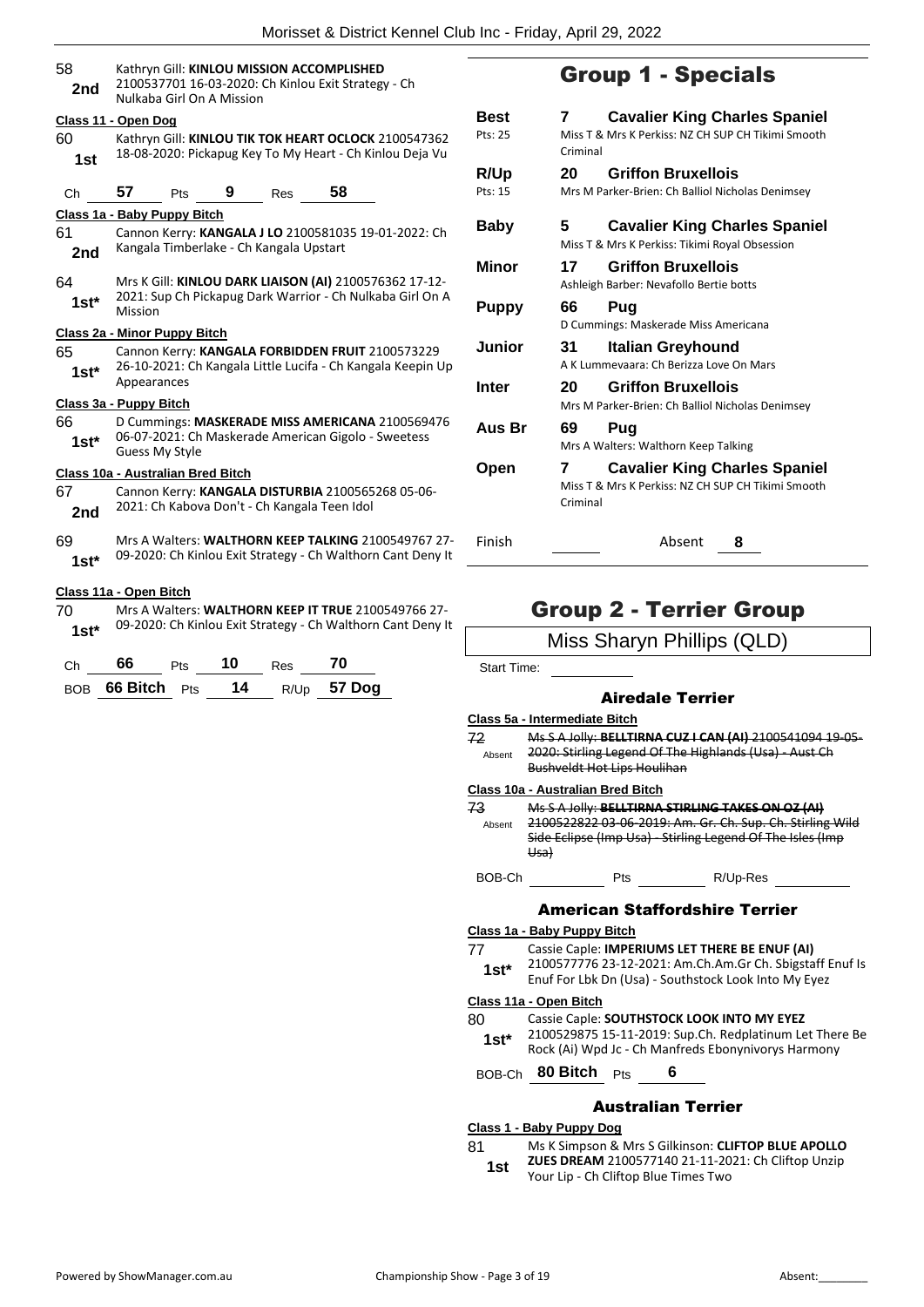|              | Class 3 - Puppy Dog                       |     |                                 |              |                                                                                                            |               | Class 5a - Intermediate Bitch     |     |                                |     |                                                                                                                                                            |  |
|--------------|-------------------------------------------|-----|---------------------------------|--------------|------------------------------------------------------------------------------------------------------------|---------------|-----------------------------------|-----|--------------------------------|-----|------------------------------------------------------------------------------------------------------------------------------------------------------------|--|
| 82           |                                           |     |                                 |              | SM Massey: ENOMIS KING OF THE RING (AI) 2100571984                                                         | 99            |                                   |     |                                |     | Mr s r & Mrs c barlow: BULLYTIGER TWINKLE TOES AT                                                                                                          |  |
| $1st*$       | Enomis Loven The Bacon(Ai)                |     |                                 |              | 01-09-2021: Nz. Ch. Akiba's Gift From Zebulon (Imp Nzl) -                                                  | $1st*$        |                                   |     |                                |     | WODENSDAE 2100551454 20-10-2020: Ch Sariluda<br>Gentlemen Jack - Ch Bullwhip Amity Affliction                                                              |  |
| Ch           | 82<br>Pts                                 |     | 6                               |              |                                                                                                            | Ch            | 99                                | Pts | 6                              |     |                                                                                                                                                            |  |
|              | Class 1a - Baby Puppy Bitch               |     |                                 |              |                                                                                                            |               | BOB 95 Dog                        | Pts | $\overline{7}$                 |     | R/Up 99 Bitch                                                                                                                                              |  |
| 83           |                                           |     |                                 |              | Ms K Simpson & Mrs S Gilkinson: CLIFTOP BLUE ATHENA                                                        |               |                                   |     |                                |     |                                                                                                                                                            |  |
| $1st*$       | Your Lip - Ch Cliftop Blue Times Two      |     |                                 |              | ZUES DREAM 2100577141 21-11-2021: Ch Cliftop Unzip                                                         |               |                                   |     | <b>Fox Terrier (Smooth)</b>    |     |                                                                                                                                                            |  |
|              |                                           |     |                                 |              |                                                                                                            |               | Class 11 - Open Dog               |     |                                |     |                                                                                                                                                            |  |
|              | Class 5a - Intermediate Bitch             |     |                                 |              |                                                                                                            | 100           |                                   |     |                                |     | MRS A & MR P BOOTH & MRS S & A EVANS: CH. PINN                                                                                                             |  |
| 84<br>$1st*$ |                                           |     |                                 |              | SM Massey: CH SHANDEZ QUEEN OF HEARTS 2100536111<br>28-02-2020: Shandez Show No Mercy - Shandez Rose Magic | $1st^*$       |                                   |     |                                |     | TO CATCH A SPY AT BROXDEN (NZL) 06314-2018 15-0<br>2018: Am. Ch. Nz. Ch. Hampton Court Broxden Fur The<br>Of The Game - Selwor Sneak Preview Atpinacle(Ai) |  |
| Сh           | 84<br>Pts                                 |     |                                 |              |                                                                                                            | Ch            | 100                               | Pts | 6                              |     |                                                                                                                                                            |  |
| <b>BOB</b>   | 84 Bitch Pts                              |     | 7                               | R/Up         | 82 Dog                                                                                                     |               | Class 2a - Minor Puppy Bitch      |     |                                |     |                                                                                                                                                            |  |
|              | Class 18 - Neuter Dog                     |     |                                 |              |                                                                                                            | 101           |                                   |     |                                |     | MRS A & MR P BOOTH & MRS S & A EVANS: PINNACLE                                                                                                             |  |
| 85<br>$1st*$ | Blue Vagabond - Ch Cliftop Blue Wren      |     |                                 |              | K Heald & K Simpson & S Gilkison: GRAND CH CLIFTOP<br>BLUE REBEL 2100455976 20-06-2016: Grand Ch Rebelglen | $1st^*$       | The Moment (Imp Nzl)              |     |                                |     | <b>EASILY SUEDE 2100570721 30-07-2021: Ch. Am Gchs</b><br>Pinnacle Broxden Lickety Split - Nz. Ch. Ch. Pinnacle Ov                                         |  |
| 86           |                                           |     |                                 |              | SM Massey: NEUT CH. LASPAMAS ZEBEDIAH 2100517565                                                           | Ch            | 101                               | Pts |                                |     |                                                                                                                                                            |  |
| 2nd          | Laspamas Just Jemma                       |     |                                 |              | 06-04-2019: Ch Wanora La Out Of The Shadows - Ch                                                           |               | BOB 101 Bitch Pts                 |     | $7^{\circ}$                    |     | $R/Up$ 100 Dog                                                                                                                                             |  |
|              | 85                                        |     |                                 |              | 86                                                                                                         |               | Class 18a - Neuter Bitch          |     |                                |     |                                                                                                                                                            |  |
| Neuter       |                                           | Pts | 7                               | Res          |                                                                                                            | 103           |                                   |     |                                |     | Scott & Sharon Norman: NEUTER CH. CH SANTOP WHO                                                                                                            |  |
| 87           | Class 18a - Neuter Bitch                  |     |                                 |              |                                                                                                            | $1st*$        | - Ch Azlani Suzie Q               |     |                                |     | <b>THAT GIRL</b> 2100377265 26-01-2013: Ch Santop Bright                                                                                                   |  |
| 1st          | Thunder - Shandez Storm Rising            |     |                                 |              | SM Massey: NEUTER CH. CH. SHANDEZ WARRIOR<br><b>PRINCESS 2100420055 06-12-2014: Ch Shandez Blue</b>        |               | BNOB 103 Bitch Pts                |     | 6                              |     | R/Up-Res                                                                                                                                                   |  |
| Neuter       | 87                                        | Pts | 6                               |              |                                                                                                            |               |                                   |     | <b>Irish Terrier</b>           |     |                                                                                                                                                            |  |
| <b>BNOB</b>  | 85 Dog                                    | Pts | 8                               | R/Up         | 86 Dog                                                                                                     |               | Class 10 - Australian Bred Dog    |     |                                |     | Donna Robinson: CH ANLUAN RUFF N TUMBL AT AYLA                                                                                                             |  |
| 88           | Class 4 - Junior Dog                      |     | <b>Border Terrier</b>           |              | Miss Emily Petersen: HEDGEHOPE ERNEST ELROY                                                                | $1st^*$<br>Ch | <b>Helter Skelter</b><br>104      | Pts | 6                              |     |                                                                                                                                                            |  |
| $1st*$       | - Ch. Glenboyd Tarn Tawny                 |     |                                 |              | 2100559988 21-02-2021: Bordour Travellin' Gypsy (Imp Nzl)                                                  | 105           | Class 4a - Junior Bitch           |     |                                |     | Donna Robinson: ANLUAN MUSIC TO MY EARS                                                                                                                    |  |
|              | <b>Class 10 - Australian Bred Dog</b>     |     |                                 |              |                                                                                                            | $1st^*$       |                                   |     |                                |     | 6100127872 25-01-2021: Ch. Anluan Hallelujah Chorus                                                                                                        |  |
| 89           | LK & RG WILLIAMS: CH BOHUNT PARTING SHOT  |     |                                 |              | 3100381942 11-10-2018: Ch Bohunt Mover And Shaker -                                                        |               | Anluan Divinyl                    |     |                                |     |                                                                                                                                                            |  |
| Absent       | Supreme Ch Bohunt Fallen Angel            |     |                                 |              |                                                                                                            | Ch            | 105                               | Pts | 6                              |     |                                                                                                                                                            |  |
|              | BOB-Ch 88 Dog                             | Pts |                                 | $6$ R/Up-Res |                                                                                                            |               | BOB 104 Dog Pts                   |     | $\overline{7}$                 |     | R/Up 105 Bitch                                                                                                                                             |  |
|              |                                           |     | <b>Bull Terrier</b>             |              |                                                                                                            |               |                                   |     | <b>Jack Russell Terrier</b>    |     |                                                                                                                                                            |  |
|              | Class 4a - Junior Bitch                   |     |                                 |              |                                                                                                            |               | Class 4 - Junior Dog              |     |                                |     |                                                                                                                                                            |  |
| 91           | Chris Heere: CH EXCALIBUL MISTRESS MAYHEM |     |                                 |              |                                                                                                            | 106           |                                   |     |                                |     | DI & A M Aldridge: KADAMA IN THE SPOTLIGHT<br>2100552575 17-11-2020: Kadama Glass Half Full-                                                               |  |
| $1st^*$      |                                           |     |                                 |              | 2100559919 25-02-2021: Stardom Red Hot And Ready -                                                         | Absent        |                                   |     | Jackofhearts Hit The Headlines |     |                                                                                                                                                            |  |
|              | <b>Stardom Demons Touch</b>               |     |                                 |              |                                                                                                            |               | Class 5 - Intermediate Dog        |     |                                |     |                                                                                                                                                            |  |
|              | BOB-Ch 91 Bitch Pts                       |     |                                 |              |                                                                                                            | 107           |                                   |     |                                |     | Garry Butler: CHAMPION WHATAJACK RAVEN 210052                                                                                                              |  |
|              |                                           |     | <b>Bull Terrier (Miniature)</b> |              |                                                                                                            | $1st^*$       |                                   |     |                                |     | 30-08-2019: Irl Ch Sup Ch Krisbos Just Do It - Whatajac                                                                                                    |  |
|              | Class 1 - Baby Puppy Dog                  |     |                                 |              |                                                                                                            |               | Sally                             |     |                                |     |                                                                                                                                                            |  |
| 92           |                                           |     |                                 |              | Mrs M Schafer & Mrs N Hughes: SCHARDALE STRIKE OF                                                          | Ch            | 107                               | Pts | 6                              | Res |                                                                                                                                                            |  |
| 1st          | Major Tom - Schardale Scarlet Treasure    |     |                                 |              | FIRE AT BULLYTIGER 2100580224 21-01-2022: Ch Bullwhip                                                      | 108.          | Class 1a - Baby Puppy Bitch       |     |                                |     | DI & A M Aldridge: KADAMA JESSIE JAY 2100575594 1                                                                                                          |  |
| 93<br>2nd    | Chrysaliss Savana Dreams                  |     |                                 |              | Shawn Hargraves: BLUEREAPER RAGS TO RICHES<br>2100577639 08-11-2021: Bluereaper Dazzling Demon -           | Absent        | Swirl                             |     |                                |     | 11-2021: Kadama Master Apprentice Ai - Kadama Khar                                                                                                         |  |
|              |                                           |     |                                 |              |                                                                                                            | 109           | Class 2a - Minor Puppy Bitch      |     |                                |     | Mrs S Gaffikin: BRIGHTHELM MADAM BUTTERFLY                                                                                                                 |  |
| 95           | Class 10 - Australian Bred Dog            |     |                                 |              | Shawn Hargraves: BLUEREAPER DAZZLING DEMON                                                                 | $1st^*$       |                                   |     |                                |     | 2100575590 11-10-2021: Bekmar Johnny Ruffo - Ch                                                                                                            |  |
| $1st^*$      |                                           |     |                                 |              | 2100551307 03-09-2020: Stardom Red Hot Nready -                                                            |               |                                   |     | Brighthelm Witches Britches    |     |                                                                                                                                                            |  |
|              | <b>Stardom Gold Charm</b>                 |     |                                 |              |                                                                                                            |               | Class 10a - Australian Bred Bitch |     |                                |     |                                                                                                                                                            |  |
| Ch           | 95<br>Pts                                 |     | 6                               |              |                                                                                                            | 110           |                                   |     |                                |     | Garry Butler: WHATAJACK TIME IS PRECIOUS 2100542<br>27-03-2020: Irl Ch Irljun Ch Sup Ch Krisbos Just Do It - 0                                             |  |
|              | Class 1a - Baby Puppy Bitch               |     |                                 |              |                                                                                                            | $1st^*$       |                                   |     | Whatajack Whata Challenge      |     |                                                                                                                                                            |  |
| 97           |                                           |     |                                 |              | Christine Hall: ROMIEREZ TRULY SCRUMPTIOUS AT                                                              |               |                                   |     |                                |     |                                                                                                                                                            |  |

| $1st*$ | <b>BULLWHIP 2100577085 10-12-2021: Schardale Master</b> |
|--------|---------------------------------------------------------|
|        | Tonka - Romierez Bonnie Sassanach                       |
|        |                                                         |

| Сh             | 99                             | Pts        | 6                          |                             |                                                                                                                                                                                                                         |  |
|----------------|--------------------------------|------------|----------------------------|-----------------------------|-------------------------------------------------------------------------------------------------------------------------------------------------------------------------------------------------------------------------|--|
|                | BOB 95 Dog Pts                 |            |                            |                             | 7 R/Up 99 Bitch                                                                                                                                                                                                         |  |
|                |                                |            |                            | <b>Fox Terrier (Smooth)</b> |                                                                                                                                                                                                                         |  |
|                | Class 11 - Open Dog            |            |                            |                             |                                                                                                                                                                                                                         |  |
| 100<br>$1st^*$ |                                |            |                            |                             | MRS A & MR P BOOTH & MRS S & A EVANS: CH. PINNACLE<br>TO CATCH A SPY AT BROXDEN (NZL) 06314-2018 15-07-<br>2018: Am. Ch. Nz. Ch. Hampton Court Broxden Fur The Love<br>Of The Game - Selwor Sneak Preview Atpinacle(Ai) |  |
| Ch             | 100                            | <b>Pts</b> | $\overline{\phantom{0}}$ 6 |                             |                                                                                                                                                                                                                         |  |
|                | Class 2a - Minor Puppy Bitch   |            |                            |                             |                                                                                                                                                                                                                         |  |
| 101<br>$1st^*$ | The Moment (Imp Nzl)           |            |                            |                             | MRS A & MR P BOOTH & MRS S & A EVANS: PINNACLE<br><b>EASILY SUEDE 2100570721 30-07-2021: Ch. Am Gchs</b><br>Pinnacle Broxden Lickety Split - Nz. Ch. Ch. Pinnacle Own                                                   |  |
| Ch             | 101                            | Pts        | 6                          |                             |                                                                                                                                                                                                                         |  |
|                | BOB 101 Bitch Pts              |            |                            |                             | 7 R/Up 100 Dog                                                                                                                                                                                                          |  |
|                | Class 18a - Neuter Bitch       |            |                            |                             |                                                                                                                                                                                                                         |  |
| 103.<br>1st*   | - Ch Azlani Suzie Q            |            |                            |                             | Scott & Sharon Norman: NEUTER CH. CH SANTOP WHOS<br>THAT GIRL 2100377265 26-01-2013: Ch Santop Bright Spark                                                                                                             |  |
|                | BNOB 103 Bitch Pts 6 R/Up-Res  |            |                            |                             |                                                                                                                                                                                                                         |  |
|                |                                |            | <b>Irish Terrier</b>       |                             |                                                                                                                                                                                                                         |  |
|                | Class 10 - Australian Bred Dog |            |                            |                             |                                                                                                                                                                                                                         |  |
| 104<br>$1st^*$ | <b>Helter Skelter</b>          |            |                            |                             | Donna Robinson: CH ANLUAN RUFF N TUMBL AT AYLADEE<br>6100121364 30-01-2020: Ch. Anluan Oh Errol - Ch. Anluan                                                                                                            |  |
| Ch             | 104                            | <b>Pts</b> | 6                          |                             |                                                                                                                                                                                                                         |  |
|                | Class 4a - Junior Bitch        |            |                            |                             |                                                                                                                                                                                                                         |  |
| 105<br>$1st^*$ | Anluan Divinyl                 |            |                            |                             | Donna Robinson: ANLUAN MUSIC TO MY EARS<br>6100127872 25-01-2021: Ch. Anluan Hallelujah Chorus - Ch.                                                                                                                    |  |
|                | Ch 105 Pts 6                   |            |                            |                             |                                                                                                                                                                                                                         |  |
| BOB.           | 104 Dog Pts                    |            | $\overline{7}$             |                             | R/Up 105 Bitch                                                                                                                                                                                                          |  |
|                |                                |            |                            | <b>Jack Russell Terrier</b> |                                                                                                                                                                                                                         |  |
|                | <u>Class 4 - Junior Dog</u>    |            |                            |                             |                                                                                                                                                                                                                         |  |
| 106            |                                |            |                            |                             | DI & A M Aldridge: KADAMA IN THE SPOTLIGHT                                                                                                                                                                              |  |
| Absent         | Jackofhearts Hit The Headlines |            |                            |                             | 2100552575 17-11-2020: Kadama Glass Half Full-                                                                                                                                                                          |  |

#### **Class 5 - Intermediate Dog**

107 Garry Butler: **CHAMPION WHATAJACK RAVEN** 2100528191 30-08-2019: Irl Ch Sup Ch Krisbos Just Do It - Whatajack Sally

#### **Baby Puppy Bitch**

#### **Minor Puppy Bitch**

- 109 Mrs S Gaffikin: **BRIGHTHELM MADAM BUTTERFLY**
- 2100575590 11-10-2021: Bekmar Johnny Ruffo Ch **Brighthelm Witches Britches**

#### **Class 10a - Australian Bred Bitch**

- Garry Butler: WHATAJACK TIME IS PRECIOUS 2100542065
- 27-03-2020: Irl Ch Irljun Ch Sup Ch Krisbos Just Do It Ch **Whatajack Whata Challenge**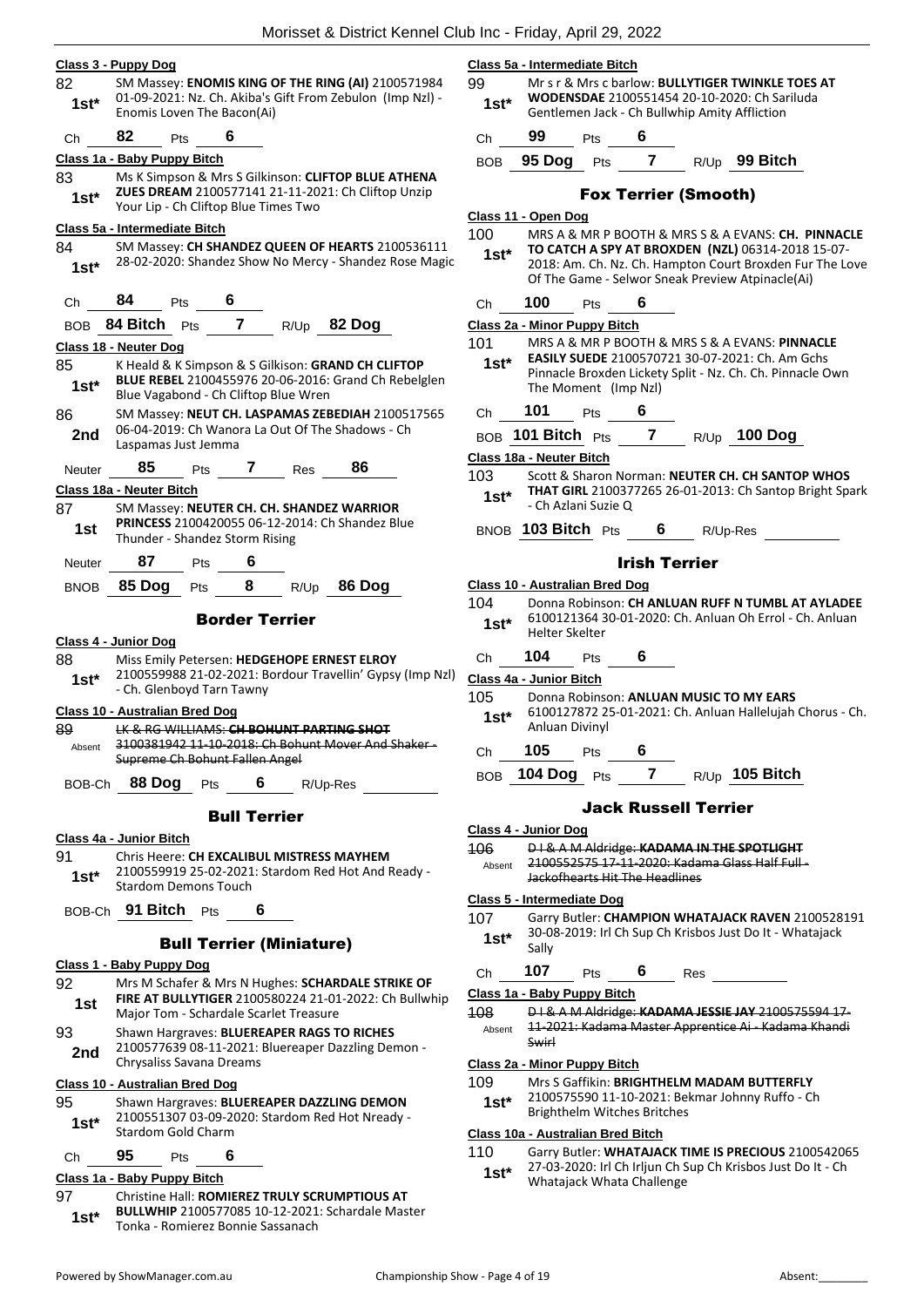|                |                                                                                                                                                   |               | .                                              |
|----------------|---------------------------------------------------------------------------------------------------------------------------------------------------|---------------|------------------------------------------------|
|                | Class 11a - Open Bitch                                                                                                                            | 127           | Mrs Joanna Finn:                               |
| 111<br>$1st^*$ | Garry Butler: WHATAJACK LADY GAGA 2100542064 27-03-<br>2020: Irl Ch Irl Jun Ch Sup Ch Krisbos - Ch Whatajack Whata                                | $1st^*$       | 09-2018: Grand (<br>For Treason                |
| Ch             | Challenge<br>110<br>Pts 8 Res 111                                                                                                                 | 128<br>3rd    | Ms Kim Sammut:<br>14-12-2017: Tian             |
|                |                                                                                                                                                   |               |                                                |
| <b>BOB</b>     | 107 Dog Pts 9 R/Up 110 Bitch                                                                                                                      | Ch            | 125<br>Pts                                     |
| 112            | Class 18a - Neuter Bitch<br>Barbara Smith: MINDURA MY WAY OR NO WAY                                                                               |               | BOB 125 Bitch Pts                              |
| $1st^*$        | 2100463907 08-11-2016: Mindura My Red Hot Moment -                                                                                                |               | Class 18 - Neuter Dog                          |
|                | Mindura My Roc Star<br>BNOB 112 Bitch Pts 6 R/Up-Res                                                                                              | 130<br>1st*   | <b>B White: DUAL C</b><br><b>BANG YOURE DE</b> |
|                | <b>Kerry Blue Terrier</b>                                                                                                                         |               | Ridin Dirty - Supr<br>Ourgang Bang Or          |
|                | <b>Class 10 - Australian Bred Dog</b>                                                                                                             |               | BNOB 130 Dog Pts                               |
| 113            | A & P Schultze: SUP. CH. TASSHOT INTO THE MYSTIC                                                                                                  |               |                                                |
| $1st^*$        | 7100040497 22-02-2018: Ch. Malokki Counter Punch (Ai) -<br>Ch. Tasshot Cracklin Rosie                                                             |               | Ten<br>Class 1 - Baby Puppy Dog                |
|                | BOB-Ch 113 Dog Pts 6                                                                                                                              | 131           | Mrs Danielle Mc                                |
|                |                                                                                                                                                   | $1st^*$       | 2100578005 03-                                 |
|                | <b>Norfolk Terrier</b>                                                                                                                            |               | Inevitable                                     |
|                | Class 3 - Puppy Dog                                                                                                                               |               | Class 1a - Baby Puppy Bit<br>Mrs Danielle Mc   |
| 114            | Mr FJ HOGAN & Mrs KM HOGAN & Mrs M BERG: MAZBERG                                                                                                  | 133<br>Absent | 210057750630                                   |
|                | Absent ENVY ME 2100568933 11-07-2021: Ch. Mazberg The One<br>And Only Ch. Mazberg Meliantha                                                       |               | Poppy                                          |
|                |                                                                                                                                                   |               | Class 10a - Australian Bre                     |
| Ch             | <b>Pts</b>                                                                                                                                        | 134           | Mrs Danielle Mc                                |
| 116            | Class 5a - Intermediate Bitch<br><b>FJ &amp; KM HOGAN: TARAM A KISS FROM A ROSE</b>                                                               | $1st^*$       | 210056332008-0<br>Dzahhli Up All Ni            |
|                | Absent 2100527811 05-05-2019: Red King's Lynn Pretzel (Imp Esp)                                                                                   |               | BOB-Ch 134 Bitch P                             |
|                | -Ch Roslein Aus Der Rheinprovinz (Imp Deu)                                                                                                        |               | Class 18 - Neuter Dog                          |
|                | Ch Pts<br><u>and the second</u>                                                                                                                   | 136           | Ms Heien Stokes                                |
|                | BOB Pts R/Up                                                                                                                                      | $1st^*$       | <b>RINGS 21004981</b><br>Groove - Deman        |
|                | <b>Norwich Terrier</b>                                                                                                                            |               | BNOB 136 Dog Pts                               |
|                | Class 1a - Baby Puppy Bitch                                                                                                                       |               |                                                |
| 117            | C Moore & R Mallinder: CASMARA-JR DIAMOND CUT                                                                                                     |               | <b>West Hig</b>                                |
| $1st*$         | 2100576079 09-12-2021: Ch.Casmara -Jr Kingston Gold -<br>Casmara-Jr Yindileigh Kiri                                                               |               | Class 1 - Baby Puppy Dog                       |
|                |                                                                                                                                                   | 137           | C Moore & R Ma<br>2100578244 20-3              |
|                | <b>Scottish Terrier</b>                                                                                                                           | 1st*          | Dassin Love Me 7                               |
|                | Class 4 - Junior Dog                                                                                                                              |               | Class 3a - Puppy Bitch                         |
| 449            | S menamara S Campbell: BESCOTTED CHARLI CHAPLIN                                                                                                   | 140           | C Moore & R Ma                                 |
| Absent         | 2100563803 25-02-2021: Ch. Aberdeen Royal Rival-<br>Macprain Morella                                                                              | $1st^*$       | 2100568819 22-<br>Dassin No Ordina             |
|                | BOB-Ch Pts                                                                                                                                        |               | BOB-Ch 140 Bitch P                             |
|                | <b>Staffordshire Bull Terrier</b>                                                                                                                 |               |                                                |
|                | <b>Class 5 - Intermediate Dog</b>                                                                                                                 |               |                                                |
| 120<br>2nd     | Lexi Oldenburg: STAFFYHAUS FAITH WITH VALOUR<br>2100533436 05-12-2019: Sup Ch Bustabones Wot Do<br>Monsters Eat Et - Ch Staffyhaus Point Of Faith |               |                                                |
| 121<br>$1st^*$ | S&B Hughes: JAKSPA BIGGER THAN TEXAS 2100545391 25-<br>06-2020: Ch Mosstrooper Dallasaftermidnite - Brookstreet                                   |               |                                                |
|                | Speak Up<br><b>Class 10 - Australian Bred Dog</b>                                                                                                 |               |                                                |
| 122.           | Ms Kim Sammut: CH JODEN SOLE RULER 2100415240 23-                                                                                                 |               |                                                |
| 1st            | 09-2014: Ch Joden Bold Ruler - Ch Joden Hot Shu Shuffle                                                                                           |               |                                                |
| Ch             | 122<br>8 Res 121<br><b>Pts</b>                                                                                                                    |               |                                                |
|                | Class 10a - Australian Bred Bitch                                                                                                                 |               |                                                |
| 125            | A Wolf: CH OURGANG DIRTY BANG FDX 2100482726 19-                                                                                                  |               |                                                |
| $1st^*$        | 08-2017: Ch Bxact Ridin Dirty - Supreme, Neuter Grand,                                                                                            |               |                                                |
|                | Flyball Dual Ch Ourgang Bang On (Ai) Jc                                                                                                           |               |                                                |

| 126 | Lexi Oldenburg: STAFFYHAUS FAITHFULLY BLESSED   |
|-----|-------------------------------------------------|
| 2nd | 2100533433 05-12-2019: Sup Ch Bustabones Wot Do |

Monsters Eat Et - Ch Staffyhaus Point Of Faith **2nd**

- 127 Mrs Joanna Finn: **OURGANG THIS IS ME** 2100504784 07- Ch Jamelkur Cruzin Star - Ourgang Reason
- 128 Ms Kim Sammut: **CH JODEN OWN THA SPACE** 2100489034 14-12-2017: Tiamostaff Jonah - Ch Joden Hells Bells **3rd**

| Ch            | 125                   | <b>Pts</b> | 9               | Res      | 127          |  |
|---------------|-----------------------|------------|-----------------|----------|--------------|--|
|               | BOB 125 Bitch Pts     |            | $\overline{12}$ |          | R/Up 122 Dog |  |
|               | Class 18 - Neuter Dog |            |                 |          |              |  |
| $\sim$ $\sim$ | --------              |            |                 | -------- |              |  |

**IH (FLYBALL), NEUTER CH OURGANG BANG BANG YOURE DEAD JC** 2100482723 19-08-2017: Ch Bxact reme, Neuter Grand, Flyball Dual Ch n (Ai) Jc

**6** R/Up-Res

## terfield Terrier

Cosker: **YARRAVIEW CHIPS N CRACKERS** 12-2021: Dzahhli High Life - Yarraview The

#### **Class 1a - Baby Puppy Bitch**

133 Mrs Danielle McCosker: **YARRAVIEW THUMBELINA** 11-2021: Dzahhli High Life - Yarraview Little

### **Class 10a - Australian Bred Bitch**

Cosker: **YARRAVIEW MRS TITLLEMOUSE** 04-2021: Yarraview Walk This Way -<br>ight Dzahhli Up All Night **1st\***

ts **6** R/Up-Res

| 136    | Ms Heien Stokes: NEUTER CH DEMALA LORD OF THE   |
|--------|-------------------------------------------------|
| $1st*$ | RINGS 2100498140 16-04-2018: Yarra View Moove N |
|        | Groove - Demand Myria                           |

**6** R/Up-Res

## **Inland White Terrier**

**Illinder: DASSIN LOCKED N LOADED** 

- 12-2021: Jelsa's In Lockdown At Jura (Nz) -Two Times (Ai)
- 140 C Moore & R Mallinder: **DASSIN READY SET REIGN**
- 06-2021: Macbraedly Gorgeous George ary Love (Ai)

 $H_{\text{ts}}$  6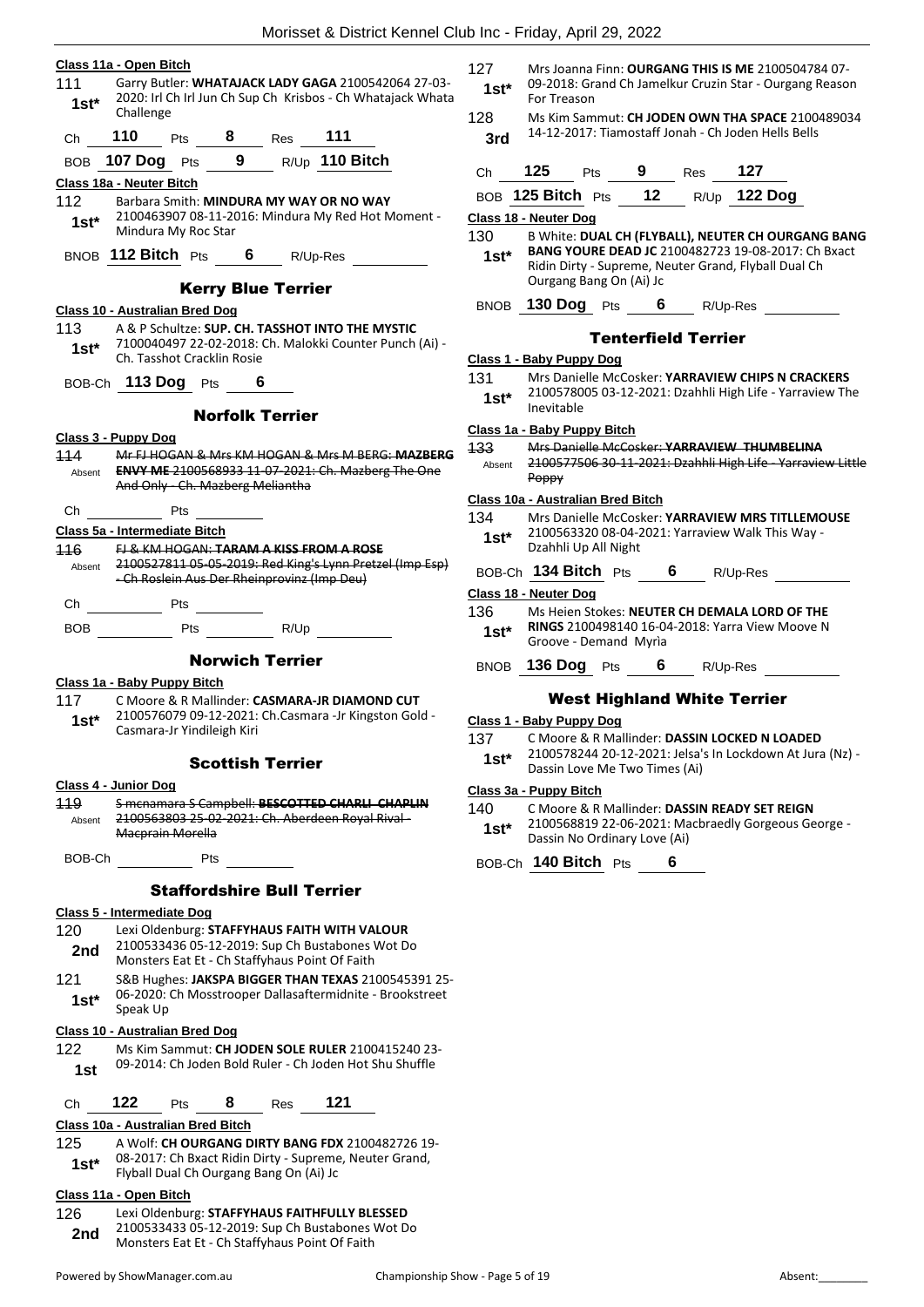## Group 2 - Specials

**Best 107 Jack Russell Terrier** Pts: 25 Garry Butler: Champion WhataJack Raven **R/Up 104 Irish Terrier** Pts: 15 Donna Robinson: CH Anluan Ruff N Tumbl at Ayladee **Baby 137 West Highland White Terrier** C Moore & R Mallinder: Dassin Locked N Loaded **Minor 101 Fox Terrier (Smooth)** MRS A & MR P BOOTH & MRS S & A EVANS: PINNACLE EASILY SUEDE **Puppy 140 West Highland White Terrier** C Moore & R Mallinder: Dassin Ready Set Reign **Junior 91 Bull Terrier** Chris Heere: CH Excalibul Mistress Mayhem **Inter 107 Jack Russell Terrier** Garry Butler: Champion WhataJack Raven **Aus Br 104 Irish Terrier** Donna Robinson: CH Anluan Ruff N Tumbl at Ayladee **Open 80 American Staffordshire Terrier** Cassie Caple: SOUTHSTOCK LOOK INTO MY EYEZ

## Neuter

**Best 85 Australian Terrier** Pts: 12 K Heald & K Simpson & S Gilkison: GRAND CH CLIFTOP BLUE REBEL **R/Up 103 Fox Terrier (Smooth)**

> Scott & Sharon Norman: NEUTER CH. CH Santop Whos That Girl

Finish Absent **9**

## Group 3 - Gundog Group

Mrs Kim Haddon (QLD)

Start Time:

## **Brittany**

- **Class 5 - Intermediate Dog**
- 143 Mary Webster: **KIRINBELL CHASE N THE DRAGON**
- 2100520757 16-05-2019: Ch Kirinbell Tell Me A Secreth Ch 1st\* <sup>2100520757</sup> 16-05-2019: Cr<br>Tobenlee Chase N Shadows

BOB-Ch **143 Dog** Pts **6**

## Clumber Spaniel

**Class 5 - Intermediate Dog**

148 Mr & Mrs P Mc Intyre: **CH WYMESWOLD MR RUMBLE (IMP NLD)** NHSB3172414 10-09-2019: Wymeswold Doc (Nld) - Wymeswold Marshmallow (Nld) **1st\***

BOB-Ch **148 Dog** Pts **6**

## Cocker Spaniel

#### **Class 1 - Baby Puppy Dog**

- 151 Holly Rey: **SHELDARICH RISE FROM THE ASHES** 2100579648 15-01-2022: Sheldarich Wish Upon A Star - Ch. 2nd 2100579648 15-01-2022: Sheld<br>Sheldarich Midnight Mystique
- 152 Mrs D & Mr G Partridge: **ETAYSIA ROCK LEGEND** 4100365130 04-12-2021: Sup Ch Elspan Rockstar - Twnroyal Love Story **1st\***

|  | Class 5 - Intermediate Dog |  |
|--|----------------------------|--|
|  |                            |  |

154 Mrs D & Mr G Partridge: **COBALT BOHEMIAN STAR** 4100323406 24-05-2019: Cobalt Black List - Cobalt One In A Million **1st\***

#### **Class 10 - Australian Bred Dog**

- 155 Holly Rey: **SHELDARICH FLASH OF LIGHTENING**
	- 2100518859 23-04-2019: Ch. Ravensnite Betya Bottom Dollar - Ch. Sheldarich Midnight Mystique **1st\***
- Ch **154** Pts **7** Res **155**

## **Class 1a - Baby Puppy Bitch**

| 156 | Holly Rey: SHELDARICH DEFIYING GRAVITY 2100579651        |
|-----|----------------------------------------------------------|
| 1st | 15-01-2022: Sheldarich Wish Upon A Star - Ch. Sheldarich |
|     | Midnight Mystique                                        |

#### **Class 3a - Puppy Bitch**

| 158 | Katie Morgan: ADJOBI FIND YOUR DREAM 2100569427 28- |
|-----|-----------------------------------------------------|
|-----|-----------------------------------------------------|

07-2021: Ch. Adjobi Cha Ching - Adjobi Rifka Shepara **1st\***

#### **Class 4a - Junior Bitch**

- 159 Mrs D & Mr G Partridge: **ELSWOOD KILTY PLEASURES**
- 5100124367 15-03-2021: Ch Ashmere A Highland Affair Ch Elswood Steel Magnolia **1st\***

#### **Class 5a - Intermediate Bitch**

| 161 | ML & D K Rochester: ADJOBI WORTHTHWAIT 2100548748                |
|-----|------------------------------------------------------------------|
| 1st | 21-09-2020: Adjobi Time To Shine - Ch. Elspan True<br>Reflection |

#### **Class 11a - Open Bitch**

| 162    | Holly Rey: SHELDARICH THE DARK PHOENIX 2100518862    |
|--------|------------------------------------------------------|
| $1st*$ | 23-04-2019: Ch. Ravensnite Betya Bottom Dollar - Ch. |
|        | Sheldarich Midnight Mystique                         |

- Ch **162** Pts **9** Res
- BOB **154 Dog** Pts **11** R/Up **162 Bitch**

## Cocker Spaniel (American)

#### **Class 4 - Junior Dog**

164 Azel Kennels: **AZEL PLAYING THE ODDS** 5100121595 08-12- 2020: Sup Ch Boxcrest Absolute Imposter - Ch Azel Dont 1st<sup>\*</sup> <sup>2020:</sup> Sup Ch

#### **Class 10 - Australian Bred Dog**

- 165 K Holtkamp: **CH AZEL ONYX ISTHE NEW BLACK** 5100107045 10-06-2018: Ebonn Tis Black Diamonds Deep (Imp Nz) - Ch Azel La Cheinne Noire **1st**
- Ch **164** Pts **7** Res **165**

## **Class 2a - Minor Puppy Bitch**

- 166 E Gordon-Pandelis and R Pandelis: **BOXCREST AMERICAN DIVA** 2100574459 27-10-2021: Sup Ch Boxcrest Absolute **2nd DIVA** 2100574459 27-10-2021: Sup C<br>Imposter - Ch Boxcrest Absolute Diva
- 167 E Gordon-Pandelis and R Pandelis: **BOXCREST AMERICAN** 
	- **SASS** 2100574460 27-10-2021: Sup Ch Boxcrest Absolute Imposter - Ch Boxcrest Absolute Diva **1st\***

#### **Class 5a - Intermediate Bitch**

- 168 E.V Gordon-Pandelis & R Pandelis: **CH BOXCREST**
- **ABSOLUTE BLISS** 2100542815 12-07-2020: Sup Ch Boxcrest Absolute Imposter - Sup Ch Jettz Whos That Girl **1st\***

#### **Class 10a - Australian Bred Bitch**

- 170 R Pandelis & V Masterfield: **SUP CH JETTZ WHOS THAT GIRL**
- 2100471690 22-03-2017: Sup Ch Sunfire Absolute Power Rn - Am Ch Aust Ch Samamari's Wonder Woman (Imp Usa) **1st\***

#### **Class 11a - Open Bitch**

- 171 K Holtkamp: **CH AZEL PLAYING WITH FIRE** 5100114848 25- 10-2019: Nordic Ch/Nw Ch/Pt Ch/Sw Ch/Dk Ch/Am
	- Ch/Australian Supreme Champion Azel Always Bet On The Black Aom - Ch Azel La Cheinne Noire **1st\***

| $Ch$ 170 $P$ ts | 10 <sub>Res</sub> 171 |                                     |
|-----------------|-----------------------|-------------------------------------|
|                 |                       | BOB 164 Dog Pts 12 $R/Up$ 170 Bitch |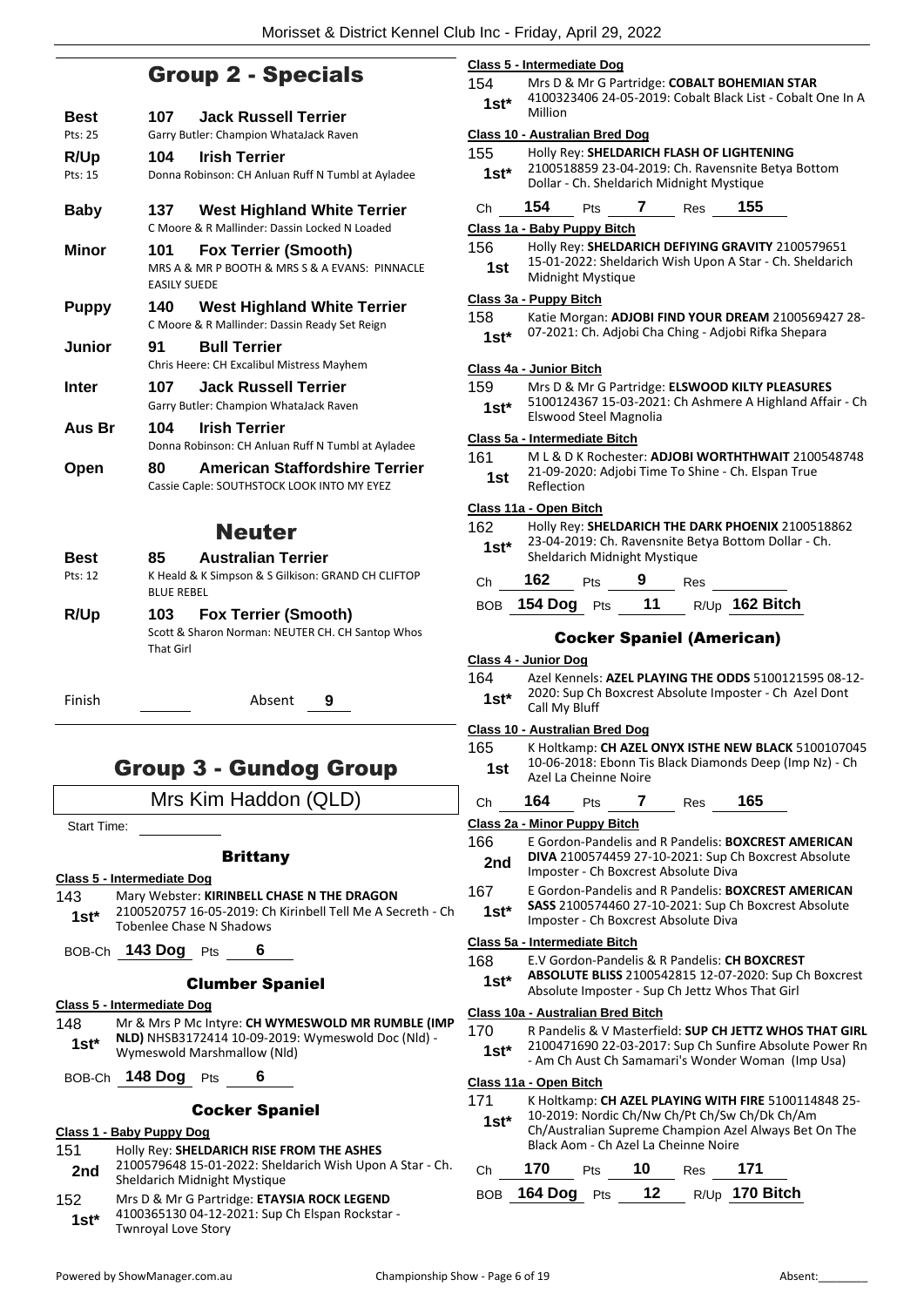#### **Class 18 - Neuter Dog**

172 Yvonne Green: **NEUT.CH.BOXCREST COURAGE UNDER FIRE** 2100525159 24-08-2019: Ch. Azel I Spy Leave Your Hat On - Grand Ch.Boxcrest Absolute Dream Ccd **1st\***

BNOB **172 Dog** Pts **6** R/Up-Res

#### English Springer Spaniel

#### **Class 4 - Junior Dog**

- 175 Rw & L Corbett: **DEFERLEE WE WILL ROCK YOU**
	- 2100558869 11-02-2021: Sup Ch Deferlee Kiwi Express Ch Larona Wicked Ways **1st\***

## **Class 10 - Australian Bred Dog**

177 RW & L Corbett: **CH RONEVOLON VIKING WARRIOR** 4100313758 12-11-2018: Winton Moods Of Norway (Imp **1st** 4100313758 12-11-2018: Winton<br>Not) - Ch Maketawa Wicked Wish

### **Class 11 - Open Dog**

- 179 Mr R & Mrs L Corbett& Mr D & Mrs R Stockham: **SUP CH**
- **DEFERLEE KIWI EXPRESS** 2100399403 29-12-2013: N.Z. Grd. Ch. Sup.Ch. Arawhiti Mr Fahrenheit (Imp Nzl) - Grand. Ch. Reibey Blue Birds Fly (Ai) **1st\***
- 180 S Lancaster & G Render: **SUP CH REIBEY GREAT SOUTHERN LAND (AI)** 2100497879 09-05-2018: No Uch. Se Ch. Nord Ch. Mistily's Wizard From Oz (Swe) - Ch. Reibey Walking On Absent
- Sunshine (Ai) Ccd Ra
- Ch **179** Pts **8** Res **177**

#### **Class 3a - Puppy Bitch**

- 185 Miss Clare King: **AUZCROFT SHE'S GOT THE LOOK**
	- 2100566698 09-05-2021: Ch. Azudance On The Edge Of **1st**\* *LIOUSOODS US-US-ZUZI*: Cn. Azudar<br>Glory - Lorona Whispers In The Dark

#### **Class 4a - Junior Bitch**

#### 187 Kristy Mason: **JAMANDESS I GO BACK TO BLACK**

2100552232 20-11-2020: Springdax You Be The Captain - Ch Jamandess Duchesa **1st**

#### **Class 10a - Australian Bred Bitch**

190 Miss T & Mrs K Perkiss: **GRAND CH AZUCROFT ATLANTIC ROMANCE** 2100478131 14-06-2017: Ch Azudance On The Edge Of Glory - Ch Azucroft Atlantic Jewel **1st\***

| Ch. | 190                  | <b>Pts</b> |    | <b>Res</b> | 185          |
|-----|----------------------|------------|----|------------|--------------|
|     | BOB 190 Bitch $P$ ts |            | 11 |            | R/Up 179 Dog |

#### German Shorthaired Pointer

#### **Class 4 - Junior Dog**

- 194 lara haynes: **CH HEIDERST FLASH THE CASH (AI)**
- 5100122804 21-01-2021: Am. Gr Ch. Vjk-Myst Garbonita's **1St\*** 5100122804 21-01-2021: Am. Gr Ch. VJK-Myst Garbonit<br>California Journey (Usa) - Sup Ch. Heiderst Sailor Moon

## **Class 10 - Australian Bred Dog**

195 Mrs N Convery & Mrs D Moran: **DEMORZ LORD JON SNOW** 2100554283 17-12-2020: Demorz Trooping The Colour - Trupoint Introduce Me **1st\***

## Ch **194** Pts **7** Res **195**

## **Class 1a - Baby Puppy Bitch**

- 196 lara haynes: **GERMANICUS TALK ABOUT LOVE** 2100578214 31-12-2021: Ch Germanicus Hall Of Fame - Germanicus **2nd** <sup>31-12-2021: Ch Germ</sup><br>**Little Party Dress (Ai)**
- 197 lara haynes: **GERMANICUS TOP SECRET GIRL** 2100578213 31-12-2021: Ch Germanicus Hall Of Fame - Germanicus **1st**\* <sup>31-12-2021: Ch Germ<br>Little Party Dress (Ai)</sup>

## **Class 3a - Puppy Bitch**

198 lara haynes: **GERMANICUS QUEEN OF HEARTS** 2100568322 26-07-2021: Ch Germanicus Eye Of The Storm (Ai) - Germanicus Look No Further (Ai) **1st\***

| Ch | 198 | Pts |  |
|----|-----|-----|--|
|    |     |     |  |

| BOB 194 Dog Pts |  | R/Up 195 Dog |
|-----------------|--|--------------|
|                 |  |              |

## Golden Retriever

## **Class 2 - Minor Puppy Dog**

- 199 Miss S Stephens & Ms T Platt: **FETCHNPOINT ROLL UP YOUR SLEEVE (AI)** 2100568937 04-08-2021: Mon Moriani
	- Galileo Imp Nld Fetchnpoint Ready To Roll Gigi **1st\***

#### **Class 11 - Open Dog**

- 201 Mrs J Sara: **CH DOBRO NIGHTWATCH (AI)** 4100313061 15- 10-2018: Ch Giltedge Blackwatch - Ch Dobro Spanish
- **1st**\* 10-2018: Cr<br>Harlem (Ai) 202 Mrs V Harris: **HARVIKGOLD DEEALL BREAKER RN**
- 2100516713 29-03-2019: Sup. Ch. Harvikgold Storm 2nd <sup>2100516713</sup> 29-03-2019: Sup. C<br>Breaker - Harvikgold Piping Hot

## Ch **201** Pts **8** Res **202**

#### **Class 3a - Puppy Bitch**

- 205 Miss S Stephens: **FETCHNPOINT CAT AND THE FIDDLE** 2100568855 30-07-2021: Dobro Nightwatch (Ai) - Fetchnpoint Hey Diddle Diddle **1st\***
- 206 Renee Krischer: **GOLDIVINE WINDSONG** 4100357791 23-
	- 06-2021: Alubyc Tsunami Kaparla Sing With One Voice **2nd**

#### **Class 4a - Junior Bitch**

- 207 Mrs J Sara: **ALNCLAIR DAISY CHAIN (AI)** 2100563254 29-04- 2021: Ch Dobro Nightwatch (Ai) - Alnclair In Flanders Field **2nd**  $\frac{202}{(Ai)}$
- 208 Mrs M Herba: **YURALRIA GIRLS HAVING FUN RN HTM.S** 2100554343 18-11-2020: Polarwolf Sea Warrior - Yuralria  $1$ **st**\*  $\frac{210055}{5}$

#### **Class 5a - Intermediate Bitch**

| 209    | LK & RG WILLIAMS: LEANR WHISPAS IN THE WILD WIND      |
|--------|-------------------------------------------------------|
| Absent | 2100537298 20-02-2020: Ch Goldtreve Wild Murphy Magic |
|        | -Sup Ch Goldtreve Causin A Storm Atlnr                |

- 210 Mrs E. Manson, Mr P. Midddleton & Ms J. Salvestrin:
	- **FANTANGO DIAMOND CUT (AI)** 2100550660 18-09-2020: C.I.E. Ee Mva Lva Mva Se Uch Majik Zero To Hero (Fin) - Gr. Ch Fantango Stack The Deck **1st\***

#### **Class 10a - Australian Bred Bitch**

| 212    | Miss S Stephens: FETCHNPOINT THE CATS MEOW                                                    |
|--------|-----------------------------------------------------------------------------------------------|
| $1st*$ | 2100548522 20-09-2020: Mon Moriani Galileo (Imp Nld) -<br>Ch Happybear The Cats Whiskers (Ai) |

Ch **212** Pts **11** Res **208**

BOB **212 Bitch** Pts **14** R/Up **201 Dog**

## Hungarian Vizsla

- **Class 2a - Minor Puppy Bitch**
- 215 Mrs S & Ms C Kain: **CALS BOWIES LITTLE MAGYAR GIRL** 2100574241 18-10-2021: Ch Lasair Eternus - Ekvar Furst Adeline Absent
- **Class 4a - Junior Bitch**
- 216 Mrs J Hall & Mrs J Roberts: **GAMECALL FLOTIDE**
	- 2100564300 17-04-2021: Ch. Ekvar Hell Raiser Ch. Gamecall Tayke Another Breath **1st\***

BOB-Ch **216 Bitch** Pts **6** R/Up-Res

## Irish Setter

#### **Class 2a - Minor Puppy Bitch**

217 Cooke, G: **CHERRYGLEN ROSES BEAUTIFUL** 2100573793 21- 10-2021: Cherauryll Blue Moon - Roseswain Rosin Little **1st**\*  $\frac{10-20}{\text{Rose}}$ 

## **Class 3a - Puppy Bitch**

- 218 Anderson D: **EIREAN SIMPLY IRRESISABLE** 3100431808 23-
	- 05-2021: Am Ch Pure Geniuse By Clonageera Uk Ch Eirean **1st**\* U<sub>2</sub>-2021: Am<br>Addiction Ai

BOB-Ch **218 Bitch** Pts **7** R/Up-Res **217 Bitch**

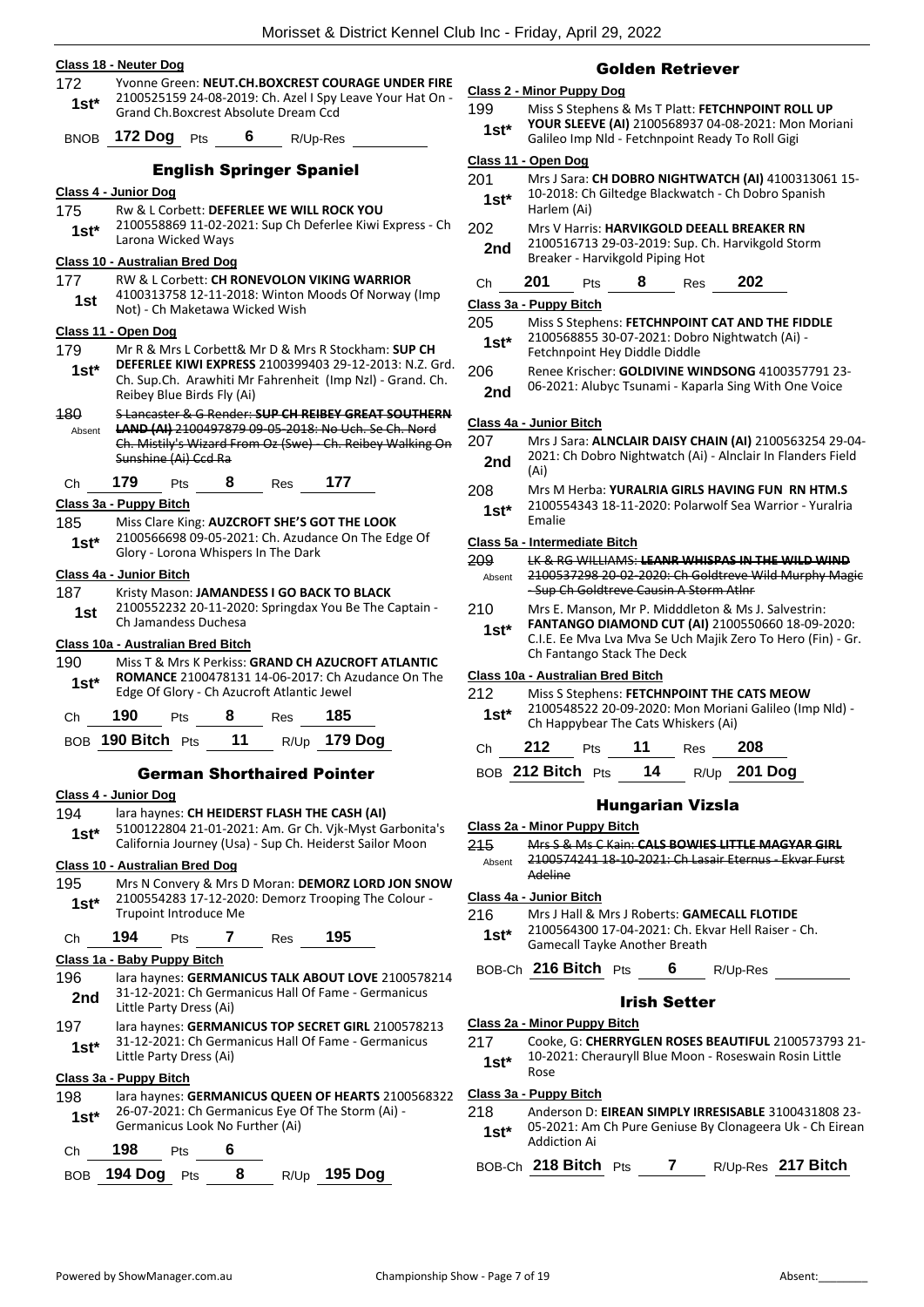## Irish Water Spaniel

|                | Class 4 - Junior Dog                                                                                                                                                                                |
|----------------|-----------------------------------------------------------------------------------------------------------------------------------------------------------------------------------------------------|
| 219<br>$1st^*$ | Mr P & Mrs P McIntyre & Ms P Smith: WATERBOYS THE<br>FONZ TO U 4100348056 10-11-2020: Uk Sh Ch Gloi Donn All<br>Or Nothing At Stanegate (Imp Uk) - Ch Waterboys Velvet<br>Brown                     |
| BOB-Ch         | 219 Dog Pts<br>6                                                                                                                                                                                    |
|                | <b>Labrador Retriever</b>                                                                                                                                                                           |
|                | <u> Class 5 - Intermediate Doq</u>                                                                                                                                                                  |
| 222<br>$1st^*$ | Mrs A Scott & Ms S Scott: AUST CH LINDIANT ATTORNEY<br>GENERAL 2100549107 10-10-2020: Ch Lindiant Royal<br>Descent - Lindiant Kinda Sassy                                                           |
|                | <b>Class 10 - Australian Bred Dog</b>                                                                                                                                                               |
| 223<br>1st*    | Mrs A Scott: AUST CH LINDIANT ROYAL DESCENT<br>2100500566 26-06-2018: Ch Wynstream Secretary Ov State<br>- Lindiant I'Ve Got Rhythm                                                                 |
| 224<br>Absent  | Mrs J McLaurin & Mrs J Tankard: WYNSTREAM<br>AMBASSADOR 7100048780 05-04-2021: Ch. Wynstream<br>Overseer (Ai) Ch. Wynstream Diamonds N Pearls (Ai)                                                  |
| Ch             | 223<br>Pts 7 Res 222                                                                                                                                                                                |
|                | Class 1a - Baby Puppy Bitch                                                                                                                                                                         |
| 226<br>$1st^*$ | Miss S Scott: DRIFTWAY JAZZ DANCER 2100577729 22-11-<br>2021: Ch Driftway Super Mario - Ch Driftway All That Jazz                                                                                   |
|                | Class 11a - Open Bitch                                                                                                                                                                              |
| 229<br>$1st^*$ | Alison Frazer: BRAGGABB JEWEL OV THE STORM (AI)<br>2100519081 09-04-2019: Zenchel Stormy Weather (Ai) - Ch<br>Gunnislake India'S Reflection                                                         |
| Ch             | 229<br>6<br>Pts                                                                                                                                                                                     |
|                | BOB 223 Dog Pts<br>8 -<br>R/Up 222 Dog                                                                                                                                                              |
|                | Class 18a - Neuter Bitch                                                                                                                                                                            |
| 230<br>Absent  | J Tankard: CH. SPIRITROCK BLACK BRANDEE 2100448093<br>29-02-2016: Ch. Spiritrock Black Code - Spiritrock Brown<br><b>Temptation</b>                                                                 |
| <b>BNOB</b>    | R/Up-Res<br>Pts                                                                                                                                                                                     |
|                | <b>Pointer</b>                                                                                                                                                                                      |
|                | <b>Class 2 - Minor Puppy Dog</b>                                                                                                                                                                    |
| 232<br>$1st*$  | Miss K Holtkamp/ Mr B & Mrs H Clarke: ZENSU MAKE IT<br>RAIN 5100127831 08-10-2021: Sup Ch Zensu Signed Sealed<br>Delivered - Robwyn Just A Dream (Imp Nz)                                           |
| Ch             | 232<br>6<br>Pts                                                                                                                                                                                     |
|                | Class 5a - Intermediate Bitch                                                                                                                                                                       |
| 233<br>$1st^*$ | Miss K Holtkamp/ Mr B & Mrs H Clarke: CH ZENSU<br>INCANTATION (AI) 5100121439 25-09-2020: Aust Sup Ch<br>Chesterhope Dangerous Liason With Hipoint (Imp Nz) -<br>Zensu Break The Spell At Rosenfeld |
| Christ         | 233<br>Pts $\overline{\mathbf{6}}$                                                                                                                                                                  |
|                | BOB 233 Bitch Pts 7 R/Up 232 Dog                                                                                                                                                                    |
|                | Weimaraner                                                                                                                                                                                          |
| 234            | Class 18 - Neuter Dog<br>Janice Davies: NEUT CH CRUISENIF TAKE IT TO THE LIMIT                                                                                                                      |
| 1st.           | <b>CCD RE</b> 2100395397 18-11-2013: Ch Lukedom Shoot The<br>Breeze - Ch Weissenberg Suprise-Suprise                                                                                                |
| Neuter         | 234<br>$6\quad$<br><b>Pts</b>                                                                                                                                                                       |
|                | Class 18a - Neuter Bitch                                                                                                                                                                            |
| 235<br>$1st^*$ | Janice Davies: CH NEUT CH CRUISENIF HOT CHILLI<br>PEPPERS CCD RA 2100438589 06-10-2015: Ch Cruisenif Rev<br>It Up - Ch Ghostwind You Are A Star                                                     |
| Neuter         | 235<br>6<br><b>Pts</b>                                                                                                                                                                              |
|                | BNOB 235 Bitch Pts<br>7         R/Up <b>234 Dog</b>                                                                                                                                                 |

### Welsh Springer Spaniel

## **Class 5 - Intermediate Dog**

| 238    | Meagher, D&L: SUP CH GOLDMAID MIND GAMES                                             |
|--------|--------------------------------------------------------------------------------------|
| $1st*$ | 2100531311 28-11-2019: Ch Bryndoain G I Joe (Imp NzI) -<br>Gr Ch Goldmaid Game On Ai |

| C.h | 238                    | Pts |                                                     |  |
|-----|------------------------|-----|-----------------------------------------------------|--|
|     | Class 3a - Puppy Bitch |     |                                                     |  |
| 239 |                        |     | Meagher D&L: ESSPREE MAID OF GOLD 6100132183 08-09- |  |

Ch **239** Pts **6**

BOB **238 Dog** Pts **7** R/Up **239 Bitch**

## Group 3 - Specials

| Best         | <b>Clumber Spaniel</b><br>148                                                                       |
|--------------|-----------------------------------------------------------------------------------------------------|
| Pts: 25      | Mr & Mrs P Mc Intyre: Ch Wymeswold Mr Rumble (imp<br>NLD)                                           |
| R/Up         | 238<br><b>Welsh Springer Spaniel</b>                                                                |
| Pts: 15      | Meagher, D&L: SUP CH GOLDMAID MIND GAMES                                                            |
| <b>Baby</b>  | <b>Labrador Retriever</b><br>226                                                                    |
|              | Miss S Scott: Driftway Jazz Dancer                                                                  |
| Minor        | 167<br><b>Cocker Spaniel (American)</b><br>E Gordon-Pandelis and R Pandelis: Boxcrest American Sass |
| <b>Puppy</b> | <b>English Springer Spaniel</b><br>185<br>Miss Clare King: Auzcroft She's got the look              |
| Junior       | 194<br><b>German Shorthaired Pointer</b><br>lara haynes: Ch Heiderst Flash The Cash (AI)            |
| <b>Inter</b> | <b>Clumber Spaniel</b><br>148<br>Mr & Mrs P Mc Intyre: Ch Wymeswold Mr Rumble (imp<br>NLD)          |
| Aus Br       | <b>Cocker Spaniel (American)</b><br>170<br>R Pandelis & V Masterfield: Sup Ch Jettz whos that girl  |
| Open         | <b>Golden Retriever</b><br>201                                                                      |
|              | Mrs J Sara: CH Dobro Nightwatch (AI)                                                                |
|              | <b>Neuter</b>                                                                                       |
| <b>Best</b>  | Weimaraner<br>235                                                                                   |
| Pts: 8       | Janice Davies: CH NEUT CH Cruisenif Hot Chilli Peppers<br><b>CCD RA</b>                             |
| R/Up         | <b>Cocker Spaniel (American)</b><br>172                                                             |
|              | Yvonne Green: Neut.Ch.Boxcrest Courage Under Fire                                                   |
| Finish       | Absent<br>6                                                                                         |
|              |                                                                                                     |

## Group 4 - Hound Group

Mrs Kim Haddon (QLD)

Start Time:

## Afghan Hound

**Class 1a - Baby Puppy Bitch**

242 Mr J Powell and Mr P & Mrs R Bacich: **AVIVA CANDIRU (AI)** 2100578053 19-11-2021: Ch Qashmir Tick Tick Boom (Ai) - **1st**\* <sup>2100578053 19-11-<br>Sup Ch Aviva Thera</sup>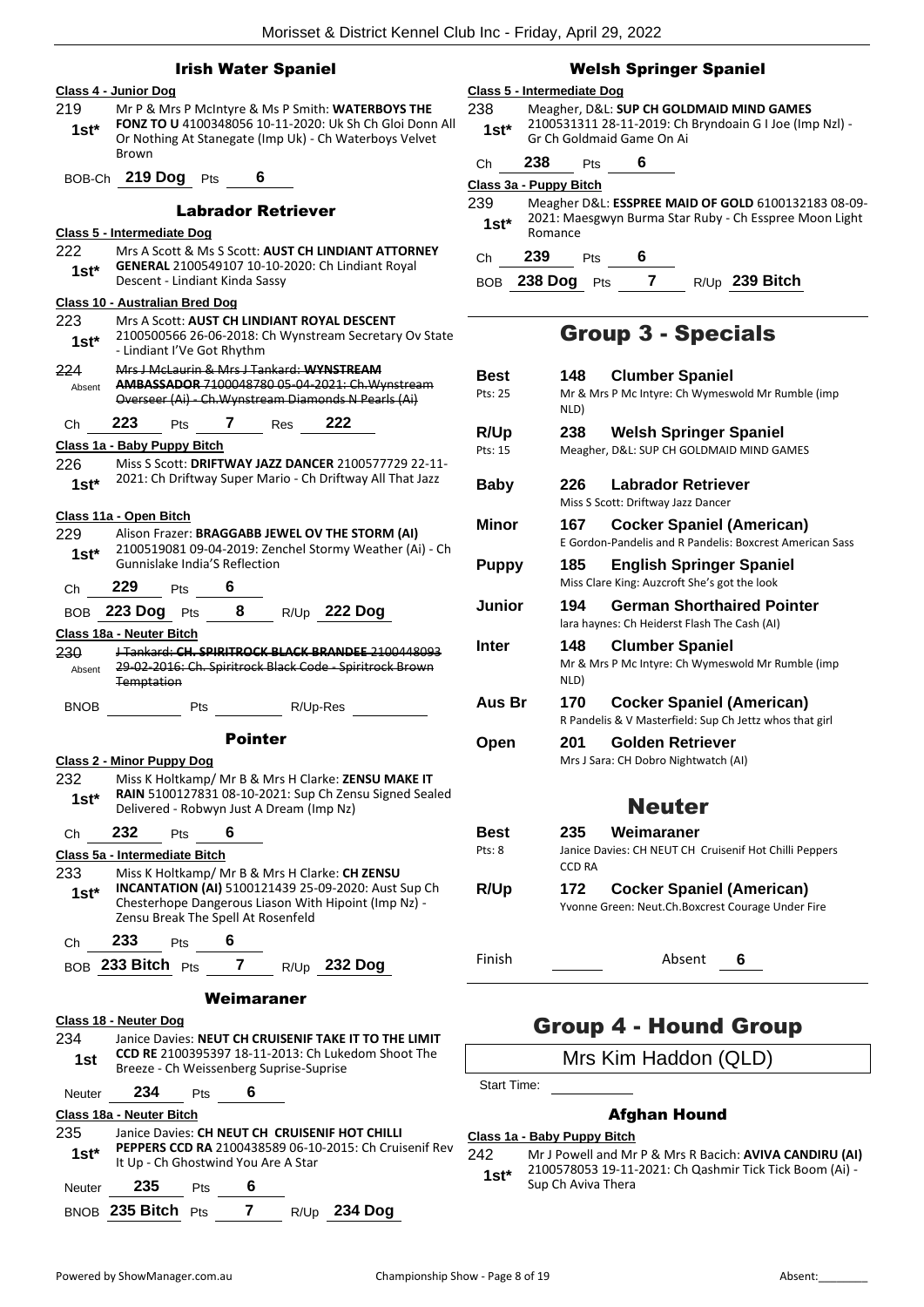**Class 4a - Junior Bitch**

|                |                                                                    | <b>Basenji</b>   |      |                                                                                                                                                                 |
|----------------|--------------------------------------------------------------------|------------------|------|-----------------------------------------------------------------------------------------------------------------------------------------------------------------|
| 244<br>$1st^*$ | Class 3 - Puppy Dog<br>Shake It Up Sister (Ai)                     |                  |      | Miss M E Darr: XALMES DONT BLEVEME JUST WATCH<br>2100565474 02-06-2021: Ch Karamo Chucho - Gr Ch Xalmes                                                         |
| Ch             | 244<br>Pts                                                         |                  |      |                                                                                                                                                                 |
| 245<br>Absent  | Class 10a - Australian Bred Bitch<br>Wazazi Rapt In Rubys          |                  |      | Miss M E Darr: GR CH XALMES SHAKE IT UP SISTER (AI)<br>2100454407 12 06 2016: Gr Ch Wazazi Classic Lover - Ch                                                   |
| Ch             | <b>Pts</b>                                                         |                  |      |                                                                                                                                                                 |
|                | BOB 244 Dog Pts 6                                                  |                  | R/Up |                                                                                                                                                                 |
|                |                                                                    | <b>Beagle</b>    |      |                                                                                                                                                                 |
|                | Class 10 - Australian Bred Dog                                     |                  |      |                                                                                                                                                                 |
| 249<br>$1st*$  | Turanga Leela                                                      |                  |      | Ms S A Fraser: DANDANGADALE RICKY ZOOM 2100549980<br>16-10-2020: Dandangadale Pink Panther - Ch Dandangadale                                                    |
| Ch             | 249<br><b>Pts</b>                                                  | -6               |      |                                                                                                                                                                 |
|                | Class 5a - Intermediate Bitch                                      |                  |      |                                                                                                                                                                 |
| 250<br>$1st*$  | Mr J & Mrs M Grant: JOHGRA SUMMER IN PARIS<br><b>River Paige</b>   |                  |      | 2100525792 25-08-2019: Johgra Undeniable - Ch Mayster                                                                                                           |
| 251<br>2nd     | (Ai) - Dandangadale Kiwi Tanzanite                                 |                  |      | Ms S A Fraser: DANDANGADALE SHE WALKSON WATER<br>(AI) 2100545585 17-08-2020: Dandangadale Pirates Gold                                                          |
|                | Class 11a - Open Bitch                                             |                  |      |                                                                                                                                                                 |
| 252<br>$1st^*$ |                                                                    |                  |      | Ms S A Fraser: ROSSUT PRIMULA (IMP UK) AU03445905<br>02-08-2017: Uk Ch Rossut Endeavoured - Rossut Betony                                                       |
| Сh             |                                                                    |                  |      |                                                                                                                                                                 |
|                | 250<br><b>Pts</b>                                                  | <b>8</b> Res 252 |      |                                                                                                                                                                 |
|                | BOB 250 Bitch Pts 9 R/Up 252 Bitch                                 |                  |      |                                                                                                                                                                 |
|                |                                                                    |                  |      |                                                                                                                                                                 |
|                | <b>Dachshund (Long Haired)</b><br>Class 1 - Baby Puppy Dog         |                  |      |                                                                                                                                                                 |
| 253<br>1st     |                                                                    |                  |      | Miss T Kelly & Miss E Graham: DACHYCLAN POWER PLAY<br>3100445075 31-12-2021: Sup Ch Dachyclan Tyrone Of                                                         |
|                | Bridee - Ch Dachyclan Francene Of Carmelina<br>Class 11 - Open Dog |                  |      |                                                                                                                                                                 |
| 254<br>1st*    |                                                                    |                  |      | Miss T Kelly & Miss E Graham: SUP CH. DACHYCLAN<br>TYRONE OF BRIDEE 3100379390 23-07-2018: Uk. Ch. Ch.<br>Bronia Mr Pepys (Imp Uk) - Dachyclan Bridee Of Estee  |
|                | Class 1a - Baby Puppy Bitch                                        |                  |      |                                                                                                                                                                 |
| 255<br>1st*    |                                                                    |                  |      | Miss T Kelly & Miss E Graham: DACHYCLAN AINSLEY OF<br>FRANCENE 3100445074 31-12-2021: Sup Ch Dachyclan<br>Tyrone Of Bridee - Ch Dachyclan Francene Of Carmelina |
| BOB-Ch         | $254$ Dog Pts                                                      | 6                |      |                                                                                                                                                                 |
|                | <b>Dachshund Miniature (Long Haired)</b>                           |                  |      |                                                                                                                                                                 |
|                | Class 4 - Junior Dog                                               |                  |      |                                                                                                                                                                 |
| 256<br>1st*    | Chipal Excess Of Knowledge                                         |                  |      | Mrs S Kelly & Mr J Bower: CH. NICHOLYEV KEEPYA SHIRT<br>ON 2100562726 12-03-2021: Ch. Kyleah Mercury Rising -                                                   |
|                | Class 11 - Open Dog                                                |                  |      |                                                                                                                                                                 |
| 257<br>$1st*$  | 2017: Ch. Lemaison Michelangelo - Tambo Greta                      |                  |      | rc & cj lewis: CAHLUIA RED BARON 2100487313 16-11-                                                                                                              |
| Сh             | 256<br>Pts                                                         | 7                | Res  | 257                                                                                                                                                             |
|                | Class 2a - Minor Puppy Bitch                                       |                  |      |                                                                                                                                                                 |
| 258<br>$1st^*$ | M. HOWARTH: ARLINCTON LADY MARMALADE                               |                  |      | 4100362376 03-08-2021: Ch. Kajmytt Sir Wreginald -                                                                                                              |

|                          | 2nd           |                                    |   | 01-2021: Kaluia Red Baron - Dabeco Sara Trentini                                                               |  |
|--------------------------|---------------|------------------------------------|---|----------------------------------------------------------------------------------------------------------------|--|
| $\overline{\phantom{a}}$ | 260<br>1st    | Success - Naekota All That Sparkle |   | Miss K Smith: NAEKOTA LUV A LITTLE SPARKLE<br>4100355095 01-04-2021: Ch. Grand Ch. Kyleah Dressed For          |  |
|                          | 261<br>3rd    |                                    |   | Nicole Linton: ZURIDACHS DESERT ROSE 2100108988 26-<br>01-2021: Ch. Cahluia Red Baron - Dabeco Sara Trentini   |  |
|                          |               | Class 5a - Intermediate Bitch      |   |                                                                                                                |  |
|                          | 262<br>3rd    | Karonika'S Lady Lola               |   | Joann linton: KARONIKA SAFIYA AFRICA (IMP ZAF)<br>ZA008364B20 01-09-2019: Karonika Top Of The Mark -           |  |
|                          | 263<br>2nd    | Girl                               |   | Miss K Smith: BEEDASHIE COTTON CANDY 2100549758 24-<br>09-2020: Westpriors Jungle Drums - Beedashie Brown Eyed |  |
|                          | 264<br>$1st*$ | Odds - Chipal Excess Of Knowledge  |   | Mrs S Kelly & Mr J Bower: CH. NICHOLYEV SPITTIN THE<br>DUMMY 2100533741 15-12-2019: Ch Adadach Against All     |  |
|                          |               | Ch 264 Pts 12 Res 260              |   |                                                                                                                |  |
|                          |               |                                    |   | BOB 264 Bitch Pts 14 R/Up 256 Dog                                                                              |  |
|                          |               |                                    |   | <b>Dachshund (Smooth Haired)</b>                                                                               |  |
|                          |               | Class 4a - Junior Bitch            |   |                                                                                                                |  |
|                          | 266<br>1st*   | Ch. Nicholyev Russian Gold (Ai)    |   | Mrs S Kelly & Mr J Bower: NICHOLYEV HORCRUX<br>2100557561 25-11-2020: Nicholyev Elvish Elrond - Grand          |  |
|                          |               | BOB-Ch 266 Bitch Pts               | 6 |                                                                                                                |  |

259 Joann linton: **ZURIDACHS DESERT QUEEN** 2100558543 26-

### Dachshund Miniature (Smooth Haired)

#### **Class 4 - Junior Dog**

| 267 | Nerida Gilfillan: NERRICKY BOBIN JOEY 2100562787 25-03- |
|-----|---------------------------------------------------------|
| 1st | 2021: Ch. Dakshunt Man In The Mirror - Ch. Tambo        |
|     | Charona Dawn                                            |

#### **Class 5 - Intermediate Dog**

268 Smith, D: **LOVATON COUCH POTATO** 4100327041 11-09- 2019: Johnsanna Aldo - Abjekt Crumpet **1st**

#### Ch **267** Pts **7** Res **268**

## **Class 1a - Baby Puppy Bitch**

269 Smith, D: **GOLDAC HONEYCOMB N ROSES** 2100579119 28- 12-2021: Lovaton Couch Potato - Dappledak Molly **1st\***

## **Class 4a - Junior Bitch**

| 271    | Mr. Stephen Robson & Mr Bradley Whyte: RUSTYPLAINS                                                                                                                                                                                                                                                                                 |
|--------|------------------------------------------------------------------------------------------------------------------------------------------------------------------------------------------------------------------------------------------------------------------------------------------------------------------------------------|
| Absent | RUMOURHAZIT 4100347053 05-11-2020: Ch Almarjo                                                                                                                                                                                                                                                                                      |
|        | Wilson Von Schnitzel - Almarjo Venus Von Schnitzel                                                                                                                                                                                                                                                                                 |
| $\sim$ | $\mathbf{A}$ $\mathbf{A}$ $\mathbf{A}$ $\mathbf{A}$ $\mathbf{A}$ $\mathbf{A}$ $\mathbf{A}$ $\mathbf{A}$ $\mathbf{A}$ $\mathbf{A}$ $\mathbf{A}$ $\mathbf{A}$ $\mathbf{A}$ $\mathbf{A}$ $\mathbf{A}$ $\mathbf{A}$ $\mathbf{A}$ $\mathbf{A}$ $\mathbf{A}$ $\mathbf{A}$ $\mathbf{A}$ $\mathbf{A}$ $\mathbf{A}$ $\mathbf{A}$ $\mathbf{$ |

273 Nerida Gilfillan: **MANNING SKYLAH** 2100564107 02-04- 2021: Ch. Nilite I Am True Blue - Berghutte Tiger Lilly **1st\***

#### **Class 5a - Intermediate Bitch**

274 Mr W Hardie: **SONDERBAR DIAMONDSAND PEARLS** 2100540507 28-01-2020: Ch Sonderbar New York New York - Sonderbar Purple Rain **1st\***

#### **Class 10a - Australian Bred Bitch**

| 275 | Mr W Hardie: SONDERBAR NOTHING COMPARES TOU         |
|-----|-----------------------------------------------------|
|     | 2100E17002.27.01.2010; Sanderbar Savitlikeveumeanit |

- 2100517003 27-01-2019: Sonderbar Sayitlikeyoumeanit 1st<sup>\*</sup> <sup>2100517003</sup> 27-01-2019: 5<br>Ch. Sonderbar Purple Rain
- 276 Smith, D: **DAPPLDAK MOLLY** 4100330198 26-10-2019: Johnsanna Aldo - Clonette Annie Oakley **2nd**

| Ch — | 275 | <b>Pts</b> | - 9 | $Res$ 273                               |
|------|-----|------------|-----|-----------------------------------------|
|      |     |            |     | BOB 275 Bitch $Pts$ 11 $R/Up$ 273 Bitch |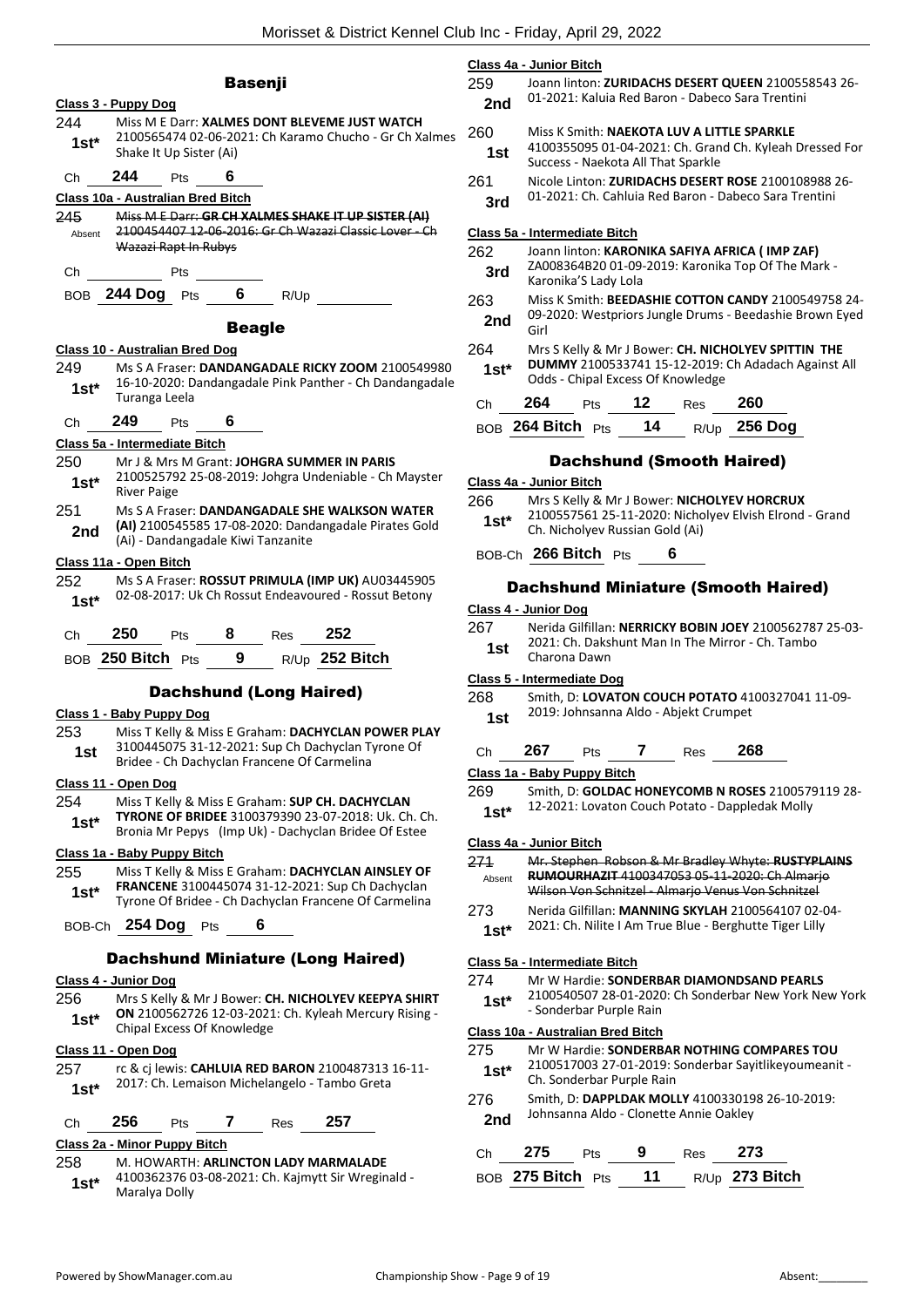#### **Class 18a - Neuter Bitch**

277 Nerida Gilfillan: **BERGHETTE TIGER LILLY** 3100350982 26- 10-2016: Ch Millewa Sir Henry - Millewa Rosie Lass **1st\***

BNOB **277 Bitch** Pts **6** R/Up-Res

#### Dachshund Miniature (Wire Haired)

**Class 11 - Open Dog**

279 Douglas McKay: **STH AF CH CLEARVIEW ELATION (IMP ZA)** ZA006052B18 05-03-2018: Magik Rainbow Stendhal Of Clearview (Rus) - Sth Af Ch Elphyn Ossie Ovation Of Clearview **1st\***

BOB-Ch **279 Dog** Pts **6**

#### Irish Wolfhound

#### **Class 4 - Junior Dog**

282 Aaron Brooker & Rona Moss: **CH. MACLAOMAINN DERRY'S DREAM** 2100563533 30-03-2021: Sup. Ch. Greycroft In Like Flynn - Grand. Ch. Maclaomainn Autumn Rain **1st\***

BOB-Ch **282 Dog** Pts **6**

#### Pharaoh Hound

#### **Class 10a - Australian Bred Bitch**

- 288 D Addems & N Burton: **CH. PENNHARI A MATTER OF TIME** 2100496082 18-04-2018: Ch. Irl. Ch. Hard Black Jack Pharaoh Cukker Irl Jun Ch. (Imp Hun) - Ch. Sleykh Girl On **1st\***
- Fire (Ai) BOB-Ch **288 Bitch** Pts **6** R/Up-Res

#### **Class 18a - Neuter Bitch**

289 D Addems & N Burton: **GRAND. CH. SLEYKH GIRL ON FIRE (AI)** 4100256000 22-03-2015: Swe. Ch. Fin. Ch. Farao Anubis Golden Gait - Sup. Ch. Sleykh In Central Park (Ai) Absent

## BNOB Pts R/Up-Res

#### Rhodesian Ridgeback

**Class 4 - Junior Dog**

- 290 Mrs Wendy Gilson: **MAGOMBE NEWBGINNINZ**
- 2100563267 15-03-2021: Ch.Skiska The Goblin King Skiska Mystique **1st\***

## Ch **290** Pts **6 Class 1a - Baby Puppy Bitch**

- 292 Mrs D Sutcliffe: **CEDARROSE MWEYA WESHATO NYOTA** 2100577863 20-12-2021: Ch Belglory Fendi Xhosa (Ai) - Ch Grand Ch Cedarrose Promises Of Injabulo (Ai) Et Jc **1st\***
- 293 Ms V Page & D Sutcliffe: **CEDARROSE VEGAS SHOWGIRL** 2100577215 18-12-2021: Ch Marandela Wot Happens In 2nd 2100577215 18-12-2021: Ch Marandela Wo<br>Vegas Et - Cedarrose Promiseof Thereal (Ai)

#### **Class 10a - Australian Bred Bitch**

294 MISS S BELL: **CH BALLAHOND SAGER LAKES** 2100507184 18-10-2018: Ch Chilolo Mt Belmont Breeze - Gr Ch **1st\*** I<sup>8-10-2018: Ch Childio Mt Belmont **1**<br>Ballahond White Satin Bay Ccd Ra Et</sup>

#### **Class 11a - Open Bitch**

295 Mrs D Sutcliffe & Mrs V Page: **CH GRAND. CH CEDARROSE PROMISES OF INJABULO AI ET JC** 2100451946 08-05-2016: Am.Ch.Ch. Usakose Dragon Heart (Ai) - Ch. Cedarrose Karma Suitsya **1st\*** Ch **294** Pts **7** Res **295** BOB **294 Bitch** Pts **8** R/Up **290 Dog**

# Saluki

## **Class 11 - Open Dog**

296 Klamury Kennels: **CH KLAMURY AARZU** 3100306881 16-03- 2014: Ch Gruntulla Afrasiyab - Ch Highmead Shimamn A **1st**\* <sup>2014:</sup><br>Sahra

Ch **296** Pts **6**

## **Class 10a - Australian Bred Bitch**

- 297 klamury kennels: **IFTIKAR ATHENA** 5100105282 06-02- 2018: Iftikar Loki Lightning Paw - Klamury Aaliyaah **1st\***
- Ch **297** Pts **6**

BOB **296 Dog** Pts **7** R/Up **297 Bitch**

#### Whippet

#### **Class 1a - Baby Puppy Bitch**

300 klamury kennels: **IFTIKAR PRADA STAR (AI)** 5100129949 14-12-2021: Uk.Ch.Citycroft High Society (Jw) (Uk) - **1st** 14-12-2021: UK.CH.CH.CH.<br>Debrignac La Belle Cordiere

#### **Class 5a - Intermediate Bitch**

- 302 Greg Skene: **CH. SHEARWIND GET TH PARTI STARTED**
- 2100552202 25-10-2020: Shearwind Bowtie And Tails Ch. Shearwind The Painted Lady **1st\***

#### **Class 10a - Australian Bred Bitch**

- 304 Greg Skene: **CH.SHEARWIND THE PAINTED LADY**
- 2100515014 26-01-2019: Ch. Lavuka Dancing On My Own **1st** 2100515014 26-01-2019: Ch. Lavenue Ch. Kanabay Fly Me To The Moon
- BOB-Ch **304 Bitch** Pts **7** R/Up-Res **302 Bitch**

## Group 4 - Specials

| Best         | 304              | Whippet                                                                                  |
|--------------|------------------|------------------------------------------------------------------------------------------|
| Pts: 25      |                  | Greg Skene: Ch.Shearwind The Painted Lady                                                |
| <b>R/Up</b>  | 250              | <b>Beagle</b>                                                                            |
| Pts: 15      |                  | Mr J & Mrs M Grant: Johgra Summer In Paris                                               |
| Baby         | 300              | <b>Whippet</b>                                                                           |
|              |                  | klamury kennels: Iftikar Prada Star (AI)                                                 |
|              |                  | <b>Dachshund Miniature (Long</b>                                                         |
| <b>Minor</b> | 258              | Haired)                                                                                  |
|              |                  | M. HOWARTH: ARLINCTON LADY MARMALADE                                                     |
| <b>Puppy</b> | 244              | <b>Basenji</b>                                                                           |
|              |                  | Miss M E Darr: Xalmes Dont Bleveme Just Watch                                            |
| Junior       | 282              | Irish Wolfhound                                                                          |
|              | Dream            | Aaron Brooker & Rona Moss: CH. Maclaomainn Derry's                                       |
| Inter        | 250              | <b>Beagle</b>                                                                            |
|              |                  | Mr J & Mrs M Grant: Johgra Summer In Paris                                               |
| Aus Br       | 304              | Whippet                                                                                  |
|              |                  | Greg Skene: Ch.Shearwind The Painted Lady                                                |
| Open         | 254<br>Of Bridee | <b>Dachshund (Long Haired)</b><br>Miss T Kelly & Miss E Graham: SUP CH. Dachyclan Tyrone |
|              |                  | <b>Neuter</b>                                                                            |
|              |                  | <b>Dachshund Miniature (Smooth</b>                                                       |
| Best         | 277              | Haired)                                                                                  |
| Pts: 6       |                  | Nerida Gilfillan: Berghette Tiger Lilly                                                  |
| R/Up         |                  |                                                                                          |
|              |                  |                                                                                          |

Finish Absent **4**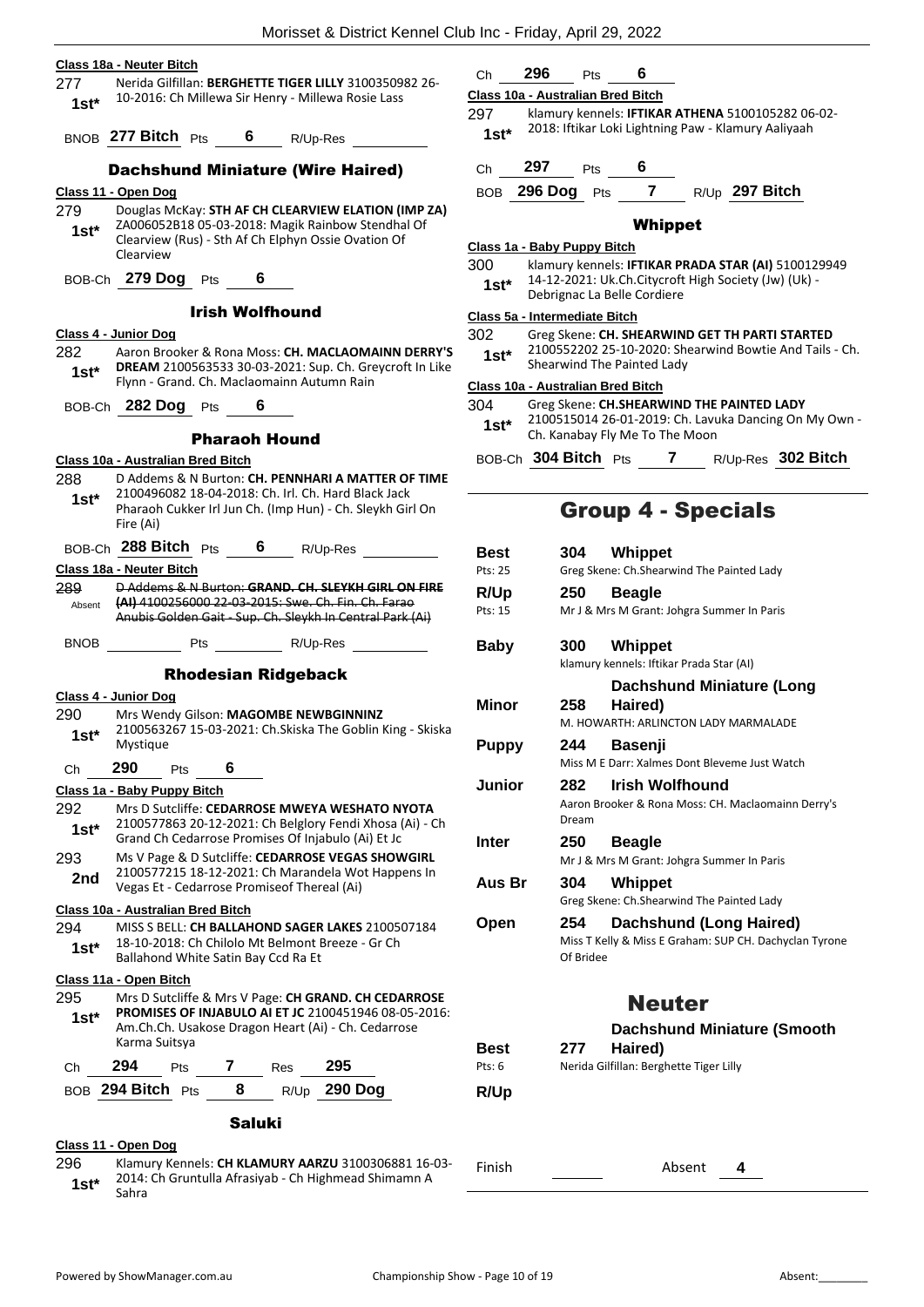|                    | <b>Group 5 - Working Dog Group</b>                                                                                                                                      |                                                      | Class 1a - Baby Puppy Bitch                                                                                                                      |  |  |  |  |
|--------------------|-------------------------------------------------------------------------------------------------------------------------------------------------------------------------|------------------------------------------------------|--------------------------------------------------------------------------------------------------------------------------------------------------|--|--|--|--|
|                    | Miss Sharyn Phillips (QLD)                                                                                                                                              | 318<br>Meagher D&L: GOLDMAID BENCHMARK AI 2100579616 |                                                                                                                                                  |  |  |  |  |
| <b>Start Time:</b> |                                                                                                                                                                         | 1st                                                  | 15-01-2022: Ch Wyndstar Magic Marker (Usa) - Ch<br><b>Goldmaid What R The Odds</b>                                                               |  |  |  |  |
|                    | <b>Australian Cattle Dog</b><br>Class 1 - Baby Puppy Dog                                                                                                                | 319<br>2nd                                           | West/Thomas: OCHAYE THAT SUMMER 4100366650 19-<br>01-2022: Ch Dizzy Marble As Hot As Fire (Imp Ukr) - Ch                                         |  |  |  |  |
| 305                | MH AJ GOODMAN: RIVERLIGHT MONEY MONEY MONEY                                                                                                                             |                                                      | Ochaye Tennessee Whiskey                                                                                                                         |  |  |  |  |
| 1st                | 2100577551 24-12-2021: Aust Ch Littlewaco Best Kept Lies<br>- Aust Ch Dirranlodge Royal Diamond                                                                         | 321                                                  | Class 11a - Open Bitch<br>gm grahame: CH SARBINMA BRIGHT ASTRA CCD RN                                                                            |  |  |  |  |
|                    | <b>Class 2 - Minor Puppy Dog</b>                                                                                                                                        | 2nd                                                  | 2100420107 05-11-2014: Grand Ch Sarbinma Cyrusson<br>Cody - Ch Sarbinma Dazzling Aurora Ccd Rn                                                   |  |  |  |  |
| 306<br>Absent      | Kombinalong Kennels: KOMBINALONG THIS IS SUPER<br>2100571037 03-09-2021: Ch Kombinalong One Is The Super<br>Numba (Ai) Ch Kombinalong Truly Madly Super                 | 322<br>$1st*$                                        | Mrs D & Miss L Meagher: CH. GOLDMAID WHAT R THE<br>ODDS 2100495304 20-03-2018: Ch. Blueamble The Pied<br>Piper Rn. - Ch. Goldmaid Designer Label |  |  |  |  |
|                    | Class 11 - Open Dog                                                                                                                                                     |                                                      | 321<br>322<br>$\mathbf{7}$                                                                                                                       |  |  |  |  |
| 307<br>$1st*$      | Kombinalong Kennels: KOMBINALONG THE MAN IN SUPER<br>2100559983 10-02-2021: Ch Kombinalong Life Of Super (Ai)<br>- Ch Kombinalong Truly Madly Super                     | Ch                                                   | Pts<br>Res<br>BOB 315 Dog Pts<br>9<br>$R/Up$ 317 Dog                                                                                             |  |  |  |  |
| Ch                 | 307<br>6<br>Pts<br><b>Res</b>                                                                                                                                           |                                                      | <b>Bearded Collie</b>                                                                                                                            |  |  |  |  |
|                    | Class 1a - Baby Puppy Bitch                                                                                                                                             |                                                      | <b>Class 5 - Intermediate Dog</b>                                                                                                                |  |  |  |  |
| 308                | MH AJ GOODMAN: RIVERLIGHT ONEFORTHEMONEY                                                                                                                                | 324                                                  | Mrs S M Roche: CH KEIRAMYST FLY ME TO THE MOON                                                                                                   |  |  |  |  |
| $1st*$             | 2100578102 26-01-2022: Aust Ch Littlewaco Best Kept Lies<br>- Queblue Rhinestone                                                                                        | $1st*$                                               | 2100552062 26-10-2020: Ch Bonibraes Especially For You -<br>Grand Ch Keiramyst Mi Sweet Magnolia                                                 |  |  |  |  |
|                    | Class 4a - Junior Bitch                                                                                                                                                 |                                                      | BOB-Ch 324 Dog Pts<br>6                                                                                                                          |  |  |  |  |
| 309<br>Absent      | Kombinalong Kennels: KOMBINALONG THE DEVIL IS SUPER<br>(AI) 2100559975 14-02-2021: Multi Ch Alinga Hogwild (Cze)                                                        |                                                      | <b>Belgian Shepherd Dog (Tervueren)</b>                                                                                                          |  |  |  |  |
|                    | - Ch Kombinalong Stairway To Super                                                                                                                                      |                                                      | Class 10 - Australian Bred Dog                                                                                                                   |  |  |  |  |
|                    | Class 5a - Intermediate Bitch                                                                                                                                           | 327                                                  | Ms W Marks & Mr B Marks: CH. TEANGIBELGE JEDI                                                                                                    |  |  |  |  |
| 310<br>Absent      | Mrs A Hickey and Kombinalong Kennels: KOMBINALONG<br><b>SOME LIKE IT SUPER 2100536980 21-12-2019: Multi World</b><br>Ch Alinga Hogwild (Cze) Ch Kombinalong The Edge Of | $1st*$                                               | <b>MASTER 2100483724 04-08-2017: Athos Comme Un Reve</b><br>Noir(Imp Cze) - Ch Teangibelge Delilah (Ai)                                          |  |  |  |  |
|                    | Super                                                                                                                                                                   | Ch                                                   | 327<br>6<br>Pts                                                                                                                                  |  |  |  |  |
| Ch                 | Pts<br>Res                                                                                                                                                              |                                                      | Class 3a - Puppy Bitch                                                                                                                           |  |  |  |  |
|                    | BOB 307 Dog Pts<br>6<br>R/Up                                                                                                                                            | 328<br>Absent                                        | k.winton & e.robertson: MIRRIBANDI SHADOWS OF RAIN<br>4100354504 06-05-2021: Ch Ramazotti Du Parc Jonageois-<br>Ch. Mirribandi Shampagne On Ice  |  |  |  |  |
|                    | <b>Australian Kelpie</b>                                                                                                                                                |                                                      | Class 11a - Open Bitch                                                                                                                           |  |  |  |  |
|                    | Class 1 - Baby Puppy Dog                                                                                                                                                | 329                                                  | W MARKS: CH. TEANGIBELGE KIMBA SKY OF FIRE                                                                                                       |  |  |  |  |
| 311<br>$1st^*$     | Mrs J Hayne: HUNTARUSH NERANIE 2100578047 28-11-<br>2021: Ch. Huntarush Thunder Bolt - Ch. Sandsprite Anzac                                                             | $1st*$                                               | 2100483730 20-08-2017: Mike V D Schagerwaard(Nld) - Ch<br>Teangibelge Bonita                                                                     |  |  |  |  |
|                    | Traditition                                                                                                                                                             | Ch                                                   | 329<br>Pts<br>6<br>Res                                                                                                                           |  |  |  |  |
|                    | Class 4a - Junior Bitch                                                                                                                                                 |                                                      | R/Up 329 Bitch<br>$\mathbf{7}$<br>BOB 327 Dog Pts                                                                                                |  |  |  |  |
| 312<br>$1st*$      | Robin Oliver: CALLICOMA TWINKLE LITTLE STAR<br>2100553719 09-12-2020: Ch Tegoura King Othmountn - Ch<br>Callicoma Fancy Nancy                                           |                                                      | <b>Border Collie</b>                                                                                                                             |  |  |  |  |
|                    | BOB-Ch 312 Bitch Pts<br>6                                                                                                                                               |                                                      | Class 4 - Junior Dog                                                                                                                             |  |  |  |  |
|                    |                                                                                                                                                                         | 330                                                  | Mrs C L Daniel: NAHROF SOMEBODY TO LOVE 2100561421                                                                                               |  |  |  |  |
|                    | <b>Australian Shepherd</b>                                                                                                                                              | $1st*$                                               | 16-03-2021: Dual Ch (T) Khayoz Somebody Stop Me (Ai) Rn<br>Jdx Gd - Nahrof Thieves In The Temple Pt                                              |  |  |  |  |
| 313                | Class 1 - Baby Puppy Dog<br>Meagher D&L: GOLDMAID GRAFFITI MARK AI 2100579614                                                                                           | 331                                                  | SUSAN MORRIS: LECLWAY EUROPEAN LEGACY (IMP HHY)<br>MET3636/21 05-01-2021: Alderaan In The Name Of Love -                                         |  |  |  |  |
| $1st^*$            | 15-01-2022: Ch Wyndstar Magic Marker (Usa) - Ch<br><b>Goldmaid What R The Odds</b>                                                                                      | 2nd                                                  | Flower Of Old Hill Melani                                                                                                                        |  |  |  |  |
| 314                | Miss G Tatton & Miss D Whyburn: DELCHOKSKY ELECTRAS                                                                                                                     | Ch                                                   | 331<br>330<br>$7^{\circ}$<br>Res<br>Pts                                                                                                          |  |  |  |  |
| 2nd                | REFLECTION 2100575144 16-11-2021: Am. Gr Ch. Melody'S                                                                                                                   |                                                      | Class 3a - Puppy Bitch                                                                                                                           |  |  |  |  |
|                    | Never Ending Fantasia Am. Rn - Ch. Delchoksky The Electra                                                                                                               | 335                                                  | Mr EJ Badior & Ms LE Somers: NAHROF SOUL SISTER<br>2100571138 25-08-2021: Sup.Ch Nahrof Fire When Ready -                                        |  |  |  |  |
|                    | Class 5 - Intermediate Dog                                                                                                                                              | $1st*$                                               | Ch Nahrof Dont Tell A Soul                                                                                                                       |  |  |  |  |
| 315                | Meagher, A: CH GOLDMAID BET ON THE BLACK<br>2100543320 28-06-2020: Am Ch Aus Sup Ch Impacts Teddy                                                                       |                                                      | Class 5a - Intermediate Bitch                                                                                                                    |  |  |  |  |
| $1st*$             | Ruxpin - Ch Goldmaid What R The Odds                                                                                                                                    | 337                                                  | L Somers & E Badior: CH NAHROF NONCHALANT<br>2100540372 28-01-2020: Ch Cannyben Locked N Loaded -                                                |  |  |  |  |
|                    | <b>Class 10 - Australian Bred Dog</b>                                                                                                                                   | 1st*                                                 | Ch Nahrof Single Serve Pt Et                                                                                                                     |  |  |  |  |

- **Class 10 - Australian Bred Dog**
- 317 Mrs D & Miss L Meagher: **SUP CH. GOLDMAID**
- **SPECTACULAR BID** 2100495300 20-03-2018: Ch. Blueamble **1st\* SPECTACULAR BID** 2100495300 20-03-2018: Ch. I<br>The Pied Piper Rn. - Ch. Goldmaid Designer Label
- 338 Mr EJ Badior & Ms LE Somers: **NAHROF BREAK FREE** 2100521389 17-06-2019: Ch Nahrof Icebreaker - Ch Wiralee **2nd** <sup>2100521389</sup><br>Turn To Ice
- 339 Mr S Hayne: **TULLAVIEW TRUE CALLING (AI)** 2100547155 09-08-2020: Nz. Ch. Waveney Kozmic Eclipse - Ch. Tullaview **3rd** 09-08-2020: Nz. C<br>This Much Is True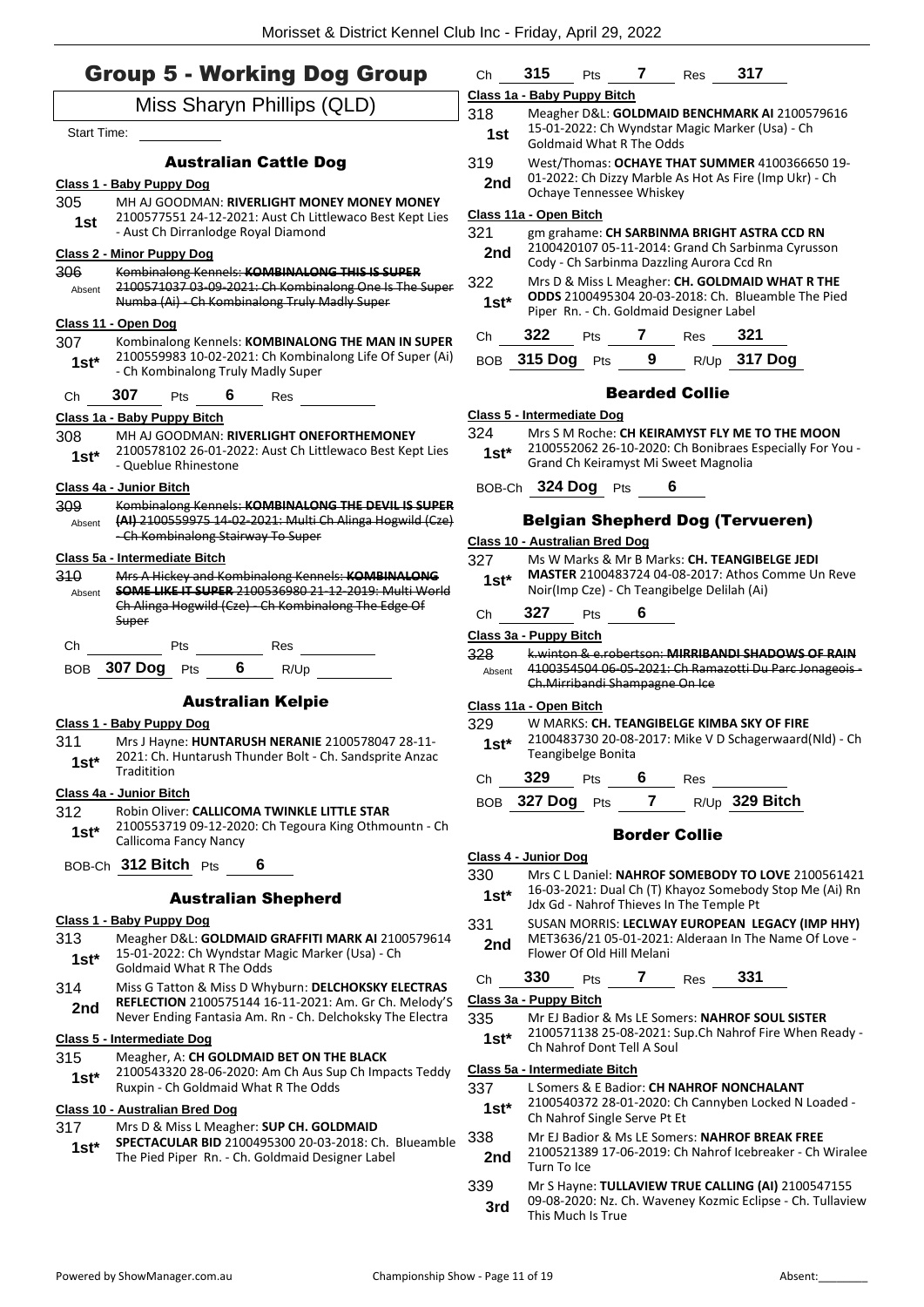#### **Class 11a - Open Bitch**

| 340    |     |              |     | Brooke Taylor: SUPREME CH. KELLAGEM SOMTHN          |                                                       |
|--------|-----|--------------|-----|-----------------------------------------------------|-------------------------------------------------------|
| Absent |     |              |     |                                                     | <b>INTHWAY SHMOVS 2100482143 02-09-2017: Am Gr Ch</b> |
|        |     |              |     | Supch Bordalace Flash N Dash Pt - Ch Neut Ch Danari |                                                       |
|        |     | Danger Money |     |                                                     |                                                       |
|        | 337 | Pts          | Res | 338                                                 |                                                       |

BOB **337 Bitch** Pts **11** R/Up **338 Bitch**

#### **Class 18a - Neuter Bitch**

342 Mrs C L Daniel: **NEUT. CH. CHOCABLOC DREAM COME TRUE** 4100315660 29-11-2018: Me Ch Me Gr Ch Just-A-Son-Red-Label Des Rives Du Lagon Bleu (Imp Fra) - Chocabloc Belle Of The Ball **1st\***

BNOB **342 Bitch** Pts **6** R/Up-Res

## Collie (Rough)

#### **Class 10a - Australian Bred Bitch**

345 Mrs A & Ms L Cochrane & Mr W Shipman: **CH BALEDDA SHADES OF AUTUM** 2100447788 18-02-2016: Supch Cathkin Howzat - Ch Baledda Forever Autum **1st\***

BOB-Ch **345 Bitch** Pts **6**

### Finnish Lapphund

#### **Class 1 - Baby Puppy Dog**

346 L Mills: **ORICAL ALL BETS ARE OFF (AI)** 2100577229 15-12- 2021: Lapinlumon Ounas (Imp Swe) - Ch. Orical New **1st**\* <sup>2021:</sup> Lapinlum<br>Beginnings (Ai)

#### **Class 4 - Junior Dog**

347 Chrissy Fitzgerald: **SNOFYRE XOTIC KAOS** 2100560592 17- 03-2021: Ch Snofyre Cauzin Kaos - Ch Snofyre Dutch Dynasty **1st\***

#### **Class 5 - Intermediate Dog**

349 L Mills: **ORICAL LICHEN SLUMBER** 2100549328 10-09-2020: Fin.Ch. Eisenfest Flynn Rider (Imp Fin) - Ch. Orical Liz Of Finlandia Wpd. **1st\***

#### **Class 10 - Australian Bred Dog**

350 Chrissy Fitzgerald: **CH SNOFYRE LEGEND OF TOMORROW (AI)** 2100489721 05-01-2018: Lva Mva. Fin Mva. Eisenfest Pluton Laulu (Imp Fin) - Ch Snofyre Fortune Favrs Th Brave **1st\***

Ch **350** Pts **8** Res **349**

#### **Class 2a - Minor Puppy Bitch**

351 L Mills: **ORICAL SHE IS ALL HEART** 2100573635 29-09-2021: Lapinlumon Ounas (Imp Swe) - Grand. Ch. Orical Kirsi Of Jove(Ai) **1st\***

#### **Class 4a - Junior Bitch**

352 Chrissy Fitzgerald: **SNOFYRE WATER NYMPH** 2100562127 08-03-2021: Watersedge Under Southerncross - Ch Snofyre **1st** U<sub>8</sub>-03-2021: Watersedge<br>Legend Of The Brave (Ai)

#### **Class 5a - Intermediate Bitch**

- 353 C Anderson: **CH FURBALLS SALLA LUMIENKELI** 7100044120 15-05-2019: Theldaroy Master Force - Furballs Fuzzy Wuzzy (Ai) Absent
- 354 Tatiana Levina, Boris levin: **THELDAROY CLOSED BORDERS** 4100254669 19-07-2020: Ch.Lapinlumon Velho - Ch.Theldaroy High Acclaim To Fame Absent

#### **Class 10a - Australian Bred Bitch**

- 355 L Mills: **GR CH. ORICAL KIRSI OF JOVE (AI)** 2100473658 18- 01-2017: Fin. Ch. Eisenfest Flynn Rider - Dual Ch (T) Dagolas **1st**  $\frac{01-201}{i}$ : Fin. Ch
- Ch **355** Pts **8** Res **352**

BOB **350 Dog** Pts **11** R/Up **355 Bitch**

#### **Class 18 - Neuter Dog**

- 356 Miss K Innes: **ORICAL JUHAOFARCADIA (AI) ET WPD**
- 2100415096 08-09-2014: Peikkovuoren Mozart (Fin) Finch 1st\* 2100415096 08-09-2014: Pelkkovi<br>Ch Dagolas Kullannuppu (Imp Fin)
- BNOB **356 Dog** Pts **6** R/Up-Res

## German Shepherd Dog

#### **Class 5 - Intermediate Dog**

- 358 Mr B & Mrs S Winkler & Ms J Broadbent: **BRASHAWIN EMPIRE STRIKES BACK** 2100538839 11-04-2020: 1st\* **EMPIRE STRIKES BACK** 21005388<br>Chakoonya Spyro - Vontatra Ada
- Ch **358** Pts **6**

#### **Class 1a - Baby Puppy Bitch**

- 360 Mr B and Mrs S Winkler, Mrs S and Mr R Madsen:
- **BRASHAWIN HELL HATH NO FURY** 2100578858 19-01- 2022: Ch. Brashawin Empire Strikes Back - Brashawin Deianira Princess **1st\***

#### **Class 4a - Junior Bitch**

- 361 Miss H Ratcliff: **STORMNAK STORY AZ** 2100559888 12-01-
- 2nd 2021: Django Vom Team Panoniansee Adjure Daphne
- 362 Mr B & Mrs S Winkler: **BRASHAWIN GALADRIELS GIFT**
- 2100560960 29-03-2021: Ch Chakoonya Spyro Ch Garsova **1st**\*  $\frac{21005}{100}$

| $\mathbf{r}$ | 362 | ເວ |  | 361 |
|--------------|-----|----|--|-----|
|              |     |    |  |     |

| BOB 358 Dog Pts |  | $R/Up$ 362 Bitch |
|-----------------|--|------------------|
|                 |  |                  |

#### **Class 18a - Neuter Bitch**

364 MISS H RATCLIFF: **ZUKERPUPPE DIDI BAY RN** 2100365743 21-07-2012: Vegas Von Dongmiran (Imp Nld) - Giona Vom 1st\* <sup>21-07-2012. v</sup><br>Fichtenschlag

BNOB **364 Bitch** Pts **6** R/Up-Res

## German Shepherd Dog (Long Stock Coat)

#### **Class 2 - Minor Puppy Dog**

- 365 P & K York: **BABANGA EDGE OF TOMORROW** 2100573361
	- 12-10-2021: Ch Babanga Mr Anderson Babanga Susie Q **1st\***

#### **Class 1a - Baby Puppy Bitch**

- 366 P & K York: **BABANGA FAKEIT TILYAMAKEIT** 2100576084 15-11-2021: Ypsilon Di Casa Caputi (Imp Deu) - Babanga Vanity Kills **1st\***
- BOB-Ch **365 Dog** Pts **6**

### Norwegian Buhund

**Class 1a - Baby Puppy Bitch**

368 Kombinalong Kennels: **BLACKCOMBE BEA SUPER AT KOMBINALONG** 5100129764 13-01-2022: Kyon's Urban Legend (Imp Usa) - No Uch Ch Cib Rennedal's Brynhild Skjoldmoy (Imp Nor) **1st\***

#### Puli

- **Class 10 - Australian Bred Dog**
- 372 J Gatford: **CH RASTAZ WILD CARD** 2100362790 31-05-2012: Absent Wildlocks Andes Arctic Prince - Ch Rastaz Raindance

BOB-Ch Pts

#### Shetland Sheepdog

#### **Class 4 - Junior Dog**

- 373 Mrs J Herd: **GLENMURRY GOLD RUSH BY NITE** 2100552817 11-12-2020: Ch Beauideal Turn On The Charm - Ch
- **1st**\* **11-12-2020**: Chief Beauideal Tres Chic

## **Class 5 - Intermediate Dog**

- 374 Kim Tresidder: **KELANMEE TIMELESS OBSESSION**
	- 2100533363 08-01-2020: Ch. Hortonpark Simply The Joker 1st <sup>2100555565</sup> 08-01-2020: Ch. Hortonpar

#### **Class 11 - Open Dog**

#### 375 Ms JL Docksey: **CH BEAUIDEAL PLAYING IT COOL**

- 2100532488 21-12-2019: Beauideal Cool Moves (Ai) Ch 2nd <sup>2100532488</sup> <sup>21-12-2019</sup>
- 376 T. Riordan: **GRAND CH SHELDAN MILE HIGH** 2100445965 30-11-2015: Sup Ch Louanda Frequent Flyer - Ch Beauideal 1st<sup>\*</sup> <sup>30-11-2015: 5</sup><br>Abra Cadabra

- -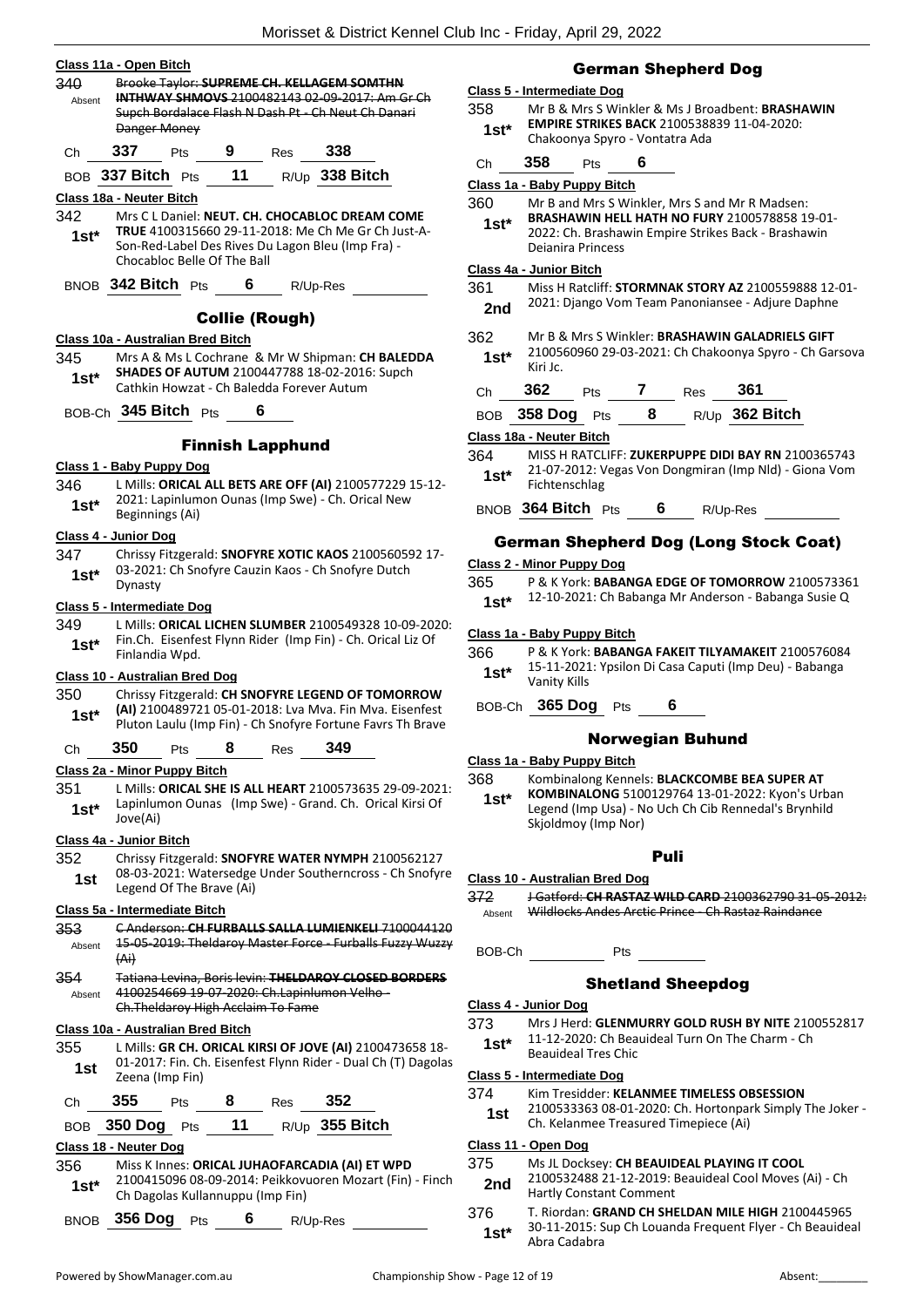| Ch      | 376<br>Pts                                      | 9                               | Res  | 375                                                                                                              |  |
|---------|-------------------------------------------------|---------------------------------|------|------------------------------------------------------------------------------------------------------------------|--|
|         | Class 1a - Baby Puppy Bitch                     |                                 |      |                                                                                                                  |  |
| 377     |                                                 |                                 |      | Ms JL Docksey: BEAUIDEAL FANCY FREE 2100575971 14-                                                               |  |
| 1st*    |                                                 |                                 |      | 11-2021: Ch Beauideal Playing It Cool - Ch Charmhill                                                             |  |
|         | Cottage Rose                                    |                                 |      |                                                                                                                  |  |
|         | Class 2a - Minor Puppy Bitch                    |                                 |      |                                                                                                                  |  |
| 378     |                                                 |                                 |      | Kim Tresidder: KELANMEE LOVE IS A GAME 2100573227                                                                |  |
| 2nd     |                                                 |                                 |      | 19-10-2021: Kelanmee Timeless Obsession - Ch. Kelanmee                                                           |  |
| 379     | Undathe Kissing Tree                            |                                 |      | Ms JL Docksey: BEAUIDEAL LOVE IN THE DARK 2100574309                                                             |  |
| $1st*$  |                                                 |                                 |      | 08-10-2021: Ch Hartly Keep Commenting - Beauideal With                                                           |  |
|         | All My Heart                                    |                                 |      |                                                                                                                  |  |
|         | <b>Class 4a - Junior Bitch</b>                  |                                 |      |                                                                                                                  |  |
| 381     |                                                 |                                 |      | Tamra riordan: JUZVEE JUST LOOK AT ME 4100347118 10-                                                             |  |
| 1st     |                                                 |                                 |      | 12-2020: Beauideal Playing It Cool - Ch Juzvee Just Me                                                           |  |
|         | Class 5a - Intermediate Bitch                   |                                 |      |                                                                                                                  |  |
| 382     |                                                 |                                 |      | Ms JL Docksey: BEAUIDEAL GIRLS ROCK 2100526064 01-09-                                                            |  |
| 2nd     |                                                 |                                 |      | 2019: Ch Beauideal Turn On The Charm - Ch Beauideal Girl                                                         |  |
|         | At Heart                                        |                                 |      |                                                                                                                  |  |
| 383     |                                                 |                                 |      | T. Riordan: SHELDAN GIVE ME SOME TIME 2100535156 31-                                                             |  |
| $1st*$  |                                                 |                                 |      | 01-2020: Gr. Ch. Sheldan Mile High - Juzvee Just In Time                                                         |  |
|         | Class 10a - Australian Bred Bitch               |                                 |      |                                                                                                                  |  |
| 384     |                                                 |                                 |      | T. Riordan: SHELDAN HEY THERE GEORGY GIRL                                                                        |  |
| $1st*$  |                                                 |                                 |      | 2100539452 05-04-2020: Nz. Ch. Sup.Ch. Louanda Frequent                                                          |  |
|         | Flyer - Sheldan All My Dreams                   |                                 |      |                                                                                                                  |  |
|         | Class 11a - Open Bitch                          |                                 |      |                                                                                                                  |  |
| 385     |                                                 |                                 |      | Mrs J Herd: CH BEAUIDEAL TRES CHIC 2100454553 18-06-<br>2016: Sup Ch Louanda Frequent Flyer - Ch Beauideal Starr |  |
| 1st     | Attraction                                      |                                 |      |                                                                                                                  |  |
| Ch      | 383<br>Pts                                      | 12                              | Res  | 379                                                                                                              |  |
|         | BOB 383 Bitch Pts                               | 16                              | R/Up | 376 Dog                                                                                                          |  |
|         |                                                 |                                 |      |                                                                                                                  |  |
|         |                                                 | <b>Welsh Corgi (Cardigan)</b>   |      |                                                                                                                  |  |
|         | Class 3a - Puppy Bitch                          |                                 |      |                                                                                                                  |  |
| 386     |                                                 |                                 |      | R & F Holtkamp: DWYFOR LADY BRINDABELLA (AI)<br>2100565879 09-06-2021: Aust Sup Ch Dwyfor Lord                   |  |
| $1st*$  | Chamberlain - Aust Ch Mandene Marquise          |                                 |      |                                                                                                                  |  |
|         | BOB-Ch 386 Bitch Pts 6                          |                                 |      |                                                                                                                  |  |
|         |                                                 |                                 |      |                                                                                                                  |  |
|         |                                                 | <b>Welsh Corgi (Pembroke)</b>   |      |                                                                                                                  |  |
|         | Class 11 - Open Dog                             |                                 |      |                                                                                                                  |  |
| 388     |                                                 |                                 |      | Mrs L BETTISON, MR D DAWES & MRS R SMITH: CH M-AZN<br>HOME SWEET HOME (IMP USA) DN62903506 05-05-2020:           |  |
| $1st*$  |                                                 |                                 |      | Am Gch Springmill Sweet Talkin Guy - Am Gch Trengate                                                             |  |
|         | <b>Testing The Limits</b>                       |                                 |      |                                                                                                                  |  |
| Ch      | 388                                             | Pts 6                           |      |                                                                                                                  |  |
|         | Class 5a - Intermediate Bitch                   |                                 |      |                                                                                                                  |  |
| 389     |                                                 |                                 |      | Mrs L Bettison: CH AZIAH AND SO IT WAS THIS TIME                                                                 |  |
| $1st^*$ | Aziah (Ai) - Ch. Aziah Its Winter Here In Paris |                                 |      | 2100548169 23-09-2020: Ch. Dawco Stagecoach Thief At                                                             |  |
| 390     |                                                 |                                 |      | RICHARD WOOD: CH ALIASA LIGHT THE WAY 2100542901                                                                 |  |
| 2nd     |                                                 |                                 |      | 05-06-2020: Ch. Anwyl Strike A Light - Ch. Ochrehills                                                            |  |
|         | <b>Homeward Bound</b>                           |                                 |      |                                                                                                                  |  |
| Ch      | 389 Pts 7 Res 390                               |                                 |      |                                                                                                                  |  |
|         | BOB 388 Dog Pts 8 R/Up 389 Bitch                |                                 |      |                                                                                                                  |  |
|         |                                                 | <b>White Swiss Shepherd Dog</b> |      |                                                                                                                  |  |
|         | Class 10a - Australian Bred Bitch               |                                 |      |                                                                                                                  |  |
| 391     |                                                 |                                 |      | C & S Harris / Ms H Scott: CH SILVERSUISSE IRON ESSENCE                                                          |  |
| $1st^*$ |                                                 |                                 |      | RN TK.S 2100509798 10-12-2018: Ch Iron Akbo-                                                                     |  |
|         |                                                 |                                 |      | Parchovany (Imp Svk) - Ch Silversuisse Dragons Serenity (Ai)                                                     |  |

#### **Class 18a - Neuter Bitch**

392 Mrs M Herba / C & S Harris / Ms H Scott: **GRAND CH SILVERSUISSE DRAGONS SERENITY (AI) JC ET HTM.I WPD RAE RM TK.S FS.S FS.N CA** 2100453440 15-04-2016: Dragon Blankpapilio (Cze) - Ch Eiramor Jasmyne Snowflake **1st\***

BNOB **392 Bitch** Pts **6** R/Up-Res

## Group 5 - Specials

| Best         | 315 | <b>Australian Shepherd</b>                             |
|--------------|-----|--------------------------------------------------------|
| Pts: 25      |     | Meagher, A: Ch Goldmaid Bet On The Black               |
| R/Up         | 388 | <b>Welsh Corgi (Pembroke)</b>                          |
| Pts: 15      |     | Mrs L BETTISON, MR D DAWES & MRS R SMITH: CH M-AZN     |
|              |     | HOME SWEET HOME (IMP USA)                              |
| <b>Baby</b>  | 346 | <b>Finnish Lapphund</b>                                |
|              |     | L Mills: Orical All Bets Are Off (AI)                  |
| Minor        | 379 | <b>Shetland Sheepdog</b>                               |
|              |     | Ms JL Docksey: Beauideal Love In The Dark              |
| <b>Puppy</b> | 335 | <b>Border Collie</b>                                   |
|              |     | Mr EJ Badior & Ms LE Somers: Nahrof Soul Sister        |
| Junior       | 373 | <b>Shetland Sheepdog</b>                               |
|              |     | Mrs J Herd: Glenmurry Gold rush By Nite                |
| Inter        | 315 | <b>Australian Shepherd</b>                             |
|              |     | Meagher, A: Ch Goldmaid Bet On The Black               |
| Aus Br       | 350 | <b>Finnish Lapphund</b>                                |
|              |     | Chrissy Fitzgerald: Ch Snofyre Legend of Tomorrow (AI) |
| Open         | 388 | <b>Welsh Corgi (Pembroke)</b>                          |
|              |     | Mrs L BETTISON, MR D DAWES & MRS R SMITH: CH M-AZN     |
|              |     | HOME SWEET HOME (IMP USA)                              |
|              |     |                                                        |
|              |     | Neuter                                                 |
| Best         | 356 | Finnish Lannhund                                       |

| <b>Best</b> | 356 | <b>Finnish Lapphund</b>                                        |
|-------------|-----|----------------------------------------------------------------|
| Pts: 9      |     | Miss K Innes: ORICAL JUHAOFARCADIA (AI) ET WPD                 |
| R/Up        | 364 | German Shepherd Dog<br>MISS H RATCLIFF: ZUKERPUPPE DIDI BAY RN |
|             |     |                                                                |

Finish Absent **9**

## Group 6 - Utility Group

Prof Brian Corbitt (VIC)

Start Time:

## Bernese Mountain Dog

## **Class 11a - Open Bitch**

- 395 G. Revell & M. Eslick: **CH. AZZABERN DIAMOND IN THE ROUGH** 2100452081 28-04-2016: Gr. Ch. Bernation Niko -
- Azzabern Leading Lady **1st\***

BOB-Ch **395 Bitch** Pts **6**

## Boxer

**Class 3a - Puppy Bitch** 398 MRS.L.HETHERINGTON: **NIJA HAPPYAS A LARK WITH TELL** 

- **D (AI)** 2100565569 19-05-2021: Aust. Ch. Tyeanbo Gee Tee **1st\*** D (AI) 2100565569 19-05-2021: Aust. Ch. Ty<br>Aust. Ch. Nija Colour Mehappy With Tell D
- BOB-Ch **398 Bitch** Pts **6**

Rae Rm Htm.I Fs.N Et Jc Ca Wpd

BOB-Ch **391 Bitch** Pts **6** R/Up-Res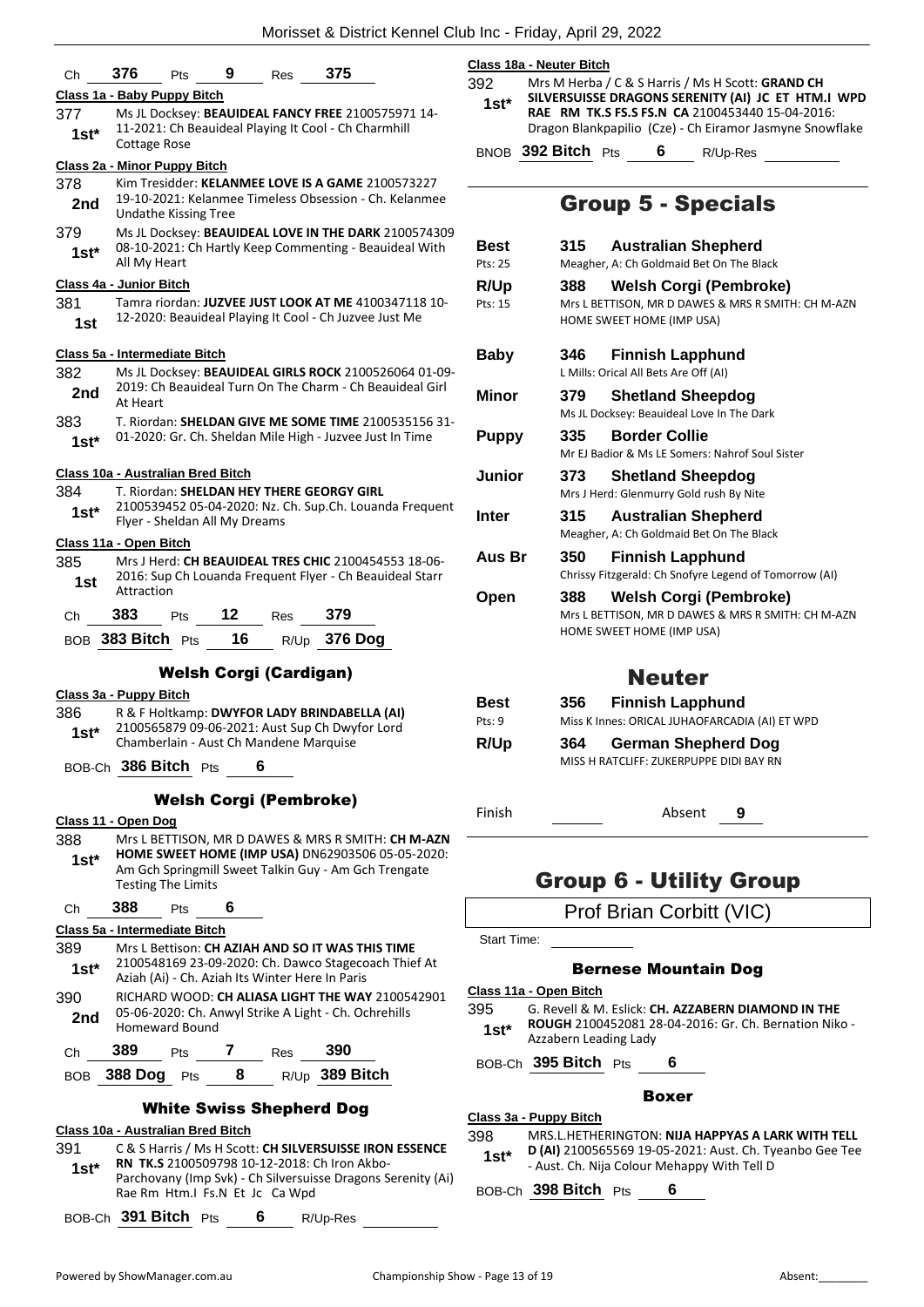## **Bullmastiff**

### **Class 11 - Open Dog**

- 401 R. Dalglish: **NZ CH. GAMEGUARD WICKED WAYS (IMP NZ)** 2100514697 13-02-2019: Aust Ch. Gameguard Power Of **1st** 2100514697 13-02-2019: Aust Ch. Gameguard Power<br>One (Ai) - Nz Ch. Aust Ch. Brookpark Yukon Reflection
- Ch **401** Pts **6**

#### **Class 10a - Australian Bred Bitch**

- 402 Brooke Turner & Glenn Sparham: **AUST CH. GAMEGUARD INNUENDO** 2100514695 13-02-2019: Aust Ch. Gameguard Power Of One (Ai) - Aist Ch. Nz Ch Brookpark Yukon Reflection (Imp Nz) **1st\***
- Ch **402** Pts **6**

BOB **402 Bitch** Pts **7** R/Up **401 Dog**

#### Dobermann

#### **Class 2a - Minor Puppy Bitch**

- 403 Scott & Sharon Norman: **INDPAC BLACK SUEDE** 2100572549 04-10-2021: Ch Indpac Farenheight (Ai)
- 1st\* 2100572549 04-10-2021: Ch Indebted Ccd.Cd.Ra Ch Indpac Harmony

#### **Class 3a - Puppy Bitch**

- 404 Scott & Sharon Norman: **CH HALRUSC ELEKTRIC RED** 2100567831 19-06-2021: Ch Indpac Farenheight (Ai) Ccd.Cd.Ra - Tagjager Red Elektra **1st\***
- BOB-Ch **404 Bitch** Pts **7** R/Up-Res **403 Bitch**

#### Dogue de Bordeaux

#### **Class 5a - Intermediate Bitch**

405 Doug Burt: **MODAVAM BIG BANG** 4100342862 25-09-2020: Ch. Modavam I Am Oolloo - Modavam Irish Gypsy **1st\***

## BOB-Ch **405 Bitch** Pts **6**

## German Pinscher

#### **Class 1 - Baby Puppy Dog**

406 Victoria Lipscombe: **KAITLER ROCKETEER (AI)** 2100576818 02-01-2022: Dark Angels Lost And Found (Deu) - Kaitler Cha **1st**\* UZ-UI-ZUZZ: Dark Ange

#### **Mastiff**

#### **Class 4 - Junior Dog**

- 410 L & A Docherty: **CHARVANNAH STREET OUTLAW**
- 2100561664 10-03-2021: Mastdoch Odin Of Asgard 1st\* <sup>21005</sup>bb4 10-03-2023<br>Mastdoch Twinkle Toes

#### **Class 5 - Intermediate Dog**

411 A Docherty: **CH. CHARVANNAH ROYAL BLING** 2100543331 19-07-2020: Gr Ch. Mastdoch Unlucky For Some - Mastdoch **1st\* 19-07-2020:**<br>Twinkle Toes

## Ch **411** Pts **7** Res **410**

### **Class 2a - Minor Puppy Bitch**

- 412 Ms V Ross& Mrs A Docherty: **CHARVANNAH SNOW QUEEN** 2100572729 29-09-2021: Ch Charvannah Royal Bling - Ch Mastdoch Forever Autumn **1st\***
- Ch **412** Pts **6**
- BOB **411 Dog** Pts **8** R/Up **410 Dog**

#### Newfoundland

### **Class 4 - Junior Dog**

- 413 B C Chapman: **SEADALE DAY DREAM BELIEVER**
- 3100422894 20-12-2020: Ch Yesallaw Just Do It At Paddlepaws - Seadale Charged With Dreaming **1st\***
- 

### **Class 11 - Open Dog**

414 Robyn Nagle: **SUPREME CHAMPION NEWFCASTLE WAR PARTY** 2100502238 13-07-2018: Ch. Planhaven How High **1st\*** PARTY 2100502238 13-07-2018: Ch.<br>The Moon - Ch. Newfcastle My Muse

|         | Class 3a - Puppy Bitch        |                                                                                                                 |                   |                              |                                                            |  |
|---------|-------------------------------|-----------------------------------------------------------------------------------------------------------------|-------------------|------------------------------|------------------------------------------------------------|--|
| 415     |                               | Robyn Nagle: NEWFCASTLE KEEPSAKE (AI) 2100565351 24-<br>05-2021: Sup Ch Sweet Riverdance Digsupgold (Imp Bel) - |                   |                              |                                                            |  |
| $1st^*$ | Sup Ch Newfcastle My Muse     |                                                                                                                 |                   |                              |                                                            |  |
| Ch      | 415                           | <b>Pts</b>                                                                                                      | 6                 |                              |                                                            |  |
|         |                               |                                                                                                                 |                   |                              | BOB 414 Dog Pts 8 R/Up 413 Dog                             |  |
|         | Class 18a - Neuter Bitch      |                                                                                                                 |                   |                              |                                                            |  |
| 417     |                               |                                                                                                                 |                   |                              | Robyn Nagle: NEWFCASTLE MY MUSE 2100455708 09-06-          |  |
| $1st^*$ | Ualways Had The Power         |                                                                                                                 |                   |                              | 2016: Sup Ch Newfcastle Devilgate Drive - Ch Newfcastle    |  |
|         | BNOB 417 Bitch Pts 6 R/Up-Res |                                                                                                                 |                   |                              |                                                            |  |
|         |                               |                                                                                                                 |                   | <b>Pyrenean Mountain Dog</b> |                                                            |  |
|         | Class 4 - Junior Dog          |                                                                                                                 |                   |                              |                                                            |  |
| 418     |                               |                                                                                                                 |                   |                              | Amanda Taylor: TARAM PROTECTOR OFTHEREALM                  |  |
| $1st^*$ |                               |                                                                                                                 |                   |                              | 2100560515 26-12-2020: Pyrbijour Mystic Rising - Taram     |  |
|         | Princess Lola                 |                                                                                                                 |                   |                              |                                                            |  |
|         | Ch <b>418</b> Pts             |                                                                                                                 | 6.                |                              |                                                            |  |
|         | Class 2a - Minor Puppy Bitch  |                                                                                                                 |                   |                              |                                                            |  |
| 419     |                               |                                                                                                                 |                   |                              | D NUREDINI: PYRBIJOUR THORN IN MY SIDE 3100441225          |  |
| $1st^*$ |                               |                                                                                                                 |                   |                              | 24-08-2021: Pyrbijour Mystic Rising - Taram Princess Poppy |  |
|         | Class 5a - Intermediate Bitch |                                                                                                                 |                   |                              |                                                            |  |
| 420     |                               |                                                                                                                 |                   |                              | Chrissy Fitzgerald: CH SNOFYRE SUMMER SPIRIT               |  |
| 1st*    | Andorra Summer Love           |                                                                                                                 |                   |                              | 2100527050 09-08-2019: Ch Andorra Lucky Spirit - Ch        |  |
| Ch      | 419 Pts 7 Res 420             |                                                                                                                 |                   |                              |                                                            |  |
|         |                               |                                                                                                                 |                   |                              | BOB 418 Dog Pts 8 R/Up 419 Bitch                           |  |
|         |                               |                                                                                                                 | <b>Rottweiler</b> |                              |                                                            |  |
|         | Class 11 - Open Dog           |                                                                                                                 |                   |                              |                                                            |  |
| 421     |                               |                                                                                                                 |                   |                              | P.Henrickson: POKER VOM WILDEN WESTEN VDH128261            |  |

Ch **414** Pts **7** Res **413**

16-02-2016: Orlando Von St. Niclas - Harley Vom Wilden Wesdten **1st\***

Ch **421** Pts **6**

## **Class 3a - Puppy Bitch**

- 423 Ms J Freeman, Mr G Sparham, Miss B Turner: **GAMEGUARD BLACK MAGIC (AI)** 2100569119 23-07-2021: Blg. Ch. Int. Ch. Gromm Hop Chao Ger. Bh. Ipo11. (Bel) - Ch. Gameguard Shakn Not Stirred (Ai) **1st\***
- Ch **423** Pts **6**
- BOB **421 Dog** Pts **7** R/Up **423 Bitch**

#### Samoyed

## **Class 1 - Baby Puppy Dog**

- 425 Joanne McDougall: **ARCTICLIGHT SKYROCKET** 2100579286
- 31-12-2021: Arcticlight Space Cadet Ch.Arcticlight **1st**\* <sup>31-12-2021: A<br>Christmas Eve</sup>

#### **Class 10 - Australian Bred Dog**

- 426 Mrs Serena Neil: **AURAMIST MERLINS WHISPER(AI)** 2100542022 10-06-2020: Nz.Ch.Ch. Silvertips Destind To B Witch (Imp Nzl) - Ch. Kchise Southern Belle (Ai) **1st\***
- Ch **426** Pts **6**

#### **Class 1a - Baby Puppy Bitch**

- 427 Joanne McDougall: **ARCTICLIGHT BONNE ANNEE**
	- 2100579292 31-12-2021: Arcticlight Space Cadet **1st 2100579292 31-12-2021:** Arcticlight Christmas Eve
- 428 Joanne McDougall: **ARCTICLIGHT NOUVELLE** 2100579291 31-12-2021: Arcticlight Space Cadet - Arcticlight Christmas Eve **2nd**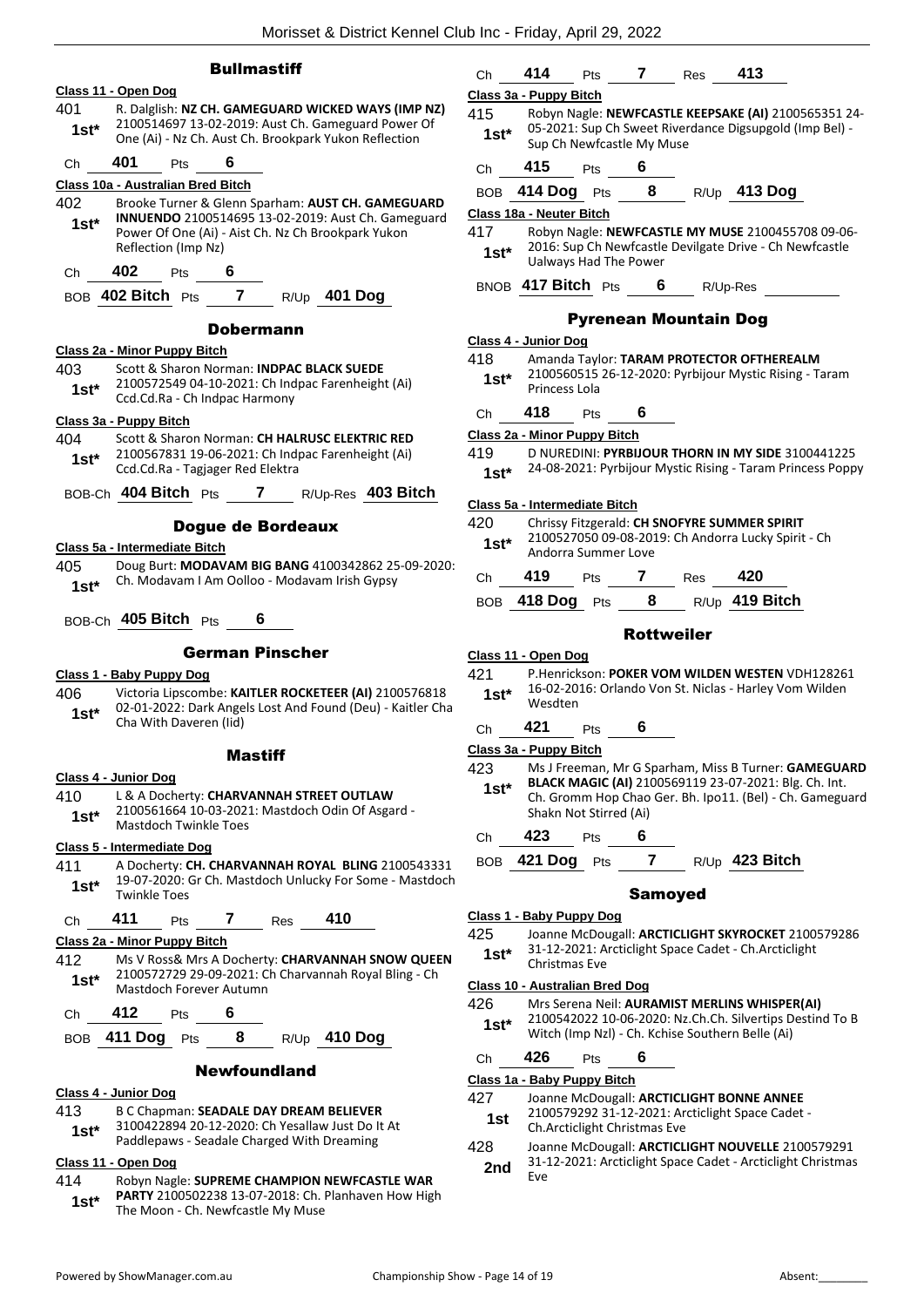|                | Class 5a - Intermediate Bitch     |                                                                                  |                  |                                         |                                                                                                                   | $\overline{\mathsf{C}}$ |
|----------------|-----------------------------------|----------------------------------------------------------------------------------|------------------|-----------------------------------------|-------------------------------------------------------------------------------------------------------------------|-------------------------|
| 429<br>$1st*$  |                                   |                                                                                  |                  |                                         | Joanne McDougall: ARCTICLIGHT LITTLE WHITE ROCK (AI)<br>2100549246 03-09-2020: Ch.Arcticlight Jingle Bells Rock - | $\overline{\mathbf{r}}$ |
| 430            |                                   | Sem - Ch. Arcticlight Sno White<br>Miss B Campbell Grime: CH. AURAMIST ENCHANTED |                  |                                         |                                                                                                                   |                         |
| 2nd            |                                   |                                                                                  |                  |                                         | ECLIPSE 2100542024 10-06-2020: Nz. Ch. Ch. Silvertips                                                             |                         |
|                |                                   |                                                                                  |                  |                                         | Destind To B Witch - Ch. Kchise Southern Belle                                                                    |                         |
| Ch             | 429                               | <b>Pts</b>                                                                       | 7                | Res                                     | 430                                                                                                               |                         |
| BOB            | 426 Dog Pts                       |                                                                                  | -8               |                                         | R/Up 429 Bitch                                                                                                    | Ω<br>Z                  |
|                |                                   |                                                                                  | <b>Schnauzer</b> |                                         |                                                                                                                   |                         |
| 431            | <u>Class 5 - Intermediate Doq</u> |                                                                                  |                  |                                         | SM Ansell: CH REGENSTAUF MASTER OF MAYHEM                                                                         |                         |
| 1st*           |                                   | <b>Regenstauf Masters Mistress</b>                                               |                  |                                         | 4100323950 23-06-2019: Regenstauf Magic And Mayhem -                                                              | C<br>4                  |
| BOB-Ch         |                                   | 431 Dog Pts                                                                      |                  | 6                                       |                                                                                                                   |                         |
|                |                                   |                                                                                  |                  | <b>Schnauzer (Giant)</b>                |                                                                                                                   |                         |
|                | <u> Class 1 - Baby Puppy Doq</u>  |                                                                                  |                  |                                         |                                                                                                                   |                         |
| 432<br>1st     |                                   | De Cethuz(Imp Arg)                                                               |                  |                                         | Ms Ann Leonard: TREULIEBE MENDOZA 2100576171 23-<br>11-2021: Sup Ch Treuliebe Memphis Blues - Ch Cassandra I      | $\overline{\mathsf{C}}$ |
|                | Class 10 - Australian Bred Dog    |                                                                                  |                  |                                         |                                                                                                                   | 4                       |
| 433            |                                   |                                                                                  |                  |                                         | Ms A Leonard: SUP CH TREULIEBE MEMPHIS BLUES                                                                      |                         |
| 1st*           |                                   | Treuliebe Fire In The Sky(Ai)                                                    |                  |                                         | 5100100924 10-05-2017: Sup Ch Volition Jackeroo -                                                                 |                         |
| Сh             | 433                               | Pts                                                                              | 6                |                                         |                                                                                                                   | $\overline{\mathsf{C}}$ |
|                | Class 1a - Baby Puppy Bitch       |                                                                                  |                  |                                         | SANDRA FOOTE: TREULIEBE LA MAGIA SUCEDE                                                                           | 4                       |
| 434<br>1st*    |                                   |                                                                                  |                  | Ch Cassandra I De Cethuz (Imp Arg)      | 2100576174 23-11-2021: Sup Ch Treuliebe Memphis Blues -                                                           |                         |
|                | Class 11a - Open Bitch            |                                                                                  |                  |                                         |                                                                                                                   | $\overline{\mathsf{C}}$ |
| 435<br>$1st*$  |                                   |                                                                                  |                  | - Incredibly Girl-Chetuzz Tartaku (Arg) | Mrs SK Foote: CH, CASSANDRA I DE CETHUZ (ARG)<br>FCA11643 19-10-2018: Gloris Soviet Union In America (Arg)        | $\overline{\mathbf{r}}$ |
| Сh             | 435                               | Pts                                                                              | 6                |                                         |                                                                                                                   |                         |
| BOB            | 433 Dog                           | Pts                                                                              | $\overline{7}$   |                                         | R/Up 435 Bitch                                                                                                    |                         |
|                |                                   |                                                                                  |                  | Schnauzer (Miniature)                   |                                                                                                                   |                         |
|                | <b>Class 2 - Minor Puppy Dog</b>  |                                                                                  |                  |                                         |                                                                                                                   | $\mathsf{C}$            |
| 436<br>1st*    |                                   |                                                                                  |                  |                                         | J Passfield: MYNAMIS IMA PEPE STAR 4100359366 04-08-<br>2021: Jagenwolf Pepe Gonzalez - Myebony Stella (Ai)       | 4                       |
|                | Class 3 - Puppy Dog               |                                                                                  |                  |                                         |                                                                                                                   | C                       |
| 437            |                                   |                                                                                  |                  |                                         | Mrs A Neyle & Mrs V Craig: ALCLAY MEETS EBSHYNE                                                                   | ۷                       |
| 1st*           |                                   |                                                                                  |                  | Debonair (Ai) - Ch Ebshine Google Me    | 2100565662 18-05-2021: Grand Ch Ebshine Daringly                                                                  |                         |
|                | <u>Class 5 - Intermediate Doq</u> |                                                                                  |                  |                                         |                                                                                                                   |                         |
| 438<br>$1st^*$ |                                   | <b>Ebshine Country Songstress Re</b>                                             |                  |                                         | Veeni Craig: EBSHINE MASTERPIECE (AI) 2100522991 30-<br>06-2019: Ch Ebshine Perfect Match Cd Re Dwdf.S - Ch       |                         |
| Сh             | 437                               | Pts                                                                              | 8                | Res                                     | 438                                                                                                               |                         |
|                | Class 2a - Minor Puppy Bitch      |                                                                                  |                  |                                         |                                                                                                                   |                         |
| 439<br>1st     |                                   | Imp Arg - Shadowhawk Rosie                                                       |                  |                                         | Carol Young: SHADOWHAWK MINKA 2100575298 22-10-<br>2021: Arg Jr Ch Brz Jr Ch Ch Dog-Othos My One And Only         |                         |
| 440            |                                   |                                                                                  |                  |                                         | Veeni Craig: EBSHINE SHEER INDULGENCE 2100573817 30-                                                              |                         |
| Absent         |                                   | Ebshine Icon Of Fashion                                                          |                  |                                         | 09-2021: Grand Ch Ebshine Daringly Debonair (Ai) - Ch                                                             |                         |
|                | <u> Class 4a - Junior Bitch</u>   |                                                                                  |                  |                                         |                                                                                                                   |                         |
| 441            |                                   |                                                                                  |                  |                                         | Kathryn March and Veeni Craig: EBSHINE RAINBOW                                                                    |                         |
| 1st*           |                                   | Me - Ebshine Greys Anatomy                                                       |                  |                                         | <b>CONNECTION</b> 2100555215 27-12-2020: Ebshine Irresistable                                                     |                         |

442 Veeni Craig: **EBSHINE QUALITY STREET** 2100555210 20-12- 2020: Ch Alstar Starman - Ch Ebshine Hashtag Surprise **2nd**

#### **Class 10a - Australian Bred Bitch**

443 Mrs L Krzemien: **REDORAH TURN BACK TIME** 2100551216 17-10-2020: Ch Redorah Kool Katz - Koobalies All Treats No 1st<sup>\*</sup> <sup>1/-10</sup><br>Tricks

| Ch | 443                     | <b>Pts</b> | - 9 | Res | 441            |
|----|-------------------------|------------|-----|-----|----------------|
|    | BOB 443 Bitch $P$ ts 12 |            |     |     | $R/Up$ 437 Dog |

## Shiba Inu

#### **Class 5 - Intermediate Dog**

| 444    | Anna-Lee Forsberg: CH BENISEN NO GOU GO KAGIYASOU |
|--------|---------------------------------------------------|
| Ahsent | (IMP JPN) JKC-JS-07000/20-0 30-11-2019: Jkc Ch    |
|        | Beniounishiki Go Awaji Masakikusou Bimesenhime No |
|        | Hime Go Kagiyasou                                 |
|        |                                                   |

#### **Class 11 - Open Dog**

#### 445 Anna-Lee Forsberg: **AUST CH YUKAN BE CAWT REDD**

- **HANDED (AI)** 2100496332 05-04-2018: Am Gr Ch Katai 'N' Kobushi Buck Austin Redd (Usa) - Aust Ch Yuakn Mayumi No Ko Absent
- BOB-Ch Pts R/Up-Res

### Siberian Husky

#### **Class 5 - Intermediate Dog**

448 N J Rule-Steele & M Burton & A Taylor & S Turay: **CH TAEJAAN HOW THE WEST WAS WON (AI)** 2100540658 18- 05-2020: Am Gr Ch Kayenta's Wildestar North Wind (Usa) - Ch Taejaan Rogue One (Ai) **1st\***

## Ch **448** Pts **6**

### **Class 1a - Baby Puppy Bitch**

| 449    | Rule-Steele/Burton/Taylor/Turay: TAEJAAN THE SCARLET       |
|--------|------------------------------------------------------------|
| $1st*$ | <b>WITCH 2100576652 23-11-2021: Supch Taejaan American</b> |
|        | Hustle - Ch Taejaan Asgardian                              |

#### **Class 11a - Open Bitch**

| 451<br>$1st*$ |     | N J Rule-Steele: CH TAEJAAN STORM INA TEACUP (AI)<br>2100464253 18-10-2016: Am Grch Daviks Snowstorm<br>Gussit (Usa) - Canyonlands Gold Dust Woman (Ai) |   |  |
|---------------|-----|---------------------------------------------------------------------------------------------------------------------------------------------------------|---|--|
| Ch            | 451 | <b>Pts</b>                                                                                                                                              | 6 |  |

## BOB **448 Dog** Pts **7** R/Up **451 Bitch**

## Tibetan Mastiff

### **Class 3a - Puppy Bitch**

| 452 | Mr W & Mrs M Boyle: AKEELA FLORENCE NIXON          |
|-----|----------------------------------------------------|
|     | 2100422720 JE OE 2021: Avers Tibet Dragon Drive (L |

3100433720 25-05-2021: Avers Tibet Dragon Drive (Imp Ukr) - Shersira Miah **1st\***

## **Class 11a - Open Bitch**

- 453 K BATES: **AYYANGADOO DARK ROSE TO JANGBU (IMP EST)**
	- EST-01182/17 05-01-2017: Chenporewa Nio Nchung To **1st**\* EST-01182/17 05-01-2017: Chenp<br>Ayyangadoo (Est) - Est-02861/08

BOB-Ch **453 Bitch** Pts **7** R/Up-Res **452 Bitch**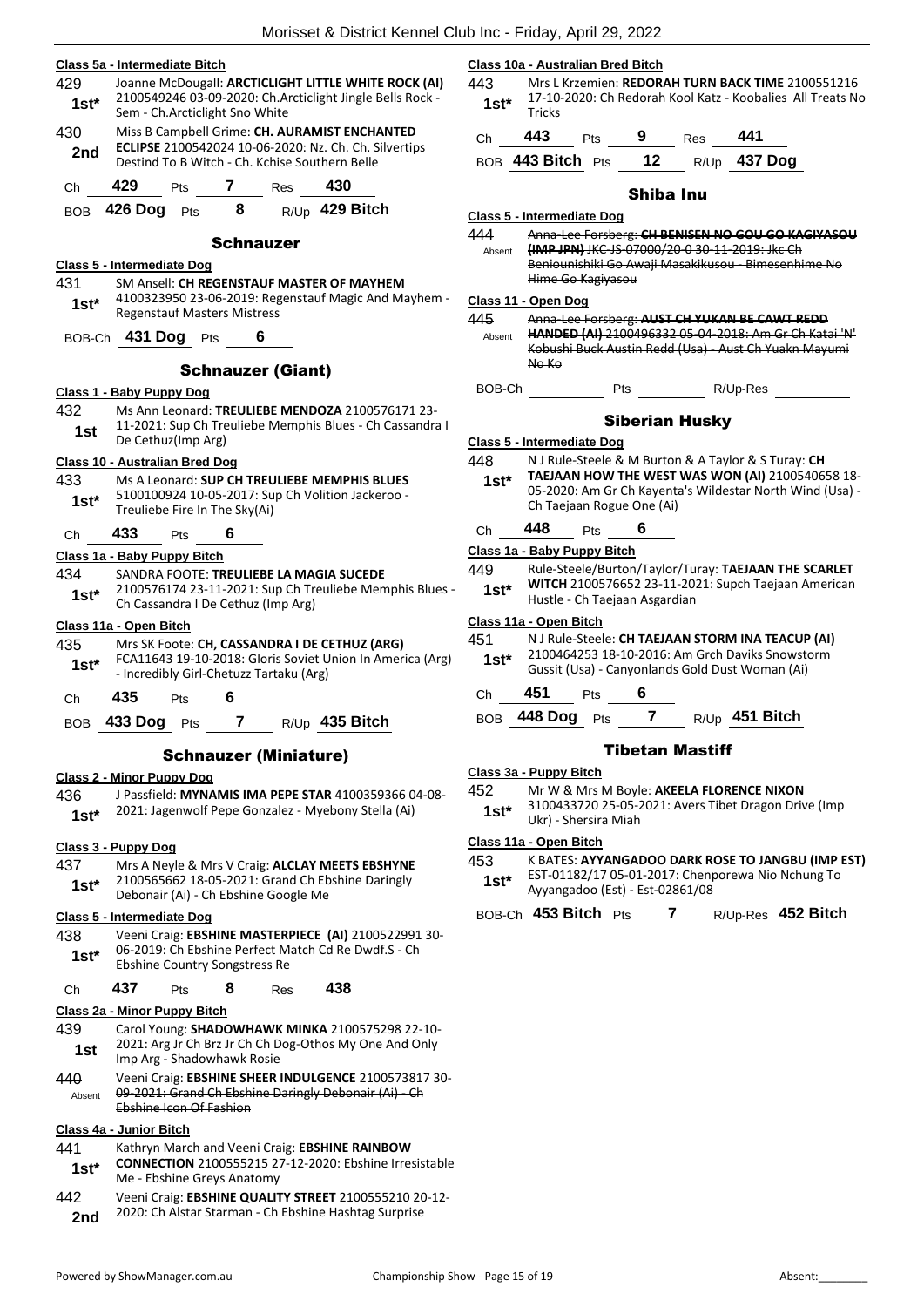## Group 6 - Specials

| Best<br>Pts: 25 | <b>Bullmastiff</b><br>402<br>Brooke Turner & Glenn Sparham: Aust Ch. Gameguard<br>Innuendo                        |
|-----------------|-------------------------------------------------------------------------------------------------------------------|
| R/Up<br>Pts: 15 | 421<br><b>Rottweiler</b><br>P.Henrickson: Poker Vom Wilden Westen                                                 |
| <b>Baby</b>     | 434<br><b>Schnauzer (Giant)</b><br>SANDRA FOOTE: Treuliebe La Magia Sucede                                        |
| <b>Minor</b>    | 436<br><b>Schnauzer (Miniature)</b><br>J Passfield: Mynamis Ima Pepe Star                                         |
| <b>Puppy</b>    | <b>Newfoundland</b><br>415<br>Robyn Nagle: NEWFCASTLE KEEPSAKE (AI)                                               |
| Junior          | <b>Newfoundland</b><br>413<br>B C Chapman: Seadale Day Dream Believer                                             |
| Inter           | 448<br>Siberian Husky<br>N J Rule-Steele & M Burton & A Taylor & S Turay: Ch<br>Taejaan How The West Was Won (AI) |
| Aus Br          | 402<br><b>Bullmastiff</b><br>Brooke Turner & Glenn Sparham: Aust Ch. Gameguard<br>Innuendo                        |
| Open            | <b>Rottweiler</b><br>421 —<br>P.Henrickson: Poker Vom Wilden Westen                                               |
|                 | <b>Neuter</b>                                                                                                     |
| Best<br>Pts: 6  | <b>Newfoundland</b><br>417<br>Robyn Nagle: NEWFCASTLE MY MUSE                                                     |
| R/Up            |                                                                                                                   |
| Finish          | Absent<br>4                                                                                                       |
|                 | Group 7 - Non-Sporting Group                                                                                      |

## Group 7 - Non-Sporting Group

Mrs Patricia Russell (NSW)

Start Time:

## Boston Terrier

#### **Class 2 - Minor Puppy Dog**

455 M Gorman, D Norquay, A Gilson: **HYMERE THE GREATEST SHOWMAN** 6100134317 27-10-2021: Zareba My Mummas A Showgirl - Hymere Breakfast At Tiffanys **1st\***

Ch **455** Pts **6**

#### **Class 3a - Puppy Bitch**

- 459 M Gorman: **SHEBOS UNZIP ME HONEY** 2100568570 23-06- 2021: Zareba My Mummas A Showgirl - Wattelglen Trend 1st\* 2021:
- Ch **459** Pts **6**

BOB **455 Dog** Pts **7** R/Up **459 Bitch**

## British Bulldog

#### **Class 1 - Baby Puppy Dog**

462 Mr S Hurford & Miss K Todd: **BEEMAN MR UNIVERSE** 2100579745 13-01-2022: Hug-O-Bull'S Mr Worldwide (Usa) - Beeman Bang Bang Boom **1st\***

|   | <b>Class 10 - Australian Bred Dog</b> |                                                                                                                         |  |  |  |
|---|---------------------------------------|-------------------------------------------------------------------------------------------------------------------------|--|--|--|
|   | 463                                   | Mr S Hurford & Miss K Todd: BEEMAN BOOM BOOM CIAO                                                                       |  |  |  |
|   | $1st*$                                | 2100563044 20-04-2021: Beeman Exceed And Excel - Ch<br>Beeman Sassy Sexy Wiggle                                         |  |  |  |
|   | Ch                                    | 463<br>6<br>Pts                                                                                                         |  |  |  |
|   |                                       | Class 4a - Junior Bitch                                                                                                 |  |  |  |
|   | 465                                   | Mr S Hurford & Miss K Todd: BEEMAN LACEY 2100563047                                                                     |  |  |  |
|   | $1st*$                                | 20-04-2021: Beeman Exceed And Excel(Ai) - Ch. Beeman<br>Sassy Sexy Wiggle                                               |  |  |  |
|   |                                       | Class 11a - Open Bitch                                                                                                  |  |  |  |
|   | 466<br>$1st^*$                        | Mr S Hurford & Miss K Todd: BEEMAN BANG BANG BOOM<br>2100526555 28-08-2019: Ch Bullyoyo Halloween (Imp Esp) -           |  |  |  |
|   | Сh                                    | Ch Beeman Sassy Sexy Wiggle<br>465<br>7<br>466<br>Pts<br><b>Res</b>                                                     |  |  |  |
|   | <b>BOB</b>                            | R/Up 465 Bitch<br>463 Dog<br>8<br><b>Pts</b>                                                                            |  |  |  |
|   |                                       | <b>Dalmatian</b>                                                                                                        |  |  |  |
|   |                                       | Class 1 - Baby Puppy Dog                                                                                                |  |  |  |
|   | 467                                   | S Lovett-Laverty: KAMEA MAKE YOUR MOVE 2100580658                                                                       |  |  |  |
|   | $1st^*$                               | 23-01-2022: Ch Paceaway Coach Maker (Ai) - Ch Kamea                                                                     |  |  |  |
|   |                                       | Sheza Hot Attraction                                                                                                    |  |  |  |
|   |                                       | <u> Class 2 - Minor Puppy Dog</u>                                                                                       |  |  |  |
|   | 468                                   | S Lovett-Laverty: PACEAWAY HIIMPACT (AI) 4100361136<br>01-09-2021: Am Ch Tuckaway Winged Foot (Imp Usa) - Ch            |  |  |  |
|   | $1st*$                                | Paceaway Just Havin Fun                                                                                                 |  |  |  |
|   |                                       | <b>Class 10 - Australian Bred Dog</b>                                                                                   |  |  |  |
|   | 469                                   | Mrs A Brown & Mrs J Lawson: TELDE FIRST REASON TO                                                                       |  |  |  |
|   | 1st*                                  | SMILE 2100487217 05-11-2017: Ger Jr Ch Int Ch Nor Ch                                                                    |  |  |  |
|   |                                       | Vdh Ch Spotnicks First Faroa For Ormond (Nor) - Telde Polly                                                             |  |  |  |
|   |                                       | Pecham                                                                                                                  |  |  |  |
|   |                                       | BOB-Ch 468 Dog Pts<br>R/Up-Res 469 Dog<br>$\mathbf{7}$                                                                  |  |  |  |
|   |                                       | <b>French Bulldog</b>                                                                                                   |  |  |  |
|   |                                       | <b>Class 10 - Australian Bred Dog</b>                                                                                   |  |  |  |
|   | 473                                   | K McAndrew: CH EMORETTE MASTER EDWARD                                                                                   |  |  |  |
|   | 2nd                                   | 2100557787 03-01-2021: Irl Ch Ch Kesasonas Little Lecarbul<br>(Imp Irl) - Emorette Midnight Flyer                       |  |  |  |
|   | 474                                   | Mrs J Fitzgerald & Mr R Parry: CH TRICIBWTHYN LLAN                                                                      |  |  |  |
|   | $1st*$                                | CEIDRYCH 2100494095 06-03-2018: Ch Tricibwthyn Gilbert<br>- Ch Daccord Very Valentino                                   |  |  |  |
|   | Ch                                    | 474<br>473<br>7<br>Pts<br>Res                                                                                           |  |  |  |
|   |                                       | Class 3a - Puppy Bitch                                                                                                  |  |  |  |
|   | 475                                   | K McAndrew: EMORETTE OCEANS APART 2100567041 08-                                                                        |  |  |  |
|   | $1st^*$                               | 05-2021: Daulokke's - Emorette Cry Me A Ryvah                                                                           |  |  |  |
|   |                                       | Class 4a - Junior Bitch                                                                                                 |  |  |  |
|   | 476                                   | K McAndrew: EMORETTE GABRIELLA 2100557789 03-01-                                                                        |  |  |  |
| S | $1st*$                                | 2021: Irl Ch Ch Kesasonas Little Lecarbul (Imp Irl) - Emorette                                                          |  |  |  |
|   |                                       | Midnight Flyer                                                                                                          |  |  |  |
|   | 477<br>Absent                         | S mcnamara: IMPORA SHES GOTA STORY 2100573196 21-<br>05-2021: Ch Conchaos Thats Our Romeo - Bluhazeempir<br>Miss Muffet |  |  |  |
|   | Ch                                    | 475<br>$\mathbf{7}$<br>476<br>Res<br><b>Pts</b>                                                                         |  |  |  |
|   | <b>BOB</b>                            | R/Up 475 Bitch<br>474 Dog<br>9<br>Pts                                                                                   |  |  |  |
|   |                                       | <b>German Spitz (Klein)</b>                                                                                             |  |  |  |
|   |                                       | Class 4a - Junior Bitch                                                                                                 |  |  |  |
|   | 478                                   | Miss K Innes: NUEBOREE BLACK OPAL 2100561196 27-03-                                                                     |  |  |  |
|   | 1st*                                  | 2021: Nueboree Snooze You Loose - Ch Ferona Geheime<br>Affare                                                           |  |  |  |

BOB-Ch **478 Bitch** Pts **6**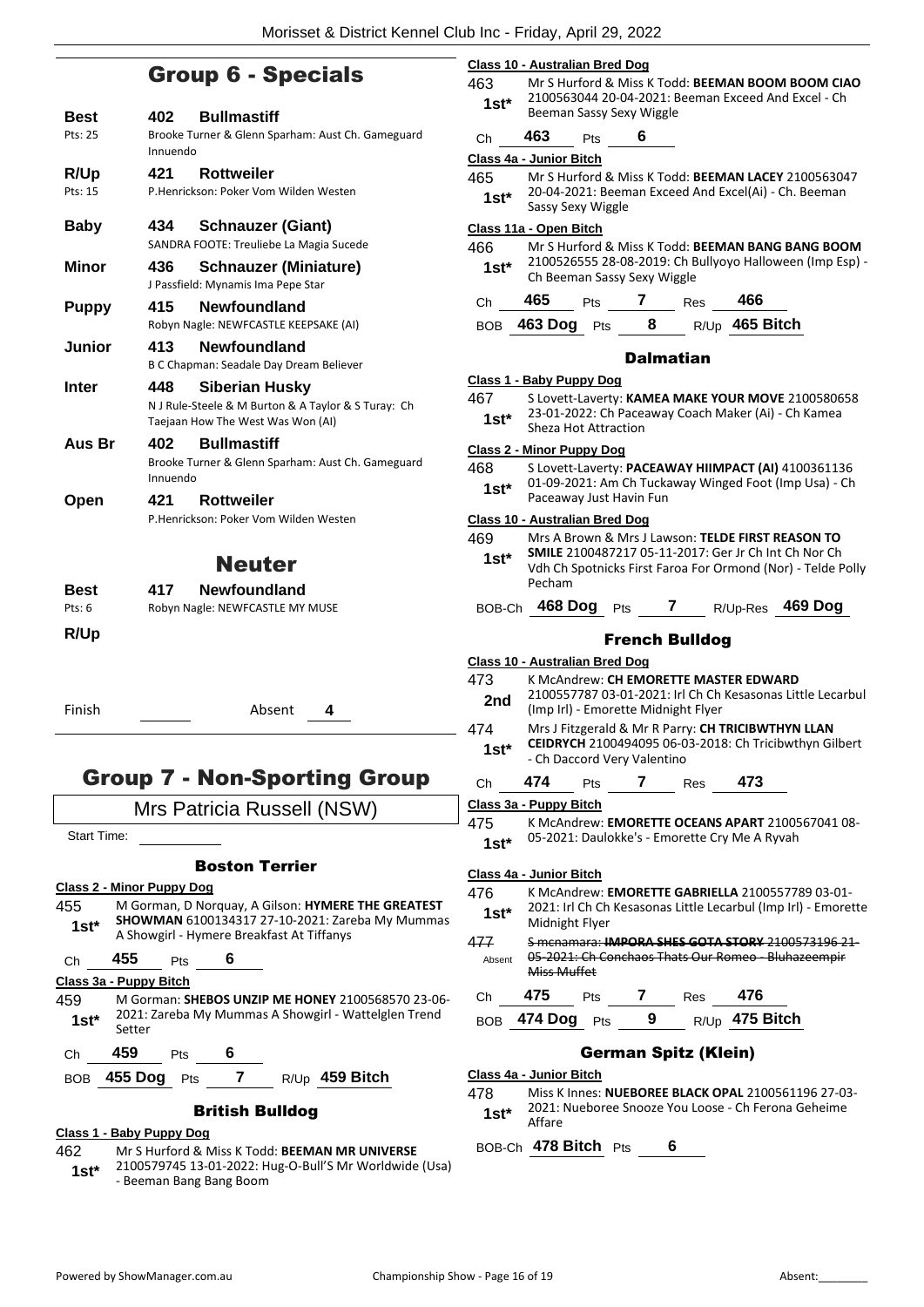|                | <b>German Spitz (Mittel)</b>                                                                                                                                         | Class 11a - Open Bitch<br>493<br>KL SANTAS: AUST CH HUNKEEDORI GET THPARTY STARTED                                                                                         |
|----------------|----------------------------------------------------------------------------------------------------------------------------------------------------------------------|----------------------------------------------------------------------------------------------------------------------------------------------------------------------------|
| 479            | <b>Class 2 - Minor Puppy Dog</b><br>Miss K Innes and Mrs D Armstrong: FYREBURST SUPER                                                                                | 2100414446 28-08-2014: Aust Sup Ch Bargeway Next<br>$1st^*$<br>Edition (Imp Uk) - Aust Ch Hunkeedori Kan U Katch Me                                                        |
| $1st*$         | TROUPER 4100361000 12-09-2021: Ch Beleesha Big Bang<br>(Ai) - Ch Fyreburst Its In His Kiss                                                                           | 493<br>7<br>492<br>Pts<br><b>Res</b><br>Ch                                                                                                                                 |
| Ch             | 479<br>6<br>Pts                                                                                                                                                      | 8<br>488 Dog Pts<br>R/Up 493 Bitch<br><b>BOB</b>                                                                                                                           |
|                |                                                                                                                                                                      |                                                                                                                                                                            |
|                | Class 4a - Junior Bitch<br>Mrs K McGuinness: VONLEENARD WINNIE THE POOH                                                                                              | <b>Lhasa Apso</b>                                                                                                                                                          |
| 480<br>Absent  | 2100551083 20 11 2020: Ch Vonleenard Paddington Bear-<br><b>Ch. Vonleenard Creme Delight</b>                                                                         | <b>Class 4 - Junior Dog</b><br>494<br>P & K York: BABANGA THE ROCKSTAR 2100562285 01-04-                                                                                   |
|                | Class 5a - Intermediate Bitch                                                                                                                                        | 2021: Sup Ch Babanga Solitary Man - Babanga Pop Princess<br>2nd                                                                                                            |
| 481<br>$1st*$  | Mrs. Di Armstrong: FYREBURST KIKKI COUTURE<br>4100329779 17-11-2019: Ch Tralaur Trickery N Mischief -<br>Ch Fyreburst Dynasty                                        | 495<br>PR&KPYork&JCWilliams: BABANGA TOTAL RECALL<br>2100562284 01-04-2021: Sup Ch Babanga Solitary Man -<br>$1st*$<br>Babanga Pop Princess                                |
| Ch             | 481<br>6<br>Pts<br>Res                                                                                                                                               | Class 11 - Open Dog                                                                                                                                                        |
| <b>BOB</b>     | R/Up 481 Bitch<br>479 Dog Pts<br>$\mathbf{7}$                                                                                                                        | 496<br>Mr R & Mrs K Clarke & Mr P & Mrs K York: AMAHL<br>INTERCEPTION 02797-2019 10-02-2019: Nz Grd Ch Amahl<br>1st                                                        |
|                | <b>Great Dane</b>                                                                                                                                                    | Django Unchained - Babanga Oh Me Oh My Amahl                                                                                                                               |
|                | Class 1 - Baby Puppy Dog                                                                                                                                             | 495<br>494<br>8<br>Ch<br>Pts<br><b>Res</b>                                                                                                                                 |
| 482            | M Bradburn & D Selden: ALDRIDGE MASERATI (AI)                                                                                                                        | Class 4a - Junior Bitch                                                                                                                                                    |
| Absent         | 2100576089 12 11 2021: Ch Aldridge Jackie Wilson (Ai)                                                                                                                | 497<br>P & K York: BABANGA TRULY SCRUMPTIOUS 2100562287                                                                                                                    |
|                | Aldridge Ginger Bread (Ai)<br>Class 10 - Australian Bred Dog                                                                                                         | 01-04-2021: Sup Ch Babanga Solitary Man - Babanga Pop<br>1st<br>Princess                                                                                                   |
| 483            | Ms S Lindeman: CH UNDERANE IN GOLD (AI) 3100394464                                                                                                                   | Class 10a - Australian Bred Bitch                                                                                                                                          |
| $1st^*$        | 25-05-2019: Am.Ch.Am.Gr.Ch.Br Hauer N Rockingdanes<br>Knight In Shining Armour - Ch. Danelyne Liberty Star (Ai)                                                      | 498<br>Mr R & Mrs K Clarke & Mr P & Mrs K York: BABANGA<br>NEVER ENDING LOVE 2100458184 27-07-2016: Lux Ch. Int<br>Absent                                                  |
|                | Class 11 - Open Dog                                                                                                                                                  | Ch, Nld Ch Ger Ch, Vdh Ch El Minja's Jangbu - Babanga<br>Designer Label                                                                                                    |
| 484<br>Absent  | K Loseby & A Bjornerem: GRAND CH ELEGANSER BELOVED<br>BEECH (AI) 4100272895 10 04 2016: Sup Ch Swayd Doing It                                                        |                                                                                                                                                                            |
|                | My Way (Ai) - Quintessa Ju No                                                                                                                                        | Class 11a - Open Bitch<br>499                                                                                                                                              |
| Ch             | 483<br>6<br>Pts<br>Res                                                                                                                                               | Mrs Linda and Mr Barry Pepperall: ZALAND ITS A KIND OF<br>MAGIC 2100511340 14-12-2018: Sup.Ch.Zaland It Only<br>$1st*$<br>Takes One - Ch. Zaland Spec Agent Kensi Blye     |
|                | Class 5a - Intermediate Bitch                                                                                                                                        | 499<br>7<br>497<br>Pts<br><b>Res</b><br>Ch                                                                                                                                 |
| 485<br>$1st^*$ | Ms S Lindeman: CH UNDERANE ISHARA (AI) 3100394466<br>25-05-2019: Am.Ch.Am.Gr.Ch.Br Hauer N Rockingdanes<br>Knight In Shining Armour - Ch. Danelyne Liberty Star (Ai) | 495 Dog Pts<br>10<br>R/Up 499 Bitch<br>BOB                                                                                                                                 |
| Ch             | 485<br>6<br>Pts                                                                                                                                                      | <b>Poodle (Standard)</b>                                                                                                                                                   |
| <b>BOB</b>     | 485 Bitch Pts<br><b>483 Dog</b><br>R/Up                                                                                                                              | Class 10a - Australian Bred Bitch                                                                                                                                          |
|                | <b>Japanese Spitz</b><br>Class 1 - Baby Puppy Dog                                                                                                                    | 501<br>Mrs Y O'Connor: TANNAH DARE TO KEEP PACE (AI) (IID)<br>3100417088 25-08-2020: All About Moliere Fulfilled My<br>$1st^*$<br>Soul(Ita) - Tannah Dare To Be Different. |
| 486            | K Pinker: MAEMUKI SHOWTIME 2100575950 29-11-2021:                                                                                                                    | BOB-Ch 501 Bitch Pts<br>6                                                                                                                                                  |
| Absent         | Ch. Belzbentley The Eminem Show - Ch. Patome Heavens<br>On Fire (Ai)                                                                                                 | <b>Poodle (Miniature)</b>                                                                                                                                                  |
|                | Class 2a - Minor Puppy Bitch                                                                                                                                         | Class 2a - Minor Puppy Bitch                                                                                                                                               |
| 487<br>Absent  | R Bentley: BELZBENTLEY BLAZING SKIES 3100435936 12<br>08-2021: C.I.B. Sup Ch Daesdaemar Foreign Exchange lid Fin<br>-Grand Ch Belzbentley Saturn Five                | 502<br>Dianne Hollings: JEPELAU ATHEENAA 2100571900 09-09-<br>2021: Rozevue The Warrior Jeabo Sweet Temtation<br>Absent                                                    |
|                | BOB-Ch Pts                                                                                                                                                           | Class 10a - Australian Bred Bitch<br>503<br>Dianne Hollings: JEABO SWEET TEMPTATION 2100514764                                                                             |
|                | <b>Keeshond</b><br>Class 4 - Junior Dog                                                                                                                              | 11-02-2019: Darellsig By His Grace - Ch.Jeabo La De Dah<br>$1st^*$<br><b>Black No Surgar</b>                                                                               |
| 488            | KL SANTAS: HUNKEEDORI ANGLIN N DANGLIN (AI)                                                                                                                          | BOB-Ch 503 Bitch Pts 6 R/Up-Res                                                                                                                                            |
| $1st^*$        | 2100554305 08-12-2020: Aust Ch Hunkeedori Budgie<br>Smuggler - Aust Ch Hunkeedori Th Sixsixsix In Me                                                                 | Poodle (Toy)                                                                                                                                                               |
| Ch             | 488<br>6<br>Pts                                                                                                                                                      | Class 1 - Baby Puppy Dog                                                                                                                                                   |
|                | Class 1a - Baby Puppy Bitch                                                                                                                                          | Miss T & Mrs K Perkiss: TIKIMI SILVER SHADOW<br>504                                                                                                                        |
| 490            | <b>KL Santas: HUNKEEDORI TELL URSTORY WALKIN</b>                                                                                                                     | 2100577638 03-12-2021: Super Sonik's Top Billing To Hoku<br>2nd                                                                                                            |
| $1st^*$        | 4100366448 07-01-2022: Aust Ch Hunkeedori Hip To Be<br>Square (Ai) - Aust Ch Hunkeedori Fylmylifeaxsollonte                                                          | (Imp Swe) - Ch Poodiful Kiss The Sky<br>505<br>Mrs C Rouland: SCHAU THE BLACKLIST 2100576328 04-12-                                                                        |
|                | Class 10a - Australian Bred Bitch                                                                                                                                    | 2021: Schau Blu Ice - Schau Blak Out<br>$1st*$                                                                                                                             |
| 492            | R, M & T PARKER: RYMISKA ALL CLASS 2100512453 15-11-<br>2018: Ch Sandstock King Of The Castle - Ch Tymiska Disco                                                     | Class 3 - Puppy Dog                                                                                                                                                        |
| $1st^*$        | Dolly                                                                                                                                                                | 506<br>B J BIGGS: SCHAU ICE ROCKS 2100572613 29-08-2021: Ch                                                                                                                |

Pocket Rocket Mr Rockefeller - Ch Lysandra Sparkling

Perignon At Schau (Imp Nzl) **1st\***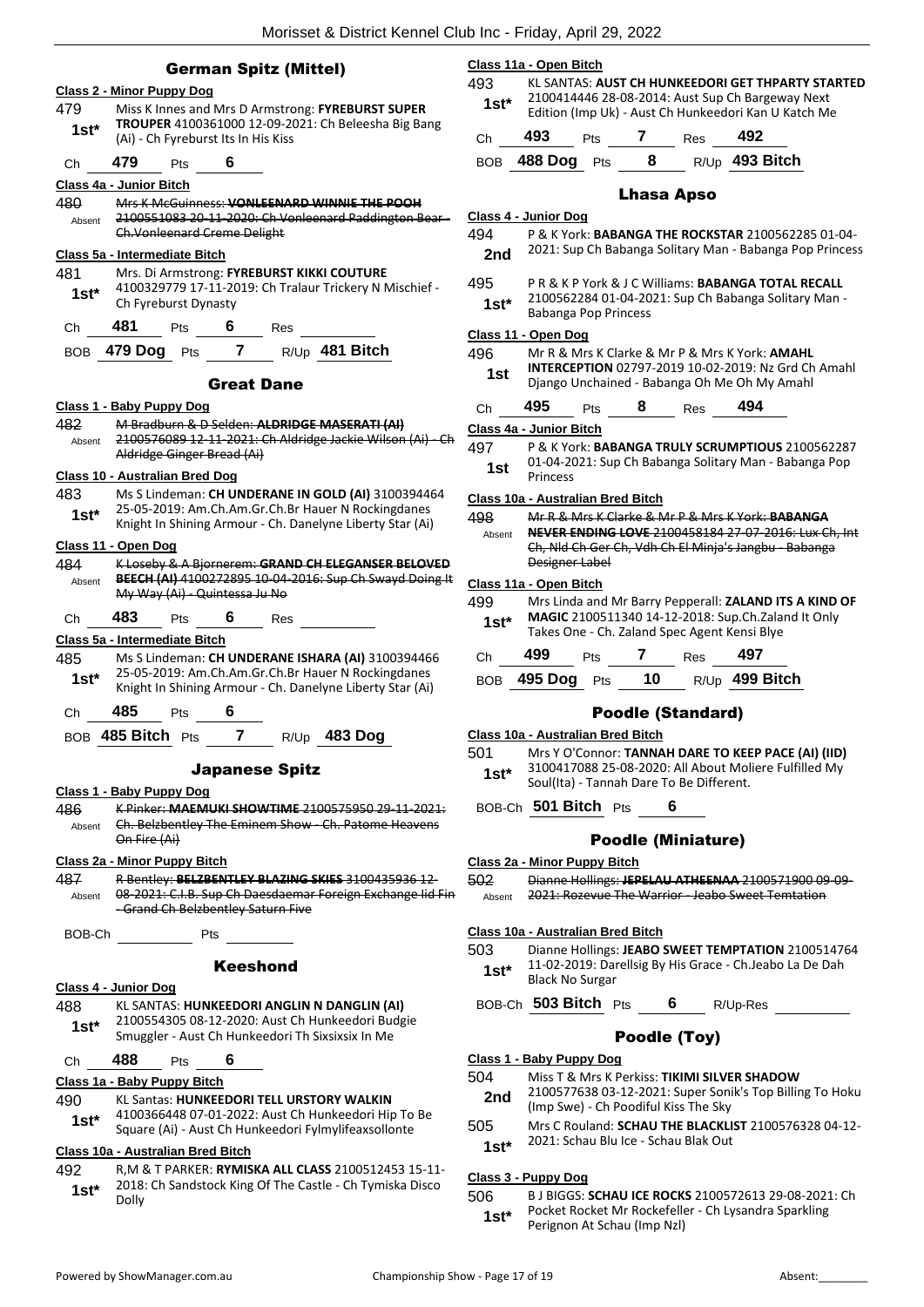|         | Class 1a - Baby Puppy Bitch                                                                                   |           |
|---------|---------------------------------------------------------------------------------------------------------------|-----------|
| 507     | <b>B.J BIGGS: SCHAU VENUS IS THE NEW BLACK 2100576329</b>                                                     |           |
| 4th     | 04-12-2021: Schau Blu Ice - Schau Blak Out                                                                    | В١        |
|         |                                                                                                               | Pt:       |
| 508     | Miss T & Mrs K Perkiss: TIKIMI BORN TO SPARKLE<br>2100577636 03-12-2021: Super Sonik's Top Billing To Hoku    |           |
| 1st     | (Imp Swe) - Ch. Poodiful Kiss The Sky                                                                         | R,<br>Pt: |
| 509     | Mrs C Rouland: CINARCHIE QUEEN MALIKA 3100445385                                                              |           |
| 2nd     | 13-01-2022: Lalatoys Axel Foley - Lalatoys Whoopi<br>Goldburg                                                 | В         |
| 510     | Mrs C Rouland: TOYRED NALA 2100578474 10-01-2022:                                                             |           |
| 3rd     | Toyred Rocky Take Me Higher - Namaka Mokkah Queen Of<br>Hearts                                                | М         |
|         | BOB-Ch 506 Dog Pts<br>6                                                                                       |           |
|         | <b>Schipperke</b>                                                                                             | Ρı        |
|         | Class 5 - Intermediate Dog                                                                                    |           |
| 511     | Gail Revell: MONTERREZ FRONT RUNNER 2100539611 28-                                                            | Jι        |
| $1st^*$ | 03-2020: Am.Ch.Gr.Ch.Ebonystar Moonshiner Happy Tails<br>To You(Usa) - Ch.Monterrez Ultra Violet              |           |
|         |                                                                                                               | In        |
|         | BOB-Ch 511 Dog Pts<br>6                                                                                       |           |
|         | <b>Xoloitzcuintle Miniature</b>                                                                               | A         |
|         | Class 5 - Intermediate Dog                                                                                    |           |
| 513     | Mrs J Dinis Mrs K Mackay Mrs L Lanser: CH AMICO ANTICO                                                        | O         |
| $1st^*$ | ILLARION AY9011073 20-05-2020: Zventa Sventana Uzvar<br>For Amico Antico - Ru Jr Ch Rus Ch Amico Antico Barbi |           |
|         |                                                                                                               |           |
|         | Class 1a - Baby Puppy Bitch                                                                                   | Fir       |
| 514     | Mrs J Dinis Mrs K Mackay: WAZZAT RARO RAINA<br>6100132589 30-10-2021: Ch Amico Antico Illarion - Ch           |           |
| $1st^*$ | Guayaba (Alaraz)                                                                                              |           |
|         | BOB-Ch 513 Dog Pts<br>6                                                                                       |           |

## Xoloitzcuintle Intermediate

## **Class 4a - Junior Bitch**

515 Jacqi Dinnis: **WAZZAT QUILLA** 6100128761 06-04-2021: Ch. Wazzat Henrique - Ch. Wazzat Gaspara (Iid Nor) **1st\***

BOB-Ch **515 Bitch** Pts **6**

## Xoloitzcuintle Standard

#### **Class 11 - Open Dog**

516 MR J LANSER &MRS J DINIS: **SUPREME CH WAZZAT BIROTE (AI)** 6100091716 09-03-2015: N Uch Mexico (Hoover) (Nor) - Gr Ch Pitaya (Imp Mex) **1st\***

BOB-Ch **516 Dog** Pts **6**

## Group 7 - Specials

| <b>Best</b>     | 488            | Keeshond                                                                                   |
|-----------------|----------------|--------------------------------------------------------------------------------------------|
| Pts: 25         |                | KL SANTAS: HUNKEEDORI ANGLIN N DANGLIN (AI)                                                |
| R/Up<br>Pts: 15 | 479<br>Trouper | German Spitz (Mittel)<br>Miss K Innes and Mrs D Armstrong: Fyreburst Super                 |
| Baby            | 467            | <b>Dalmatian</b>                                                                           |
|                 |                | S Lovett-Laverty: Kamea Make Your Move                                                     |
| Minor           | 479<br>Trouper | German Spitz (Mittel)<br>Miss K Innes and Mrs D Armstrong: Fyreburst Super                 |
| <b>Puppy</b>    | 475            | <b>French Bulldog</b><br>K McAndrew: Emorette Oceans Apart                                 |
| Junior          | 488            | Keeshond<br>KL SANTAS: HUNKEEDORI ANGLIN N DANGLIN (AI)                                    |
| Inter           | 485            | <b>Great Dane</b><br>Ms S Lindeman: CH UNDERANE ISHARA (AI)                                |
| Aus Br          | 474            | <b>French Bulldog</b><br>Mrs J Fitzgerald & Mr R Parry: Ch Tricibwthyn Llan Ceidrych       |
| Open            | 516            | <b>Xoloitzcuintle Standard</b><br>MR J LANSER & MRS J DINIS: Supreme Ch Wazzat Birote (AI) |
| Finish          |                | Absent<br>8                                                                                |